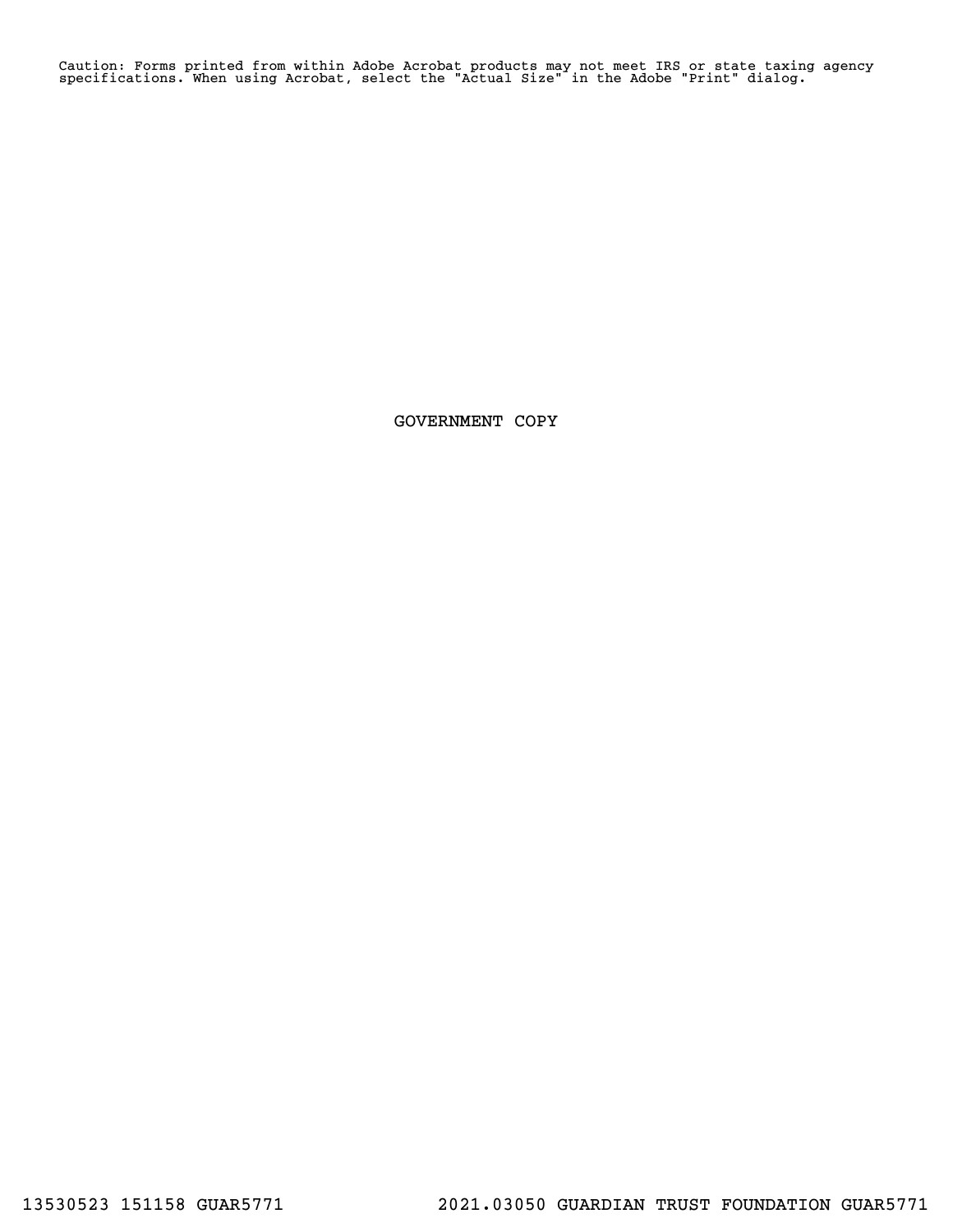| Form 8879-TE                                                   | <b>IRS e-file Signature Authorization<br/>for a Tax Exempt Entity</b>                                                                                                                                                                                                                                                                                                                                                                                                                                                                                                                                                                                                                                                                                                          |                                       | OMB No. 1545-0047                                 |
|----------------------------------------------------------------|--------------------------------------------------------------------------------------------------------------------------------------------------------------------------------------------------------------------------------------------------------------------------------------------------------------------------------------------------------------------------------------------------------------------------------------------------------------------------------------------------------------------------------------------------------------------------------------------------------------------------------------------------------------------------------------------------------------------------------------------------------------------------------|---------------------------------------|---------------------------------------------------|
|                                                                |                                                                                                                                                                                                                                                                                                                                                                                                                                                                                                                                                                                                                                                                                                                                                                                |                                       |                                                   |
|                                                                | Do not send to the IRS. Keep for your records.                                                                                                                                                                                                                                                                                                                                                                                                                                                                                                                                                                                                                                                                                                                                 |                                       | 2021                                              |
| Department of the Treasury<br>Internal Revenue Service         | Go to www.irs.gov/Form8879TE for the latest information.                                                                                                                                                                                                                                                                                                                                                                                                                                                                                                                                                                                                                                                                                                                       |                                       |                                                   |
| Name of filer                                                  |                                                                                                                                                                                                                                                                                                                                                                                                                                                                                                                                                                                                                                                                                                                                                                                | <b>EIN or SSN</b>                     |                                                   |
|                                                                | GUARDIAN TRUST FOUNDATION INC                                                                                                                                                                                                                                                                                                                                                                                                                                                                                                                                                                                                                                                                                                                                                  | 04-3625771                            |                                                   |
| Name and title of officer or person subject to tax             | TRAVIS FINCHUM                                                                                                                                                                                                                                                                                                                                                                                                                                                                                                                                                                                                                                                                                                                                                                 |                                       |                                                   |
|                                                                | PRESIDENT                                                                                                                                                                                                                                                                                                                                                                                                                                                                                                                                                                                                                                                                                                                                                                      |                                       |                                                   |
| Part I                                                         | <b>Type of Return and Return Information</b>                                                                                                                                                                                                                                                                                                                                                                                                                                                                                                                                                                                                                                                                                                                                   |                                       |                                                   |
| than one line in Part I.                                       | Check the box for the return for which you are using this Form 8879-TE and enter the applicable amount, if any, from the return. Form 8038-CP and<br>Form 5330 filers may enter dollars and cents. For all other forms, enter whole dollars only. If you check the box on line 1a, 2a, 3a, 4a, 5a, 6a, 7a, 8a, 9a,<br>or 10a below, and the amount on that line for the return being filed with this form was blank, then leave line 1b, 2b, 3b, 4b, 5b, 6b, 7b, 8b, 9b, or 10b,<br>whichever is applicable, blank (do not enter -0-). But, if you entered -0- on the return, then enter -0- on the applicable line below. Do not complete more                                                                                                                                |                                       |                                                   |
| Form 990 check here $\mathbb{K}$<br>1a                         | <b>b</b> Total revenue, if any (Form 990, Part VIII, column (A), line 12) $\ldots$ 1b $\phantom{0}\phantom{0}458$ , 950.                                                                                                                                                                                                                                                                                                                                                                                                                                                                                                                                                                                                                                                       |                                       |                                                   |
| Form 990-EZ check here $\blacktriangleright$<br>2a             |                                                                                                                                                                                                                                                                                                                                                                                                                                                                                                                                                                                                                                                                                                                                                                                |                                       |                                                   |
| Form 1120-POL check here $\blacktriangleright$<br>За           |                                                                                                                                                                                                                                                                                                                                                                                                                                                                                                                                                                                                                                                                                                                                                                                |                                       |                                                   |
| Form 990-PF check here $\blacktriangleright$<br>4a             | b Tax based on investment income (Form 990-PF, Part V, line 5)                                                                                                                                                                                                                                                                                                                                                                                                                                                                                                                                                                                                                                                                                                                 |                                       | 4b                                                |
| Form 8868 check here $\blacktriangleright$<br>5a               |                                                                                                                                                                                                                                                                                                                                                                                                                                                                                                                                                                                                                                                                                                                                                                                |                                       |                                                   |
| Form 990-T check here $\blacktriangleright$<br>6a              |                                                                                                                                                                                                                                                                                                                                                                                                                                                                                                                                                                                                                                                                                                                                                                                |                                       |                                                   |
| Form 4720 check here $\blacktriangleright$<br>7a               |                                                                                                                                                                                                                                                                                                                                                                                                                                                                                                                                                                                                                                                                                                                                                                                |                                       |                                                   |
| Form 5227 check here $\blacktriangleright$<br>8а               | <b>b</b> FMV of assets at end of tax year (Form 5227, Item D)                                                                                                                                                                                                                                                                                                                                                                                                                                                                                                                                                                                                                                                                                                                  |                                       | 8b                                                |
| Form 5330 check here $\qquad \qquad \blacktriangleright$<br>9а | <b>b</b> Tax due (Form 5330, Part II, line 19)                                                                                                                                                                                                                                                                                                                                                                                                                                                                                                                                                                                                                                                                                                                                 |                                       | 9b                                                |
| Form 8038-CP check here $\blacktriangleright$<br>10a           | b Amount of credit payment requested (Form 8038-CP, Part III, line 22)                                                                                                                                                                                                                                                                                                                                                                                                                                                                                                                                                                                                                                                                                                         |                                       | 10b                                               |
| Part II                                                        | Declaration and Signature Authorization of Officer or Person Subject to Tax                                                                                                                                                                                                                                                                                                                                                                                                                                                                                                                                                                                                                                                                                                    |                                       |                                                   |
|                                                                | Under penalties of perjury, I declare that $\boxed{\mathbf{X}}$ I am an officer of the above entity or $\boxed{\phantom{a}}$ I am a person subject to tax with respect to (name<br>(EIN) That I have examined a copy of the                                                                                                                                                                                                                                                                                                                                                                                                                                                                                                                                                    |                                       |                                                   |
| PIN: check one box only                                        | entry to the financial institution account indicated in the tax preparation software for payment of the federal taxes owed on this return, and the<br>financial institution to debit the entry to this account. To revoke a payment, I must contact the U.S. Treasury Financial Agent at 1-888-353-4537 no<br>later than 2 business days prior to the payment (settlement) date. I also authorize the financial institutions involved in the processing of the electronic<br>payment of taxes to receive confidential information necessary to answer inquiries and resolve issues related to the payment. I have selected a<br>personal identification number (PIN) as my signature for the electronic return and, if applicable, the consent to electronic funds withdrawal. |                                       |                                                   |
|                                                                | X lauthorize MELVIN L SAMS IV CPA                                                                                                                                                                                                                                                                                                                                                                                                                                                                                                                                                                                                                                                                                                                                              | to enter my PIN                       | 25771                                             |
|                                                                | ERO firm name                                                                                                                                                                                                                                                                                                                                                                                                                                                                                                                                                                                                                                                                                                                                                                  |                                       | Enter five numbers, but<br>do not enter all zeros |
|                                                                | as my signature on the tax year 2021 electronically filed return. If I have indicated within this return that a copy of the return is being filed<br>with a state agency(ies) regulating charities as part of the IRS Fed/State program, I also authorize the aforementioned ERO to enter my PIN<br>on the return's disclosure consent screen.<br>As an officer or person subject to tax with respect to the entity, I will enter my PIN as my signature on the tax year 2021 electronically filed<br>return. If I have indicated within this return that a copy of the return is being filed with a state agency(ies) regulating charities as part of the<br>IRS Fed/State program, I will enter my PIN on the return's disclosure consent screen.                            |                                       |                                                   |
| Signature of officer or person subject to tax                  |                                                                                                                                                                                                                                                                                                                                                                                                                                                                                                                                                                                                                                                                                                                                                                                |                                       | Date $\triangleright$ 05/11/22                    |
| Part III                                                       | <b>Certification and Authentication</b>                                                                                                                                                                                                                                                                                                                                                                                                                                                                                                                                                                                                                                                                                                                                        |                                       |                                                   |
|                                                                | <b>ERO's EFIN/PIN.</b> Enter your six-digit electronic filing identification<br>number (EFIN) followed by your five-digit self-selected PIN.                                                                                                                                                                                                                                                                                                                                                                                                                                                                                                                                                                                                                                   | 59562875550<br>Do not enter all zeros |                                                   |
| Business Returns.                                              | I certify that the above numeric entry is my PIN, which is my signature on the 2021 electronically filed return indicated above. I confirm that I am<br>submitting this return in accordance with the requirements of Pub. 4163, Modernized e-File (MeF) Information for Authorized IRS e-file Providers for                                                                                                                                                                                                                                                                                                                                                                                                                                                                   |                                       |                                                   |
| ERO's signature MELVIN SAMS                                    |                                                                                                                                                                                                                                                                                                                                                                                                                                                                                                                                                                                                                                                                                                                                                                                | Date $\triangleright$ 05/23/22        |                                                   |
|                                                                | <b>ERO Must Retain This Form - See Instructions</b><br>Do Not Submit This Form to the IRS Unless Requested To Do So                                                                                                                                                                                                                                                                                                                                                                                                                                                                                                                                                                                                                                                            |                                       |                                                   |
|                                                                | LHA For Privacy act and Paperwork Reduction Act Notice, see instructions.                                                                                                                                                                                                                                                                                                                                                                                                                                                                                                                                                                                                                                                                                                      |                                       | Form 8879-TE (2021)                               |
| 102521 01-11-22                                                |                                                                                                                                                                                                                                                                                                                                                                                                                                                                                                                                                                                                                                                                                                                                                                                |                                       |                                                   |
|                                                                |                                                                                                                                                                                                                                                                                                                                                                                                                                                                                                                                                                                                                                                                                                                                                                                |                                       |                                                   |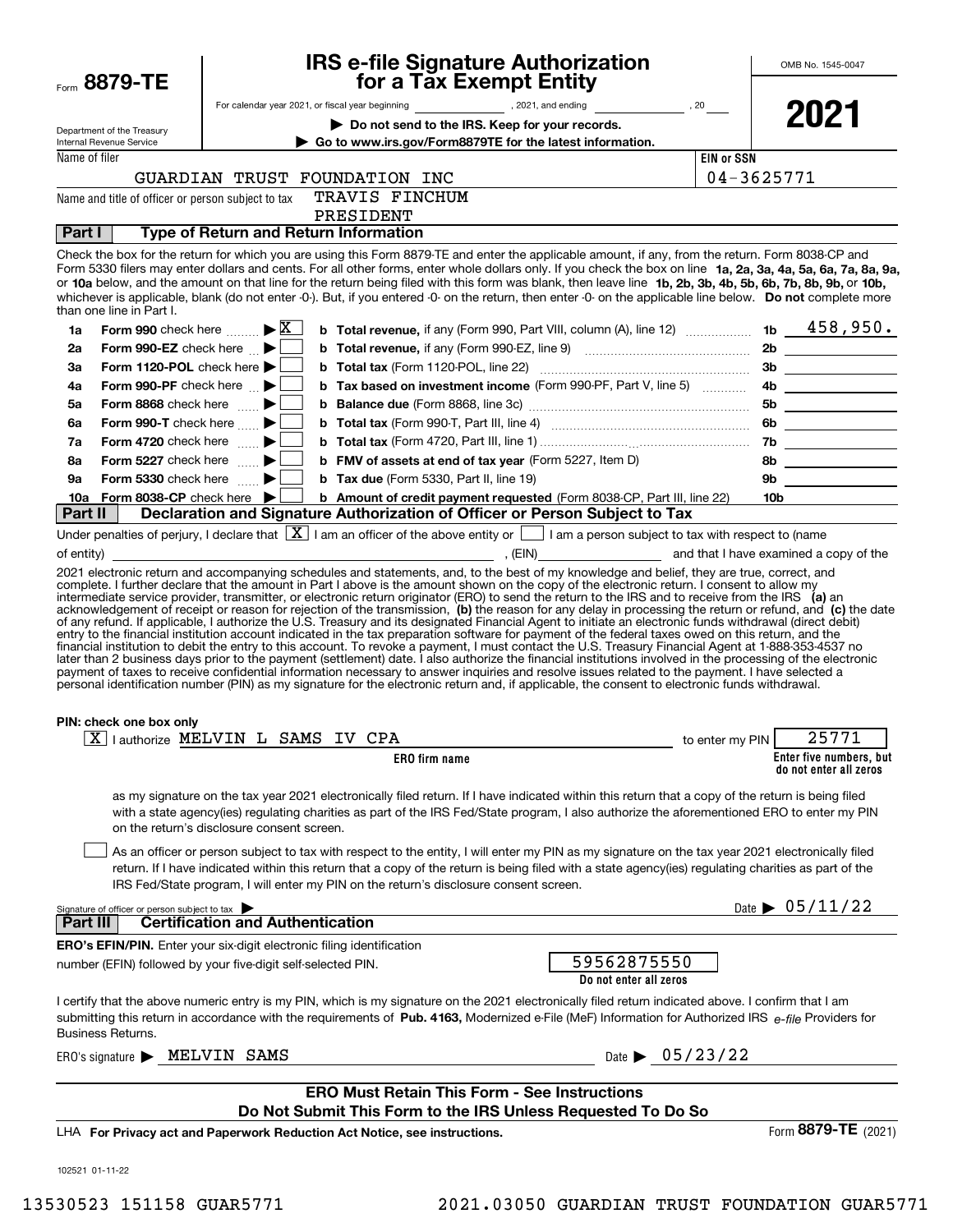| Form |
|------|
|------|

## **Return of Organization Exempt From Income Tax**

Under section 501(c), 527, or 4947(a)(1) of the Internal Revenue Code (except private foundations) **2021** 

**| Do not enter social security numbers on this form as it may be made public.**

**| Go to www.irs.gov/Form990 for instructions and the latest information. Inspection**



Department of the Treasury Internal Revenue Service **A**

|                         |                    | A For the 2021 calendar year, or tax year beginning                                                                   | and ending |                                                     |                                                             |
|-------------------------|--------------------|-----------------------------------------------------------------------------------------------------------------------|------------|-----------------------------------------------------|-------------------------------------------------------------|
| В<br>Check if           | applicable:        | <b>C</b> Name of organization                                                                                         |            | D Employer identification number                    |                                                             |
|                         | Address<br>change  | GUARDIAN TRUST FOUNDATION INC                                                                                         |            |                                                     |                                                             |
|                         | Name<br>change     | Doing business as                                                                                                     |            | 04-3625771                                          |                                                             |
|                         | Initial<br>return  | Number and street (or P.O. box if mail is not delivered to street address)                                            | Room/suite | E Telephone number                                  |                                                             |
|                         | Final<br>return/   | 901 CHESTNUT STREET                                                                                                   | C          | $727 - 443 - 7898$                                  |                                                             |
|                         | termin-<br>ated    | City or town, state or province, country, and ZIP or foreign postal code                                              |            | G Gross receipts \$                                 | 458,950.                                                    |
|                         | Amended<br>∣return | CLEARWATER, FL<br>33756                                                                                               |            | H(a) Is this a group return                         |                                                             |
|                         | Applica-<br>tion   | F Name and address of principal officer: TRAVIS FINCHUM                                                               |            | for subordinates?                                   | $\overline{\mathsf{Yes} \mathbb{X}}$ No                     |
|                         | pending            | 901 CHESTNUT ST STE C, CLEARWATER, FL                                                                                 | 33756      | $H(b)$ Are all subordinates included?               | Yes <br>l No                                                |
|                         |                    | Tax-exempt status: $\boxed{\mathbf{X}}$ 501(c)(3)<br>$\mathcal{A}$ (insert no.) [<br>4947(a)(1) or<br>501(c) (        | 527        |                                                     | If "No," attach a list. See instructions                    |
|                         |                    | J Website: WWW.GUARDIANTRUSTS.ORG/THE-TRUSTEE                                                                         |            | $H(c)$ Group exemption number $\blacktriangleright$ |                                                             |
|                         |                    | K Form of organization: $\boxed{\mathbf{X}}$ Corporation<br>Trust<br>Other $\blacktriangleright$<br>Association       |            |                                                     | L Year of formation: $2002$ M State of legal domicile: $FL$ |
| Part I                  |                    | <b>Summary</b>                                                                                                        |            |                                                     |                                                             |
|                         | 1.                 | Briefly describe the organization's mission or most significant activities: TO_PROMOTE, FURTHER AND SUPPORT           |            |                                                     |                                                             |
|                         |                    | SELECTED CHARITABLE ACTIVITIES AND ORGANIZATIONS THAT PROVIDE GOODS,                                                  |            |                                                     |                                                             |
|                         | 2                  |                                                                                                                       |            |                                                     |                                                             |
|                         | з                  | Number of voting members of the governing body (Part VI, line 1a)                                                     |            | 3                                                   | 4                                                           |
|                         | 4                  |                                                                                                                       |            | $\overline{\mathbf{4}}$                             | 1                                                           |
|                         | 5                  |                                                                                                                       |            | $\overline{5}$                                      | 0                                                           |
|                         | 6                  |                                                                                                                       |            | 6                                                   | 0                                                           |
| Activities & Governance |                    |                                                                                                                       |            | 7a                                                  | $0$ .                                                       |
|                         |                    |                                                                                                                       |            | 7b                                                  | 0.                                                          |
|                         |                    |                                                                                                                       |            | <b>Prior Year</b>                                   | <b>Current Year</b>                                         |
|                         | 8                  | Contributions and grants (Part VIII, line 1h)                                                                         |            | 573, 917.                                           | 458,950.                                                    |
| 9                       |                    | Program service revenue (Part VIII, line 2g)                                                                          |            | 0.                                                  | 0.                                                          |
| Revenue                 | 10                 |                                                                                                                       |            | о.                                                  | $0$ .                                                       |
|                         | 11                 | Other revenue (Part VIII, column (A), lines 5, 6d, 8c, 9c, 10c, and 11e)                                              |            | $0$ .                                               | 0.                                                          |
|                         | 12                 | Total revenue - add lines 8 through 11 (must equal Part VIII, column (A), line 12)                                    |            | 573,917.                                            | 458,950.                                                    |
|                         | 13                 | Grants and similar amounts paid (Part IX, column (A), lines 1-3)                                                      |            | $\overline{582,687}$ .                              | 472, 470.                                                   |
|                         | 14                 | Benefits paid to or for members (Part IX, column (A), line 4)                                                         |            | О.                                                  | 0.                                                          |
|                         | 15                 | Salaries, other compensation, employee benefits (Part IX, column (A), lines 5-10)                                     |            | 0.                                                  | 0.                                                          |
|                         |                    |                                                                                                                       |            | 0.                                                  | 0.                                                          |
| Expenses                |                    | <b>b</b> Total fundraising expenses (Part IX, column (D), line 25)<br>$\blacktriangleright$ and $\blacktriangleright$ |            |                                                     |                                                             |
|                         |                    |                                                                                                                       |            | 30.                                                 | 0.                                                          |
|                         | 18                 | Total expenses. Add lines 13-17 (must equal Part IX, column (A), line 25)                                             |            | 582,717.                                            | 472,470.                                                    |
|                         | 19                 |                                                                                                                       |            | $-8,800.$                                           | $-13,520.$                                                  |
| ăğ                      |                    |                                                                                                                       |            | <b>Beginning of Current Year</b>                    | <b>End of Year</b>                                          |
| $\overline{\omega}$     |                    | 20 Total assets (Part X, line 16)                                                                                     |            | 26,990.                                             | 13,470.                                                     |
|                         |                    | 21 Total liabilities (Part X, line 26)                                                                                |            | 0.                                                  | 0.                                                          |
|                         | 22                 |                                                                                                                       |            | $\overline{26,990}$ .                               | 13,470.                                                     |
| Part II                 |                    | <b>Signature Block</b>                                                                                                |            |                                                     |                                                             |

true, correct, and complete. Declaration of preparer (other than officer) is based on all information of which preparer has any knowledge.

| Sign            | Signature of officer                                                            |                       | Date                                        |    |
|-----------------|---------------------------------------------------------------------------------|-----------------------|---------------------------------------------|----|
| Here            | TRAVIS FINCHUM,<br>PRESIDENT                                                    |                       |                                             |    |
|                 | Type or print name and title                                                    |                       |                                             |    |
|                 | Print/Type preparer's name                                                      | Preparer's signature  | Date<br>PTIN<br>Check                       |    |
| Paid            | SAMS<br>MELVIN L.<br>IV. CPA                                                    | SAMS IV,<br>MELVIN L. | P01332474<br>$C$  05/23/22  self-employed   |    |
| Preparer        | IV CPA PA<br>SAMS<br>Firm's name<br>$\mathbf{r}$                                |                       | Firm's EIN $\blacktriangleright$ 47-1938155 |    |
| Use Only        | Firm's address 601 S LINCOLN AVENUE                                             |                       |                                             |    |
|                 | CLEARWATER, FL 33756                                                            |                       | Phone no. $(727)$ 386-4127                  |    |
|                 | May the IRS discuss this return with the preparer shown above? See instructions |                       | x<br>Yes                                    | No |
| 132001 12-09-21 | LHA For Paperwork Reduction Act Notice, see the separate instructions.          |                       | Form 990 (2021)                             |    |

SEE SCHEDULE O FOR ORGANIZATION MISSION STATEMENT CONTINUATION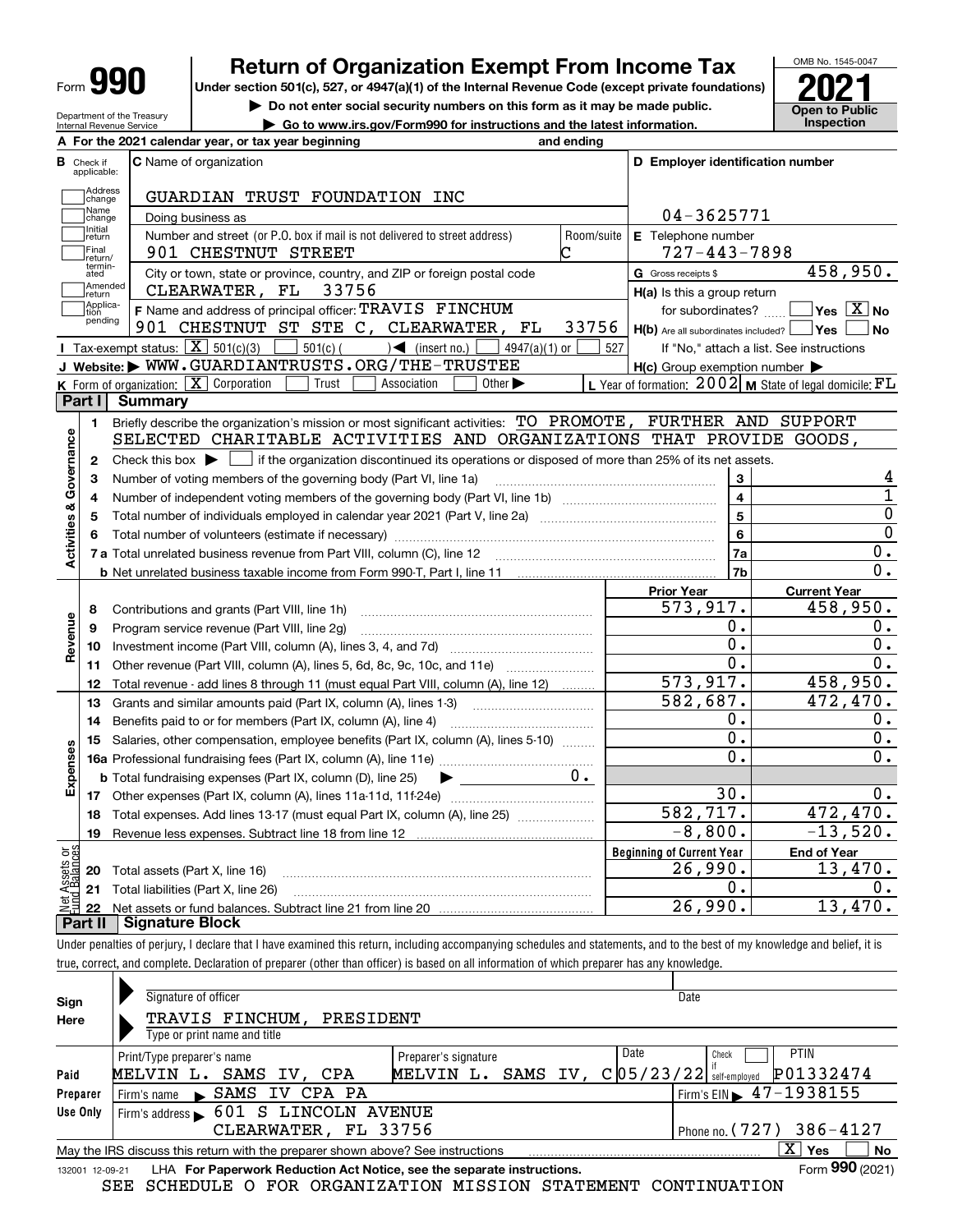|              | GUARDIAN TRUST FOUNDATION INC<br>Form 990 (2021)<br><b>Statement of Program Service Accomplishments</b><br>Part III                                                                                                                                                                                                                         | 04-3625771     | Page 2                                    |
|--------------|---------------------------------------------------------------------------------------------------------------------------------------------------------------------------------------------------------------------------------------------------------------------------------------------------------------------------------------------|----------------|-------------------------------------------|
|              |                                                                                                                                                                                                                                                                                                                                             |                |                                           |
| 1            | Briefly describe the organization's mission:<br>TO PROMOTE, FURTHER AND SUPPORT SELECTED CHARITABLE ACTIVITIES AND<br>ORGANIZATIONS THAT PROVIDE GOODS, SERVICES OR FUNDING FOR INDIVIDUALS                                                                                                                                                 |                |                                           |
|              | THAT MEET THE SOCIAL SECURITY DEFINITION OF DISABLED.                                                                                                                                                                                                                                                                                       |                |                                           |
| $\mathbf{2}$ | Did the organization undertake any significant program services during the year which were not listed on the<br>prior Form 990 or 990-EZ?<br>If "Yes," describe these new services on Schedule O.                                                                                                                                           |                | $\overline{\ }$ Yes $\overline{\ \ X}$ No |
| 3            | Did the organization cease conducting, or make significant changes in how it conducts, any program services?<br>If "Yes," describe these changes on Schedule O.                                                                                                                                                                             |                | $\Box$ Yes $\overline{X}$ No              |
| 4            | Describe the organization's program service accomplishments for each of its three largest program services, as measured by expenses.<br>Section 501(c)(3) and 501(c)(4) organizations are required to report the amount of grants and allocations to others, the total expenses, and<br>revenue, if any, for each program service reported. |                |                                           |
| 4a l         | 472, 470. including grants of \$472, 470. ) (Revenue \$<br>) (Expenses \$<br>(Code:                                                                                                                                                                                                                                                         |                | 458,950.                                  |
|              | THE GUARDIAN TRUST FOUNDATION SUPPORTS CHARTIABLE ACTIVITIES AND                                                                                                                                                                                                                                                                            |                |                                           |
|              | ORGANIZATIONS THAT PROVIDE GOODS, SERVICES OR FUNDING FOR THE                                                                                                                                                                                                                                                                               |                |                                           |
|              | UNDERPRIVILEDGED, THE DISADVANTAGED, AND FOR INDIVIDUALS OF ANY AGE WHO                                                                                                                                                                                                                                                                     |                |                                           |
|              | ARE DISABLED. ACTIVITIES INCLUDE:                                                                                                                                                                                                                                                                                                           |                |                                           |
|              | PROMOTING GRANTS TO LOCAL NON-PROFITS SERVING DISABLED PERSONS                                                                                                                                                                                                                                                                              |                |                                           |
|              | PROMOTING ACTIVITIES AND EFFORTS OF LOCAL NON-PROFITS<br>2.                                                                                                                                                                                                                                                                                 |                |                                           |
|              | 3.<br>PROVIDING MATCH GRANTS TO LOCAL NON-PROFITS                                                                                                                                                                                                                                                                                           |                |                                           |
|              | TEAMING WITH LOCAL NON-PROFITS IN SUPPORTING THEIR EFFORTS<br>4.                                                                                                                                                                                                                                                                            |                |                                           |
|              | SUPPORTING FUND RAISERS OF LOCAL NON-PROFITS<br>5.                                                                                                                                                                                                                                                                                          |                |                                           |
|              |                                                                                                                                                                                                                                                                                                                                             |                |                                           |
|              |                                                                                                                                                                                                                                                                                                                                             |                |                                           |
|              |                                                                                                                                                                                                                                                                                                                                             |                |                                           |
| 4b           |                                                                                                                                                                                                                                                                                                                                             | $($ Revenue \$ |                                           |
|              |                                                                                                                                                                                                                                                                                                                                             |                |                                           |
|              |                                                                                                                                                                                                                                                                                                                                             |                |                                           |
|              |                                                                                                                                                                                                                                                                                                                                             |                |                                           |
|              |                                                                                                                                                                                                                                                                                                                                             |                |                                           |
|              |                                                                                                                                                                                                                                                                                                                                             |                |                                           |
|              |                                                                                                                                                                                                                                                                                                                                             |                |                                           |
|              |                                                                                                                                                                                                                                                                                                                                             |                |                                           |
|              |                                                                                                                                                                                                                                                                                                                                             |                |                                           |
|              |                                                                                                                                                                                                                                                                                                                                             |                |                                           |
|              |                                                                                                                                                                                                                                                                                                                                             |                |                                           |
|              |                                                                                                                                                                                                                                                                                                                                             |                |                                           |
|              |                                                                                                                                                                                                                                                                                                                                             |                |                                           |
| 4с           | $\text{(Code:}$ $\qquad \qquad$ $\text{(Expenses $}$<br>including grants of \$                                                                                                                                                                                                                                                              | $($ Revenue \$ |                                           |
|              |                                                                                                                                                                                                                                                                                                                                             |                |                                           |
|              |                                                                                                                                                                                                                                                                                                                                             |                |                                           |
|              |                                                                                                                                                                                                                                                                                                                                             |                |                                           |
|              |                                                                                                                                                                                                                                                                                                                                             |                |                                           |
|              |                                                                                                                                                                                                                                                                                                                                             |                |                                           |
|              |                                                                                                                                                                                                                                                                                                                                             |                |                                           |
|              |                                                                                                                                                                                                                                                                                                                                             |                |                                           |
|              |                                                                                                                                                                                                                                                                                                                                             |                |                                           |
|              |                                                                                                                                                                                                                                                                                                                                             |                |                                           |
|              |                                                                                                                                                                                                                                                                                                                                             |                |                                           |
|              |                                                                                                                                                                                                                                                                                                                                             |                |                                           |
|              |                                                                                                                                                                                                                                                                                                                                             |                |                                           |
| 4d           | Other program services (Describe on Schedule O.)                                                                                                                                                                                                                                                                                            |                |                                           |
|              | (Expenses \$<br>(Revenue \$<br>including grants of \$                                                                                                                                                                                                                                                                                       |                |                                           |
| 4е           | 472,470.<br>Total program service expenses                                                                                                                                                                                                                                                                                                  |                |                                           |
|              |                                                                                                                                                                                                                                                                                                                                             |                | Form $990$ (2021)                         |
|              | 132002 12-09-21                                                                                                                                                                                                                                                                                                                             |                |                                           |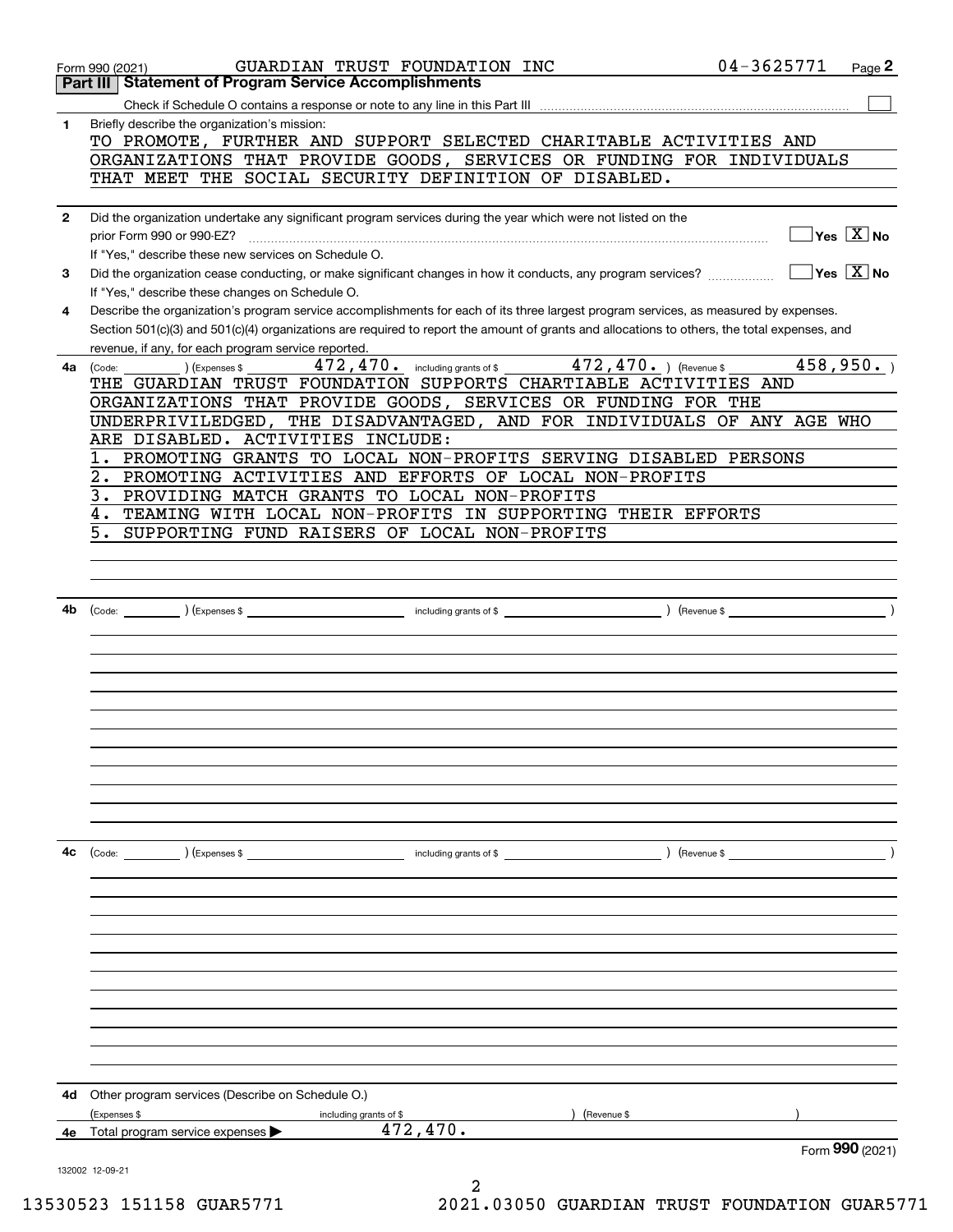| Form 990 (2021) |  |  |
|-----------------|--|--|

# Form 990 (2021) Page **3Part IV Checklist of Required Schedules** GUARDIAN TRUST FOUNDATION INC 04-3625771

|     |                                                                                                                                                     |                 | Yes                     | No              |
|-----|-----------------------------------------------------------------------------------------------------------------------------------------------------|-----------------|-------------------------|-----------------|
| 1.  | Is the organization described in section $501(c)(3)$ or $4947(a)(1)$ (other than a private foundation)?                                             |                 |                         |                 |
|     |                                                                                                                                                     | 1.              | X                       |                 |
| 2   |                                                                                                                                                     | $\overline{2}$  | $\overline{\mathbf{x}}$ |                 |
| 3   | Did the organization engage in direct or indirect political campaign activities on behalf of or in opposition to candidates for                     |                 |                         |                 |
|     |                                                                                                                                                     | 3               |                         | x               |
| 4   | Section 501(c)(3) organizations. Did the organization engage in lobbying activities, or have a section 501(h) election in effect                    |                 |                         |                 |
|     |                                                                                                                                                     | 4               |                         | x               |
| 5   | Is the organization a section 501(c)(4), 501(c)(5), or 501(c)(6) organization that receives membership dues, assessments, or                        |                 |                         |                 |
|     |                                                                                                                                                     | 5               |                         | x               |
| 6   | Did the organization maintain any donor advised funds or any similar funds or accounts for which donors have the right to                           |                 |                         |                 |
|     | provide advice on the distribution or investment of amounts in such funds or accounts? If "Yes," complete Schedule D, Part I                        | 6               |                         | x               |
| 7   | Did the organization receive or hold a conservation easement, including easements to preserve open space,                                           |                 |                         |                 |
|     |                                                                                                                                                     | $\overline{7}$  |                         | x               |
| 8   | Did the organization maintain collections of works of art, historical treasures, or other similar assets? If "Yes," complete                        |                 |                         | x               |
|     |                                                                                                                                                     | 8               |                         |                 |
| 9   | Did the organization report an amount in Part X, line 21, for escrow or custodial account liability, serve as a custodian for                       |                 |                         |                 |
|     | amounts not listed in Part X; or provide credit counseling, debt management, credit repair, or debt negotiation services?                           |                 |                         | x               |
|     |                                                                                                                                                     | 9               |                         |                 |
| 10  | Did the organization, directly or through a related organization, hold assets in donor-restricted endowments                                        | 10              |                         | x               |
| 11  |                                                                                                                                                     |                 |                         |                 |
|     | If the organization's answer to any of the following questions is "Yes," then complete Schedule D, Parts VI, VII, VIII, IX, or X,<br>as applicable. |                 |                         |                 |
|     | a Did the organization report an amount for land, buildings, and equipment in Part X, line 10? If "Yes," complete Schedule D,                       |                 |                         |                 |
|     |                                                                                                                                                     | 11a             |                         | x               |
|     | b Did the organization report an amount for investments - other securities in Part X, line 12, that is 5% or more of its total                      |                 |                         |                 |
|     |                                                                                                                                                     | 11 <sub>b</sub> |                         | x               |
|     | c Did the organization report an amount for investments - program related in Part X, line 13, that is 5% or more of its total                       |                 |                         |                 |
|     |                                                                                                                                                     | 11c             |                         | x               |
|     | d Did the organization report an amount for other assets in Part X, line 15, that is 5% or more of its total assets reported in                     |                 |                         |                 |
|     |                                                                                                                                                     | 11d             |                         | X               |
|     | e Did the organization report an amount for other liabilities in Part X, line 25? If "Yes," complete Schedule D, Part X                             | 11e             |                         | $\mathbf X$     |
|     | Did the organization's separate or consolidated financial statements for the tax year include a footnote that addresses                             |                 |                         |                 |
|     | the organization's liability for uncertain tax positions under FIN 48 (ASC 740)? If "Yes," complete Schedule D, Part X                              | 11f             |                         | x               |
|     | 12a Did the organization obtain separate, independent audited financial statements for the tax year? If "Yes," complete                             |                 |                         |                 |
|     |                                                                                                                                                     | 12a             |                         | x               |
|     | b Was the organization included in consolidated, independent audited financial statements for the tax year?                                         |                 |                         |                 |
|     | If "Yes," and if the organization answered "No" to line 12a, then completing Schedule D, Parts XI and XII is optional metallion                     | 12b             |                         | X               |
| 13  |                                                                                                                                                     | 13              |                         | $\mathbf X$     |
| 14a | Did the organization maintain an office, employees, or agents outside of the United States?                                                         | 14a             |                         | X               |
|     | <b>b</b> Did the organization have aggregate revenues or expenses of more than \$10,000 from grantmaking, fundraising, business,                    |                 |                         |                 |
|     | investment, and program service activities outside the United States, or aggregate foreign investments valued at \$100,000                          |                 |                         |                 |
|     |                                                                                                                                                     | 14b             |                         | x               |
| 15  | Did the organization report on Part IX, column (A), line 3, more than \$5,000 of grants or other assistance to or for any                           |                 |                         |                 |
|     |                                                                                                                                                     | 15              |                         | x               |
| 16  | Did the organization report on Part IX, column (A), line 3, more than \$5,000 of aggregate grants or other assistance to                            |                 |                         |                 |
|     |                                                                                                                                                     | 16              |                         | x               |
| 17  | Did the organization report a total of more than \$15,000 of expenses for professional fundraising services on Part IX,                             |                 |                         |                 |
|     |                                                                                                                                                     | 17              |                         | x               |
| 18  | Did the organization report more than \$15,000 total of fundraising event gross income and contributions on Part VIII, lines                        |                 |                         |                 |
|     |                                                                                                                                                     | 18              |                         | x               |
| 19  | Did the organization report more than \$15,000 of gross income from gaming activities on Part VIII, line 9a? If "Yes."                              |                 |                         |                 |
|     |                                                                                                                                                     | 19              |                         | X,              |
|     |                                                                                                                                                     | 20a             |                         | X               |
|     | b If "Yes" to line 20a, did the organization attach a copy of its audited financial statements to this return?                                      | 20 <sub>b</sub> |                         |                 |
| 21  | Did the organization report more than \$5,000 of grants or other assistance to any domestic organization or                                         |                 |                         |                 |
|     |                                                                                                                                                     | 21              | х                       |                 |
|     | 132003 12-09-21                                                                                                                                     |                 |                         | Form 990 (2021) |

132003 12-09-21

3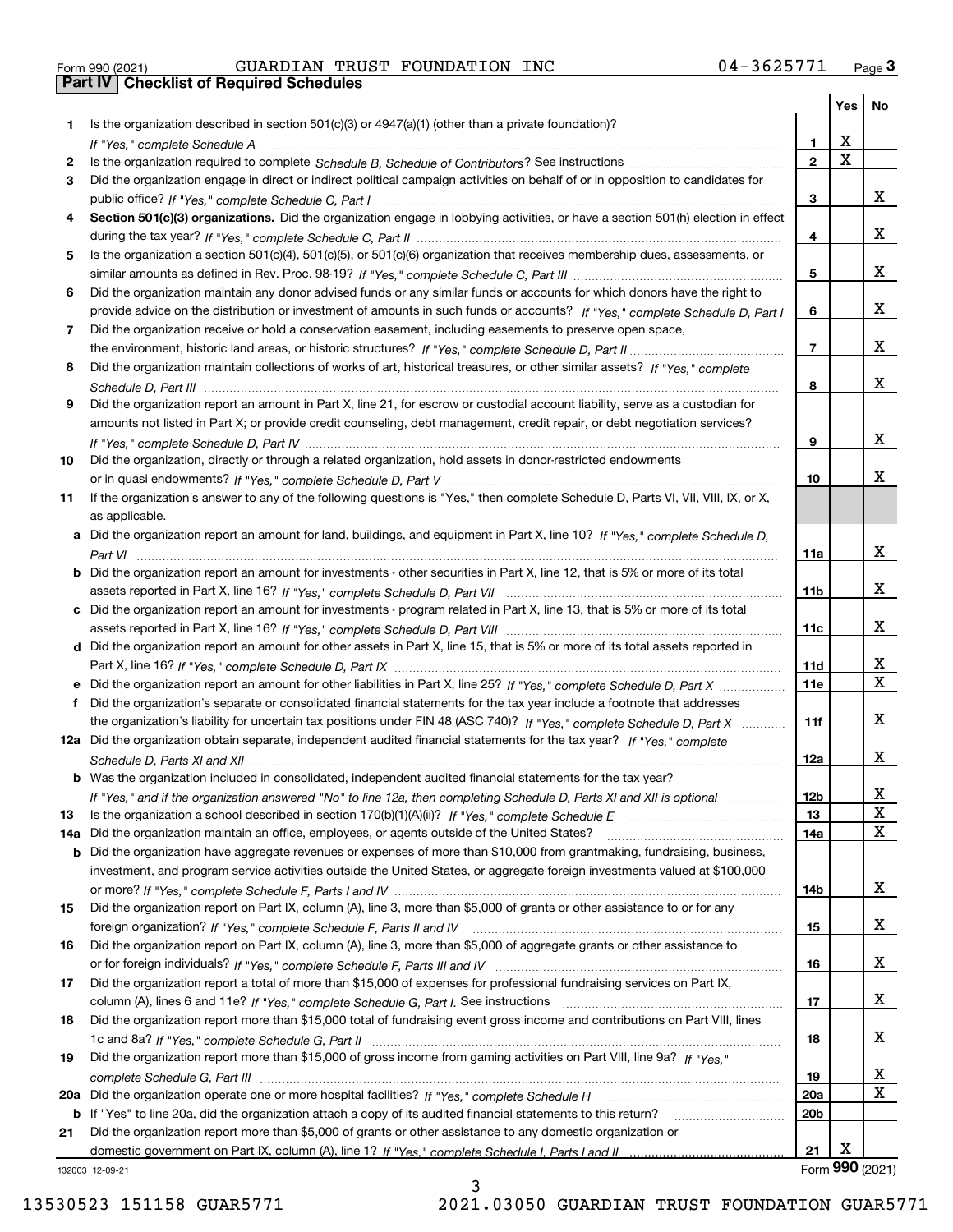|  | Form 990 (2021) |
|--|-----------------|

*(continued)*

|               |                                                                                                                                       |                 | Yes | No                |
|---------------|---------------------------------------------------------------------------------------------------------------------------------------|-----------------|-----|-------------------|
| 22            | Did the organization report more than \$5,000 of grants or other assistance to or for domestic individuals on                         |                 |     |                   |
|               |                                                                                                                                       | 22              |     | х                 |
| 23            | Did the organization answer "Yes" to Part VII, Section A, line 3, 4, or 5, about compensation of the organization's current           |                 |     |                   |
|               | and former officers, directors, trustees, key employees, and highest compensated employees? If "Yes," complete                        |                 |     |                   |
|               |                                                                                                                                       | 23              |     | х                 |
|               | 24a Did the organization have a tax-exempt bond issue with an outstanding principal amount of more than \$100,000 as of the           |                 |     |                   |
|               | last day of the year, that was issued after December 31, 2002? If "Yes," answer lines 24b through 24d and complete                    |                 |     |                   |
|               |                                                                                                                                       | 24a             |     | х                 |
|               | <b>b</b> Did the organization invest any proceeds of tax-exempt bonds beyond a temporary period exception?                            | 24 <sub>b</sub> |     |                   |
|               | c Did the organization maintain an escrow account other than a refunding escrow at any time during the year to defease                |                 |     |                   |
|               |                                                                                                                                       | 24c             |     |                   |
|               |                                                                                                                                       | 24d             |     |                   |
|               | 25a Section 501(c)(3), 501(c)(4), and 501(c)(29) organizations. Did the organization engage in an excess benefit                      |                 |     |                   |
|               |                                                                                                                                       | 25a             |     | х                 |
|               | b Is the organization aware that it engaged in an excess benefit transaction with a disqualified person in a prior year, and          |                 |     |                   |
|               | that the transaction has not been reported on any of the organization's prior Forms 990 or 990-EZ? If "Yes," complete                 |                 |     |                   |
|               |                                                                                                                                       | 25 <sub>b</sub> |     | х                 |
|               | Schedule L, Part I<br>Did the organization report any amount on Part X, line 5 or 22, for receivables from or payables to any current |                 |     |                   |
| 26            |                                                                                                                                       |                 |     |                   |
|               | or former officer, director, trustee, key employee, creator or founder, substantial contributor, or 35%                               |                 |     | х                 |
|               |                                                                                                                                       | 26              |     |                   |
| 27            | Did the organization provide a grant or other assistance to any current or former officer, director, trustee, key employee,           |                 |     |                   |
|               | creator or founder, substantial contributor or employee thereof, a grant selection committee member, or to a 35% controlled           |                 |     | х                 |
|               | entity (including an employee thereof) or family member of any of these persons? If "Yes," complete Schedule L, Part III              | 27              |     |                   |
| 28            | Was the organization a party to a business transaction with one of the following parties (see the Schedule L, Part IV,                |                 |     |                   |
|               | instructions for applicable filing thresholds, conditions, and exceptions):                                                           |                 |     |                   |
|               | a A current or former officer, director, trustee, key employee, creator or founder, or substantial contributor? If                    |                 |     |                   |
|               |                                                                                                                                       | 28a             |     | х<br>$\mathbf x$  |
|               |                                                                                                                                       | 28b             |     |                   |
|               | c A 35% controlled entity of one or more individuals and/or organizations described in line 28a or 28b? If                            |                 |     |                   |
|               |                                                                                                                                       | 28c             |     | х<br>$\mathbf{x}$ |
| 29            |                                                                                                                                       | 29              |     |                   |
| 30            | Did the organization receive contributions of art, historical treasures, or other similar assets, or qualified conservation           |                 |     |                   |
|               |                                                                                                                                       | 30              |     | х                 |
| 31            | Did the organization liquidate, terminate, or dissolve and cease operations? If "Yes," complete Schedule N, Part I                    | 31              |     | $\mathbf x$       |
| 32            | Did the organization sell, exchange, dispose of, or transfer more than 25% of its net assets? If "Yes," complete                      |                 |     |                   |
|               |                                                                                                                                       | 32              |     | х                 |
| 33            | Did the organization own 100% of an entity disregarded as separate from the organization under Regulations                            |                 |     |                   |
|               |                                                                                                                                       | 33              |     | х                 |
| 34            | Was the organization related to any tax-exempt or taxable entity? If "Yes," complete Schedule R, Part II, III, or IV, and             |                 |     |                   |
|               |                                                                                                                                       | 34              |     | x                 |
|               | 35a Did the organization have a controlled entity within the meaning of section 512(b)(13)?                                           | 35а             |     | X                 |
|               | <b>b</b> If "Yes" to line 35a, did the organization receive any payment from or engage in any transaction with a controlled entity    |                 |     |                   |
|               |                                                                                                                                       | 35b             |     |                   |
| 36            | Section 501(c)(3) organizations. Did the organization make any transfers to an exempt non-charitable related organization?            |                 |     |                   |
|               |                                                                                                                                       | 36              |     | x                 |
| 37            | Did the organization conduct more than 5% of its activities through an entity that is not a related organization                      |                 |     |                   |
|               |                                                                                                                                       | 37              |     | х                 |
| 38            | Did the organization complete Schedule O and provide explanations on Schedule O for Part VI, lines 11b and 19?                        |                 |     |                   |
|               | Note: All Form 990 filers are required to complete Schedule O                                                                         | 38              | х   |                   |
| <b>Part V</b> | <b>Statements Regarding Other IRS Filings and Tax Compliance</b>                                                                      |                 |     |                   |
|               | Check if Schedule O contains a response or note to any line in this Part V                                                            |                 |     |                   |
|               |                                                                                                                                       |                 | Yes | No                |
|               | 1a                                                                                                                                    |                 |     |                   |
|               | 0<br>1b                                                                                                                               |                 |     |                   |
|               | c Did the organization comply with backup withholding rules for reportable payments to vendors and reportable gaming                  |                 |     |                   |
|               | (gambling) winnings to prize winners?                                                                                                 | 1c              |     |                   |
|               | 132004 12-09-21                                                                                                                       |                 |     | Form 990 (2021)   |
|               | 4                                                                                                                                     |                 |     |                   |

13530523 151158 GUAR5771 2021.03050 GUARDIAN TRUST FOUNDATION GUAR5771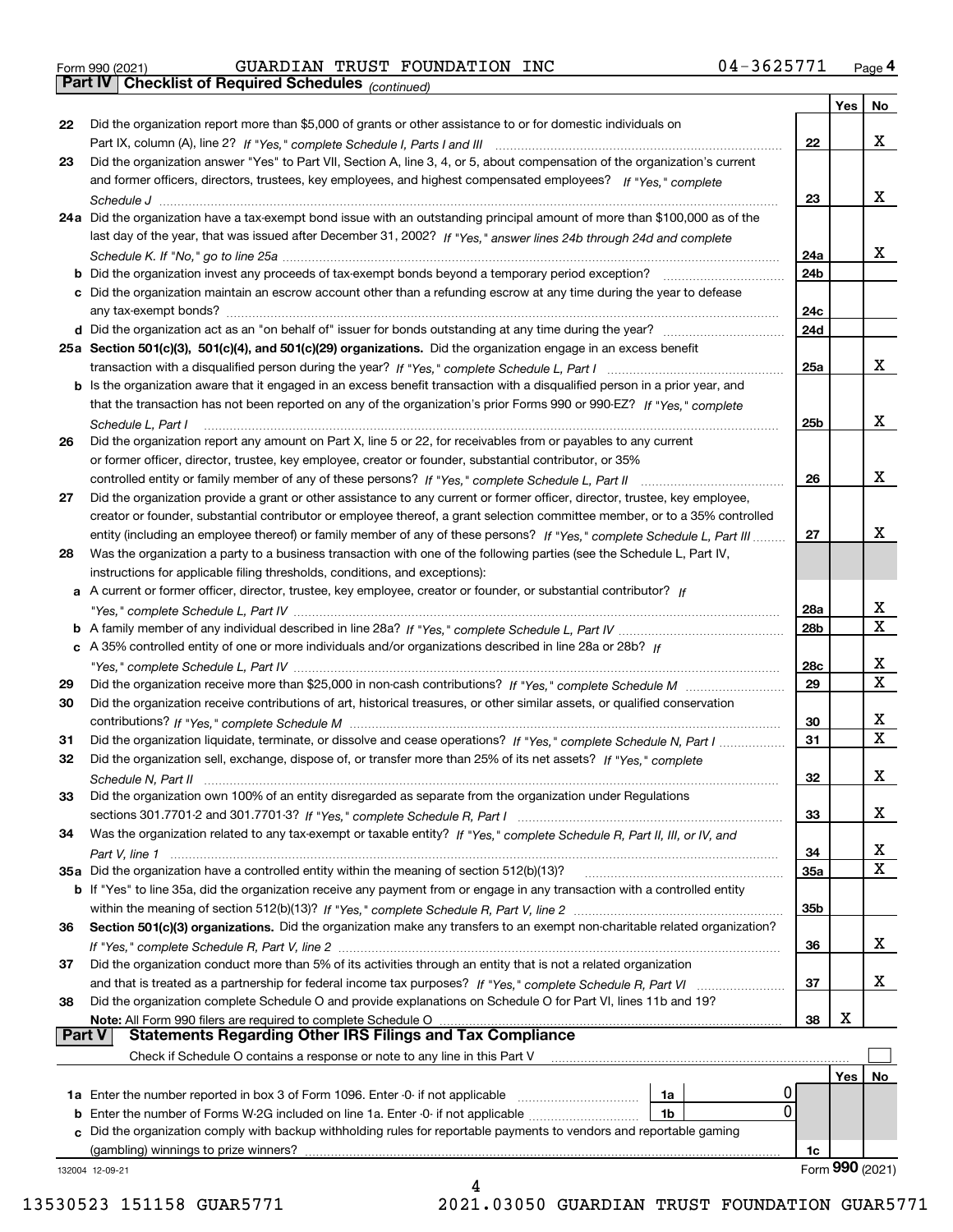|               | GUARDIAN TRUST FOUNDATION INC<br>Form 990 (2021)                                                                                                | 04-3625771 |                      |                 | $_{\text{Page}}$ 5 |
|---------------|-------------------------------------------------------------------------------------------------------------------------------------------------|------------|----------------------|-----------------|--------------------|
| <b>Part V</b> | Statements Regarding Other IRS Filings and Tax Compliance (continued)                                                                           |            |                      |                 |                    |
|               |                                                                                                                                                 |            |                      | Yes             | No                 |
|               | 2a Enter the number of employees reported on Form W-3, Transmittal of Wage and Tax Statements,                                                  |            |                      |                 |                    |
|               | filed for the calendar year ending with or within the year covered by this return<br>2a                                                         | $\pmb{0}$  |                      |                 |                    |
|               |                                                                                                                                                 |            | 2b                   |                 |                    |
|               |                                                                                                                                                 |            |                      |                 |                    |
|               | 3a Did the organization have unrelated business gross income of \$1,000 or more during the year?                                                |            | 3a                   |                 | х                  |
|               |                                                                                                                                                 |            | 3b                   |                 |                    |
|               | 4a At any time during the calendar year, did the organization have an interest in, or a signature or other authority over, a                    |            |                      |                 |                    |
|               |                                                                                                                                                 |            | 4a                   |                 | х                  |
|               | <b>b</b> If "Yes," enter the name of the foreign country $\blacktriangleright$                                                                  |            |                      |                 |                    |
|               | See instructions for filing requirements for FinCEN Form 114, Report of Foreign Bank and Financial Accounts (FBAR).                             |            |                      |                 |                    |
|               | Was the organization a party to a prohibited tax shelter transaction at any time during the tax year?                                           |            |                      |                 | х                  |
| 5a            |                                                                                                                                                 |            | 5а<br>5 <sub>b</sub> |                 | X                  |
| b             |                                                                                                                                                 |            |                      |                 |                    |
| с             |                                                                                                                                                 |            | 5c                   |                 |                    |
|               | 6a Does the organization have annual gross receipts that are normally greater than \$100,000, and did the organization solicit                  |            |                      |                 |                    |
|               | any contributions that were not tax deductible as charitable contributions? [[[[[[[[[[[[[[[[[[[[[[[]]]]]]]]]]]                                  |            | 6a                   |                 | х                  |
|               | <b>b</b> If "Yes," did the organization include with every solicitation an express statement that such contributions or gifts                   |            |                      |                 |                    |
|               |                                                                                                                                                 |            | 6b                   |                 |                    |
| 7             | Organizations that may receive deductible contributions under section 170(c).                                                                   |            |                      |                 |                    |
| а             | Did the organization receive a payment in excess of \$75 made partly as a contribution and partly for goods and services provided to the payor? |            | 7a                   |                 | х                  |
| b             | If "Yes," did the organization notify the donor of the value of the goods or services provided?                                                 |            | 7b                   |                 |                    |
| с             | Did the organization sell, exchange, or otherwise dispose of tangible personal property for which it was required                               |            |                      |                 |                    |
|               |                                                                                                                                                 |            | 7c                   |                 | x                  |
| d             | 7d                                                                                                                                              |            |                      |                 |                    |
| е             |                                                                                                                                                 |            | 7e                   |                 |                    |
| f             | Did the organization, during the year, pay premiums, directly or indirectly, on a personal benefit contract?                                    |            | 7f                   |                 |                    |
| g             | If the organization received a contribution of qualified intellectual property, did the organization file Form 8899 as required?                |            | 7g                   |                 |                    |
| h             | If the organization received a contribution of cars, boats, airplanes, or other vehicles, did the organization file a Form 1098-C?              |            | 7h                   |                 |                    |
| 8             | Sponsoring organizations maintaining donor advised funds. Did a donor advised fund maintained by the                                            |            |                      |                 |                    |
|               | sponsoring organization have excess business holdings at any time during the year?                                                              |            | 8                    |                 |                    |
| 9             | Sponsoring organizations maintaining donor advised funds.                                                                                       |            |                      |                 |                    |
| а             | Did the sponsoring organization make any taxable distributions under section 4966?                                                              |            | 9а                   |                 |                    |
| b             | Did the sponsoring organization make a distribution to a donor, donor advisor, or related person?                                               |            | 9b                   |                 |                    |
| 10            | Section 501(c)(7) organizations. Enter:                                                                                                         |            |                      |                 |                    |
|               | 10a                                                                                                                                             |            |                      |                 |                    |
|               | 10b <br>Gross receipts, included on Form 990, Part VIII, line 12, for public use of club facilities                                             |            |                      |                 |                    |
| 11            | Section 501(c)(12) organizations. Enter:                                                                                                        |            |                      |                 |                    |
|               |                                                                                                                                                 |            |                      |                 |                    |
| а             | 11a                                                                                                                                             |            |                      |                 |                    |
| b             | Gross income from other sources. (Do not net amounts due or paid to other sources against                                                       |            |                      |                 |                    |
|               | 11b                                                                                                                                             |            |                      |                 |                    |
|               | 12a Section 4947(a)(1) non-exempt charitable trusts. Is the organization filing Form 990 in lieu of Form 1041?                                  |            | 12a                  |                 |                    |
|               | 12b<br><b>b</b> If "Yes," enter the amount of tax-exempt interest received or accrued during the year <i>manument</i>                           |            |                      |                 |                    |
| 13            | Section 501(c)(29) qualified nonprofit health insurance issuers.                                                                                |            |                      |                 |                    |
| а             | Is the organization licensed to issue qualified health plans in more than one state?                                                            |            | 13a                  |                 |                    |
|               | Note: See the instructions for additional information the organization must report on Schedule O.                                               |            |                      |                 |                    |
| b             | Enter the amount of reserves the organization is required to maintain by the states in which the                                                |            |                      |                 |                    |
|               | 13 <sub>b</sub>                                                                                                                                 |            |                      |                 |                    |
| c             | 13c                                                                                                                                             |            |                      |                 |                    |
| 14a           | Did the organization receive any payments for indoor tanning services during the tax year?                                                      |            | 14a                  |                 | X                  |
|               | <b>b</b> If "Yes," has it filed a Form 720 to report these payments? If "No," provide an explanation on Schedule O                              |            | 14b                  |                 |                    |
| 15            | Is the organization subject to the section 4960 tax on payment(s) of more than \$1,000,000 in remuneration or                                   |            |                      |                 |                    |
|               |                                                                                                                                                 |            | 15                   |                 | х                  |
|               | If "Yes," see the instructions and file Form 4720, Schedule N.                                                                                  |            |                      |                 |                    |
| 16            | Is the organization an educational institution subject to the section 4968 excise tax on net investment income?                                 |            | 16                   |                 | х                  |
|               | If "Yes," complete Form 4720, Schedule O.                                                                                                       |            |                      |                 |                    |
| 17            | Section 501(c)(21) organizations. Did the trust, any disqualified person, or mine operator engage in any                                        |            |                      |                 |                    |
|               | activities that would result in the imposition of an excise tax under section 4951, 4952 or 4953?                                               |            | 17                   |                 |                    |
|               | If "Yes," complete Form 6069.                                                                                                                   |            |                      |                 |                    |
|               | 5<br>132005 12-09-21                                                                                                                            |            |                      | Form 990 (2021) |                    |

| 13530523 151158 GUAR5771 |  |
|--------------------------|--|
|                          |  |

 <sup>13530523 151158</sup> GUAR5771 2021.03050 GUARDIAN TRUST FOUNDATION GUAR5771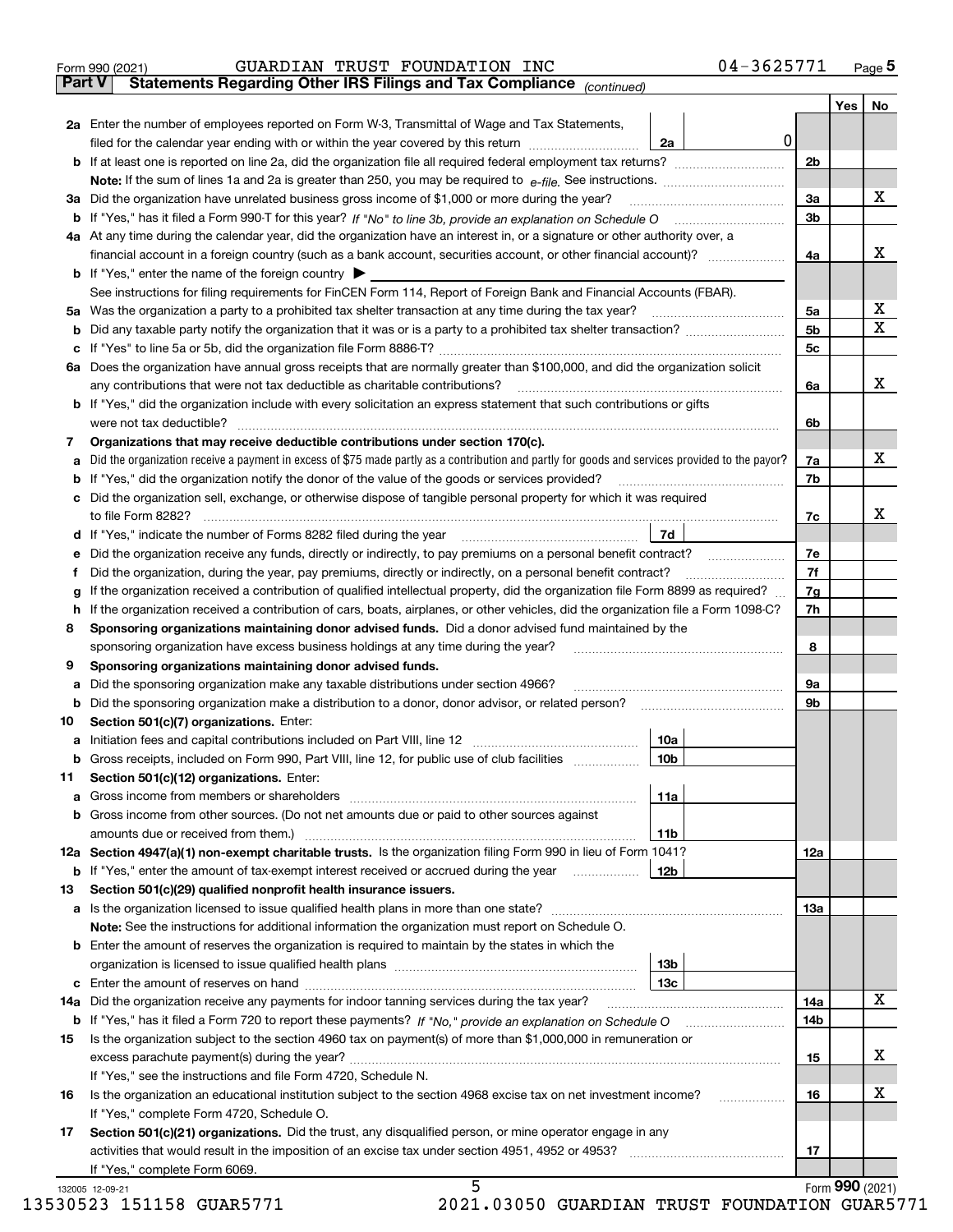|    | Check if Schedule O contains a response or note to any line in this Part VI [11] [12] Check if Schedule O contains a response or note to any line in this Part VI                                                              |    |  |   |                 |             | x                       |
|----|--------------------------------------------------------------------------------------------------------------------------------------------------------------------------------------------------------------------------------|----|--|---|-----------------|-------------|-------------------------|
|    | <b>Section A. Governing Body and Management</b>                                                                                                                                                                                |    |  |   |                 |             |                         |
|    |                                                                                                                                                                                                                                |    |  |   |                 | Yes         | No                      |
|    | <b>1a</b> Enter the number of voting members of the governing body at the end of the tax year<br>.                                                                                                                             | 1a |  | 4 |                 |             |                         |
|    | If there are material differences in voting rights among members of the governing body, or if the governing                                                                                                                    |    |  |   |                 |             |                         |
|    | body delegated broad authority to an executive committee or similar committee, explain on Schedule O.                                                                                                                          |    |  |   |                 |             |                         |
|    | <b>b</b> Enter the number of voting members included on line 1a, above, who are independent <i>manument</i> in                                                                                                                 | 1b |  |   |                 |             |                         |
| 2  | Did any officer, director, trustee, or key employee have a family relationship or a business relationship with any other                                                                                                       |    |  |   |                 |             |                         |
|    | officer, director, trustee, or key employee?                                                                                                                                                                                   |    |  |   | $\mathbf{2}$    | X           |                         |
| З  | Did the organization delegate control over management duties customarily performed by or under the direct supervision                                                                                                          |    |  |   |                 |             |                         |
|    | of officers, directors, trustees, or key employees to a management company or other person?                                                                                                                                    |    |  |   | 3               |             | x                       |
| 4  | Did the organization make any significant changes to its governing documents since the prior Form 990 was filed?                                                                                                               |    |  |   |                 |             | $\overline{\mathbf{x}}$ |
| 5  |                                                                                                                                                                                                                                |    |  |   | 5               |             | X                       |
| 6  | Did the organization have members or stockholders?                                                                                                                                                                             |    |  |   | 6               |             | $\mathbf X$             |
| 7a | Did the organization have members, stockholders, or other persons who had the power to elect or appoint one or                                                                                                                 |    |  |   |                 |             |                         |
|    | more members of the governing body?                                                                                                                                                                                            |    |  |   | 7a              |             | x                       |
|    | <b>b</b> Are any governance decisions of the organization reserved to (or subject to approval by) members, stockholders, or                                                                                                    |    |  |   |                 |             |                         |
|    | persons other than the governing body?                                                                                                                                                                                         |    |  |   | 7b              |             | x                       |
| 8  | Did the organization contemporaneously document the meetings held or written actions undertaken during the year by the following:                                                                                              |    |  |   |                 |             |                         |
|    |                                                                                                                                                                                                                                |    |  |   | 8a              | х           |                         |
|    |                                                                                                                                                                                                                                |    |  |   | 8b              | $\mathbf x$ |                         |
| 9  | Is there any officer, director, trustee, or key employee listed in Part VII, Section A, who cannot be reached at the                                                                                                           |    |  |   |                 |             |                         |
|    |                                                                                                                                                                                                                                |    |  |   | 9               |             | x                       |
|    | Section B. Policies (This Section B requests information about policies not required by the Internal Revenue Code.)                                                                                                            |    |  |   |                 |             |                         |
|    |                                                                                                                                                                                                                                |    |  |   |                 | Yes         | No                      |
|    |                                                                                                                                                                                                                                |    |  |   | 10a             |             | x                       |
|    | b If "Yes," did the organization have written policies and procedures governing the activities of such chapters, affiliates,                                                                                                   |    |  |   |                 |             |                         |
|    | and branches to ensure their operations are consistent with the organization's exempt purposes?                                                                                                                                |    |  |   | 10 <sub>b</sub> |             |                         |
|    | 11a Has the organization provided a complete copy of this Form 990 to all members of its governing body before filing the form?                                                                                                |    |  |   | 11a             | X           |                         |
|    | <b>b</b> Describe on Schedule O the process, if any, used by the organization to review this Form 990.                                                                                                                         |    |  |   |                 |             |                         |
|    |                                                                                                                                                                                                                                |    |  |   | 12a             | X           |                         |
|    |                                                                                                                                                                                                                                |    |  |   | 12 <sub>b</sub> |             | X                       |
|    | c Did the organization regularly and consistently monitor and enforce compliance with the policy? If "Yes," describe                                                                                                           |    |  |   |                 |             |                         |
|    |                                                                                                                                                                                                                                |    |  |   | 12c             | Х           |                         |
| 13 | Did the organization have a written whistleblower policy?                                                                                                                                                                      |    |  |   | 13              | X           |                         |
| 14 | Did the organization have a written document retention and destruction policy?                                                                                                                                                 |    |  |   | 14              | $\mathbf X$ |                         |
| 15 | Did the process for determining compensation of the following persons include a review and approval by independent                                                                                                             |    |  |   |                 |             |                         |
|    | persons, comparability data, and contemporaneous substantiation of the deliberation and decision?                                                                                                                              |    |  |   |                 |             |                         |
|    | a The organization's CEO, Executive Director, or top management official manufactured content content of the organization's CEO, Executive Director, or top management official manufactured content of the state of the state |    |  |   | 15a             |             | х                       |
|    | b Other officers or key employees of the organization manufactured content to the organization manufactured by Other officers or key employees of the organization manufactured content of the organization manufactured by Ot |    |  |   | 15b             |             | X                       |
|    | If "Yes" to line 15a or 15b, describe the process on Schedule O. See instructions.                                                                                                                                             |    |  |   |                 |             |                         |
|    | 16a Did the organization invest in, contribute assets to, or participate in a joint venture or similar arrangement with a                                                                                                      |    |  |   |                 |             |                         |
|    | taxable entity during the year?                                                                                                                                                                                                |    |  |   | 16a             |             | х                       |
|    | b If "Yes," did the organization follow a written policy or procedure requiring the organization to evaluate its participation                                                                                                 |    |  |   |                 |             |                         |
|    | in joint venture arrangements under applicable federal tax law, and take steps to safeguard the organization's                                                                                                                 |    |  |   |                 |             |                         |
|    |                                                                                                                                                                                                                                |    |  |   | 16b             |             |                         |
|    | <b>Section C. Disclosure</b>                                                                                                                                                                                                   |    |  |   |                 |             |                         |
| 17 | List the states with which a copy of this Form 990 is required to be filed $\blacktriangleright$ $\underline{\mathrm{FL}}$                                                                                                     |    |  |   |                 |             |                         |
| 18 | Section 6104 requires an organization to make its Forms 1023 (1024 or 1024-A, if applicable), 990, and 990-T (section 501(c)(3)s only) available                                                                               |    |  |   |                 |             |                         |
|    | for public inspection. Indicate how you made these available. Check all that apply.                                                                                                                                            |    |  |   |                 |             |                         |
|    | $X$ Own website<br>$ \mathbf{X} $ Upon request<br>Another's website<br>Other (explain on Schedule O)                                                                                                                           |    |  |   |                 |             |                         |
| 19 | Describe on Schedule O whether (and if so, how) the organization made its governing documents, conflict of interest policy, and financial                                                                                      |    |  |   |                 |             |                         |
|    | statements available to the public during the tax year.                                                                                                                                                                        |    |  |   |                 |             |                         |
| 20 | State the name, address, and telephone number of the person who possesses the organization's books and records                                                                                                                 |    |  |   |                 |             |                         |
|    | JENNIFER RUIZ - 727-443-7898                                                                                                                                                                                                   |    |  |   |                 |             |                         |
|    | 33756<br>901 CHESTNUT ST STE C, CLEARWATER,<br>FL                                                                                                                                                                              |    |  |   |                 |             |                         |
|    | 132006 12-09-21                                                                                                                                                                                                                |    |  |   |                 |             | Form 990 (2021)         |
|    | 6                                                                                                                                                                                                                              |    |  |   |                 |             |                         |

*to line 8a, 8b, or 10b below, describe the circumstances, processes, or changes on Schedule O. See instructions.*

Form 990 (2021) Page **6Part VI Governance, Management, and Disclosure.** 

GUARDIAN TRUST FOUNDATION INC 04-3625771

13530523 151158 GUAR5771 2021.03050 GUARDIAN TRUST FOUNDATION GUAR5771

*For each "Yes" response to lines 2 through 7b below, and for a "No" response*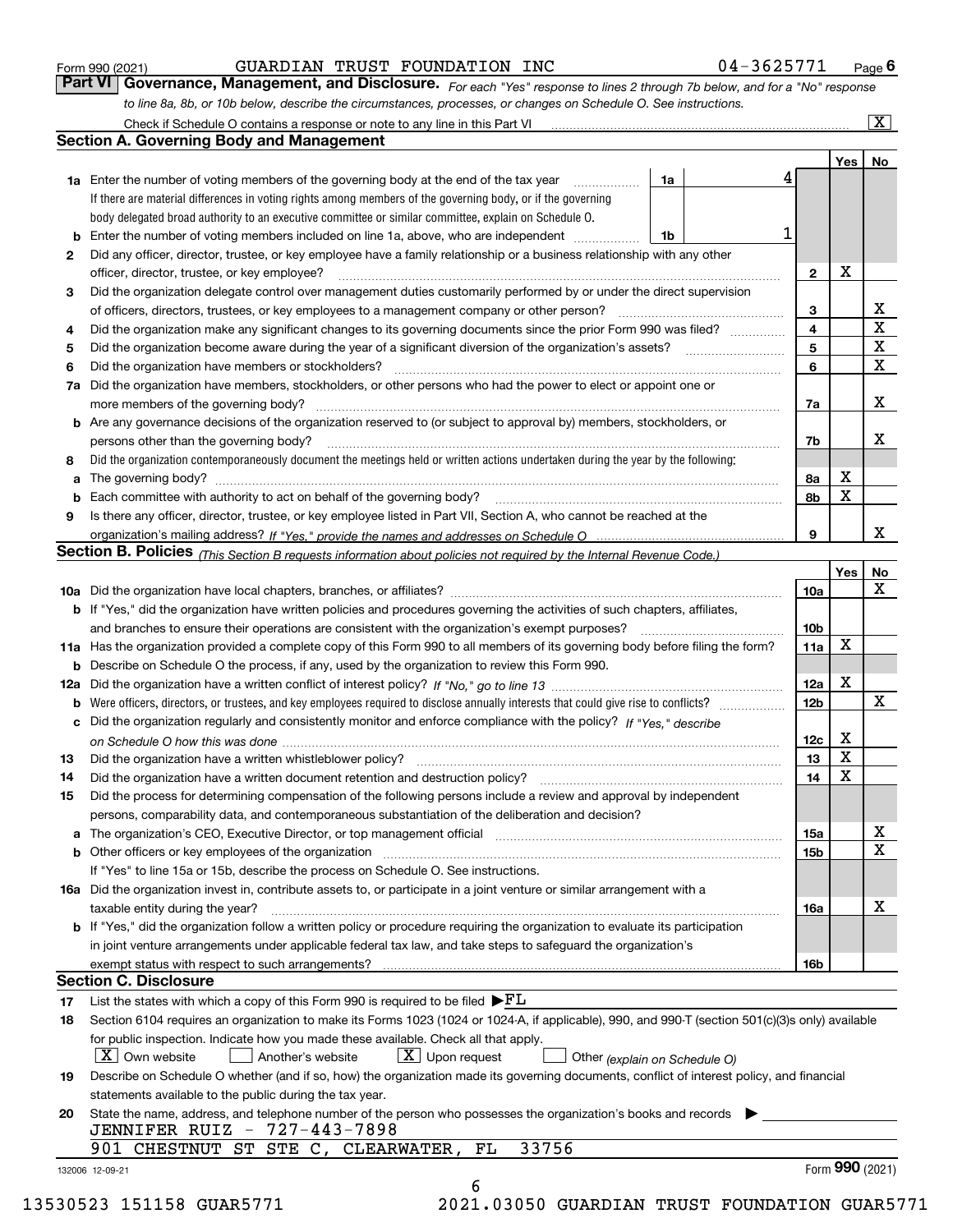$\mathcal{L}^{\text{max}}$ 

### **7Part VII Compensation of Officers, Directors, Trustees, Key Employees, Highest Compensated Employees, and Independent Contractors**

Check if Schedule O contains a response or note to any line in this Part VII

**Section A. Officers, Directors, Trustees, Key Employees, and Highest Compensated Employees**

**1a**  Complete this table for all persons required to be listed. Report compensation for the calendar year ending with or within the organization's tax year. **•** List all of the organization's current officers, directors, trustees (whether individuals or organizations), regardless of amount of compensation.

Enter -0- in columns (D), (E), and (F) if no compensation was paid.

 $\bullet$  List all of the organization's  $\sf current$  key employees, if any. See the instructions for definition of "key employee."

**•** List the organization's five current highest compensated employees (other than an officer, director, trustee, or key employee) who received reportable compensation (box 5 of Form W-2, Form 1099-MISC, and/or box 1 of Form 1099-NEC) of more than \$100,000 from the organization and any related organizations.

**•** List all of the organization's former officers, key employees, and highest compensated employees who received more than \$100,000 of reportable compensation from the organization and any related organizations.

**former directors or trustees**  ¥ List all of the organization's that received, in the capacity as a former director or trustee of the organization, more than \$10,000 of reportable compensation from the organization and any related organizations.

See the instructions for the order in which to list the persons above.

 $\boxed{\textbf{X}}$  Check this box if neither the organization nor any related organization compensated any current officer, director, or trustee.

| (A)                 | (B)                    | (C)                            |                       | (D)         | (E)          | (F)                                                              |        |                     |                                  |                          |
|---------------------|------------------------|--------------------------------|-----------------------|-------------|--------------|------------------------------------------------------------------|--------|---------------------|----------------------------------|--------------------------|
| Name and title      | Average                |                                |                       | Position    |              | (do not check more than one                                      |        | Reportable          | Reportable                       | Estimated                |
|                     | hours per              |                                |                       |             |              | box, unless person is both an<br>officer and a director/trustee) |        | compensation        | compensation                     | amount of                |
|                     | week                   |                                |                       |             |              |                                                                  |        | from                | from related                     | other                    |
|                     | (list any<br>hours for |                                |                       |             |              |                                                                  |        | the<br>organization | organizations<br>(W-2/1099-MISC/ | compensation<br>from the |
|                     | related                |                                |                       |             |              |                                                                  |        | (W-2/1099-MISC/     | 1099-NEC)                        | organization             |
|                     | organizations          |                                |                       |             |              |                                                                  |        | 1099-NEC)           |                                  | and related              |
|                     | below                  |                                |                       |             |              |                                                                  |        |                     |                                  | organizations            |
|                     | line)                  | Individual trustee or director | Institutional trustee | Officer     | Key employee | Highest compensated<br>employee                                  | Former |                     |                                  |                          |
| (1) TRAVIS FINCHUM  | 3.00                   |                                |                       |             |              |                                                                  |        |                     |                                  |                          |
| PRESIDENT           |                        | $\mathbf X$                    |                       | $\mathbf X$ |              |                                                                  |        | $0$ .               | 0.                               | 0.                       |
| (2) KOLE LONG       | 3.00                   |                                |                       |             |              |                                                                  |        |                     |                                  |                          |
| VICE-PRESIDENT      |                        | $\mathbf X$                    |                       | $\mathbf X$ |              |                                                                  |        | $0$ .               | 0.                               | 0.                       |
| (3) JENNIFER RUIZ   | 3.00                   |                                |                       |             |              |                                                                  |        |                     |                                  |                          |
| SECRETARY/TREASURER |                        | $\mathbf X$                    |                       | $\mathbf X$ |              |                                                                  |        | 0.                  | $\mathbf 0$ .                    | $\mathbf 0$ .            |
| (4) ASHLEY GONNELLI | 1.00                   |                                |                       |             |              |                                                                  |        |                     |                                  |                          |
| <b>DIRECTOR</b>     |                        | $\mathbf X$                    |                       |             |              |                                                                  |        | 0.                  | 0.                               | $0_{.}$                  |
|                     |                        |                                |                       |             |              |                                                                  |        |                     |                                  |                          |
|                     |                        |                                |                       |             |              |                                                                  |        |                     |                                  |                          |
|                     |                        |                                |                       |             |              |                                                                  |        |                     |                                  |                          |
|                     |                        |                                |                       |             |              |                                                                  |        |                     |                                  |                          |
|                     |                        |                                |                       |             |              |                                                                  |        |                     |                                  |                          |
|                     |                        |                                |                       |             |              |                                                                  |        |                     |                                  |                          |
|                     |                        |                                |                       |             |              |                                                                  |        |                     |                                  |                          |
|                     |                        |                                |                       |             |              |                                                                  |        |                     |                                  |                          |
|                     |                        |                                |                       |             |              |                                                                  |        |                     |                                  |                          |
|                     |                        |                                |                       |             |              |                                                                  |        |                     |                                  |                          |
|                     |                        |                                |                       |             |              |                                                                  |        |                     |                                  |                          |
|                     |                        |                                |                       |             |              |                                                                  |        |                     |                                  |                          |
|                     |                        |                                |                       |             |              |                                                                  |        |                     |                                  |                          |
|                     |                        |                                |                       |             |              |                                                                  |        |                     |                                  |                          |
|                     |                        |                                |                       |             |              |                                                                  |        |                     |                                  |                          |
|                     |                        |                                |                       |             |              |                                                                  |        |                     |                                  |                          |
|                     |                        |                                |                       |             |              |                                                                  |        |                     |                                  |                          |
|                     |                        |                                |                       |             |              |                                                                  |        |                     |                                  |                          |
|                     |                        |                                |                       |             |              |                                                                  |        |                     |                                  |                          |
|                     |                        |                                |                       |             |              |                                                                  |        |                     |                                  |                          |
|                     |                        |                                |                       |             |              |                                                                  |        |                     |                                  |                          |
|                     |                        |                                |                       |             |              |                                                                  |        |                     |                                  |                          |
|                     |                        |                                |                       |             |              |                                                                  |        |                     |                                  |                          |
|                     |                        |                                |                       |             |              |                                                                  |        |                     |                                  |                          |
|                     |                        |                                |                       |             |              |                                                                  |        |                     |                                  |                          |
|                     |                        |                                |                       |             |              |                                                                  |        |                     |                                  |                          |

7

132007 12-09-21

Form (2021) **990**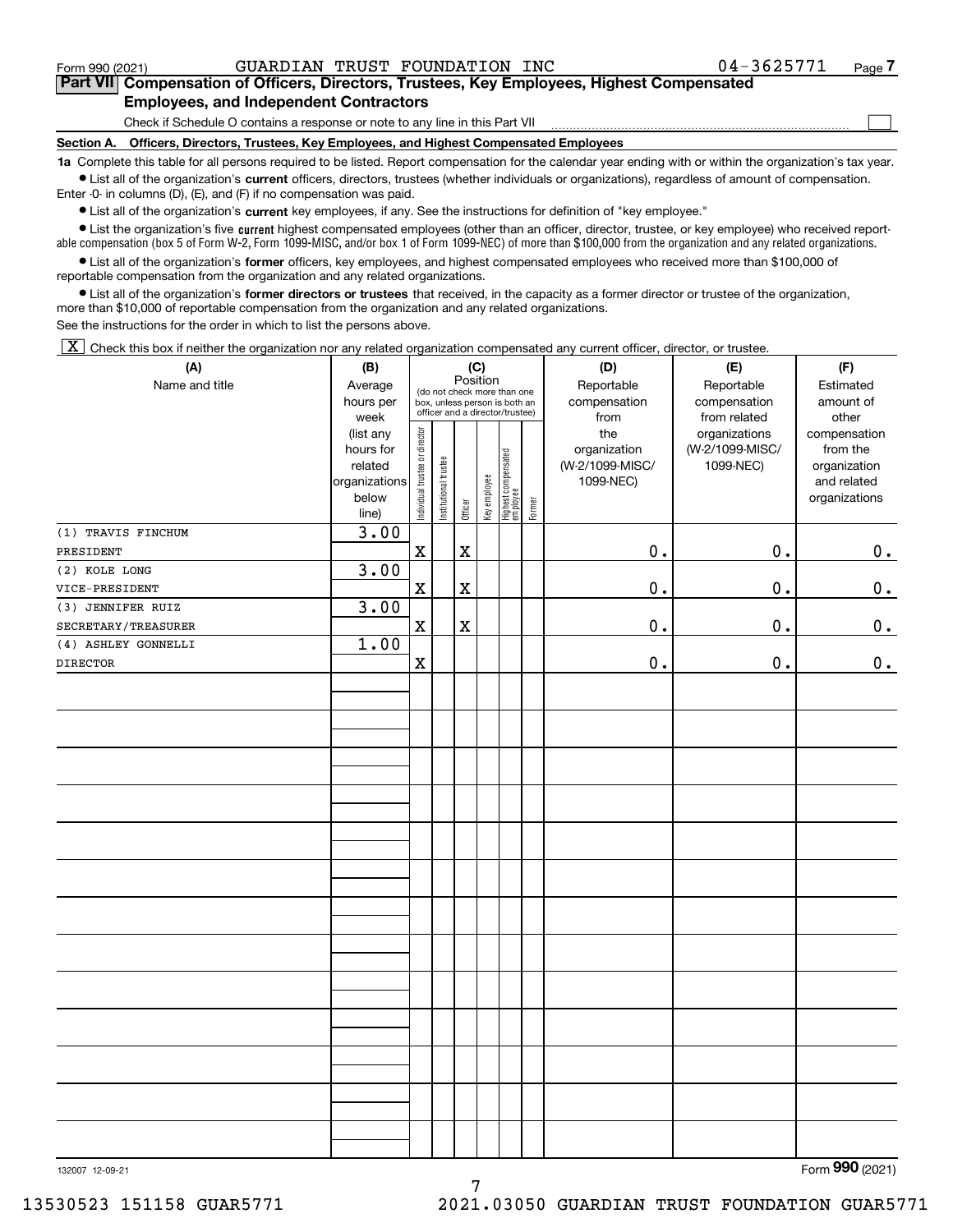| 04-3625771<br>GUARDIAN TRUST FOUNDATION INC<br>Form 990 (2021) |                                                                                                                                                                                                                                                                                                                                                                                                  |                                                                      |                                                                                                                    |                            |         |              |                                           |                                                   |                                                     | Page 8                                        |                                        |                 |                                                                          |          |
|----------------------------------------------------------------|--------------------------------------------------------------------------------------------------------------------------------------------------------------------------------------------------------------------------------------------------------------------------------------------------------------------------------------------------------------------------------------------------|----------------------------------------------------------------------|--------------------------------------------------------------------------------------------------------------------|----------------------------|---------|--------------|-------------------------------------------|---------------------------------------------------|-----------------------------------------------------|-----------------------------------------------|----------------------------------------|-----------------|--------------------------------------------------------------------------|----------|
|                                                                | Part VII<br>Section A. Officers, Directors, Trustees, Key Employees, and Highest Compensated Employees (continued)                                                                                                                                                                                                                                                                               |                                                                      |                                                                                                                    |                            |         |              |                                           |                                                   |                                                     |                                               |                                        |                 |                                                                          |          |
|                                                                | (A)<br>Name and title                                                                                                                                                                                                                                                                                                                                                                            | (B)<br>Average<br>hours per<br>week                                  | (C)<br>Position<br>(do not check more than one<br>box, unless person is both an<br>officer and a director/trustee) |                            |         |              | (D)<br>Reportable<br>compensation<br>from | (E)<br>Reportable<br>compensation<br>from related |                                                     |                                               | (F)<br>Estimated<br>amount of<br>other |                 |                                                                          |          |
|                                                                |                                                                                                                                                                                                                                                                                                                                                                                                  | (list any<br>hours for<br>related<br>organizations<br>below<br>line) | Individual trustee or director                                                                                     | Itustee<br>Institutional t | Officer | key employee | Highest compensated<br>employee           | Former                                            | the<br>organization<br>(W-2/1099-MISC/<br>1099-NEC) | organizations<br>(W-2/1099-MISC/<br>1099-NEC) |                                        |                 | compensation<br>from the<br>organization<br>and related<br>organizations |          |
|                                                                |                                                                                                                                                                                                                                                                                                                                                                                                  |                                                                      |                                                                                                                    |                            |         |              |                                           |                                                   |                                                     |                                               |                                        |                 |                                                                          |          |
|                                                                |                                                                                                                                                                                                                                                                                                                                                                                                  |                                                                      |                                                                                                                    |                            |         |              |                                           |                                                   |                                                     |                                               |                                        |                 |                                                                          |          |
|                                                                |                                                                                                                                                                                                                                                                                                                                                                                                  |                                                                      |                                                                                                                    |                            |         |              |                                           |                                                   |                                                     |                                               |                                        |                 |                                                                          |          |
|                                                                |                                                                                                                                                                                                                                                                                                                                                                                                  |                                                                      |                                                                                                                    |                            |         |              |                                           |                                                   |                                                     |                                               |                                        |                 |                                                                          |          |
|                                                                |                                                                                                                                                                                                                                                                                                                                                                                                  |                                                                      |                                                                                                                    |                            |         |              |                                           |                                                   |                                                     |                                               |                                        |                 |                                                                          |          |
|                                                                |                                                                                                                                                                                                                                                                                                                                                                                                  |                                                                      |                                                                                                                    |                            |         |              |                                           |                                                   |                                                     |                                               |                                        |                 |                                                                          |          |
|                                                                | 1b Subtotal                                                                                                                                                                                                                                                                                                                                                                                      |                                                                      |                                                                                                                    |                            |         |              |                                           |                                                   | 0.                                                  |                                               | 0.                                     |                 |                                                                          | $0$ .    |
|                                                                | c Total from continuation sheets to Part VII, Section A manufactor continuum<br>Total number of individuals (including but not limited to those listed above) who received more than \$100,000 of reportable                                                                                                                                                                                     |                                                                      |                                                                                                                    |                            |         |              |                                           |                                                   | 0.<br>$\mathbf 0$ .                                 |                                               | 0.<br>$\mathbf 0$ .                    |                 |                                                                          | 0.<br>0. |
| 2                                                              | compensation from the organization $\blacktriangleright$                                                                                                                                                                                                                                                                                                                                         |                                                                      |                                                                                                                    |                            |         |              |                                           |                                                   |                                                     |                                               |                                        |                 | Yes                                                                      | 0<br>No  |
| з<br>4                                                         | Did the organization list any former officer, director, trustee, key employee, or highest compensated employee on<br>line 1a? If "Yes," complete Schedule J for such individual manufactured contained and the 1a? If "Yes," complete Schedule J for such individual<br>For any individual listed on line 1a, is the sum of reportable compensation and other compensation from the organization |                                                                      |                                                                                                                    |                            |         |              |                                           |                                                   |                                                     |                                               |                                        | 3               |                                                                          | X        |
| 5                                                              | Did any person listed on line 1a receive or accrue compensation from any unrelated organization or individual for services                                                                                                                                                                                                                                                                       |                                                                      |                                                                                                                    |                            |         |              |                                           |                                                   |                                                     |                                               |                                        | 4               |                                                                          | x        |
|                                                                | <b>Section B. Independent Contractors</b>                                                                                                                                                                                                                                                                                                                                                        |                                                                      |                                                                                                                    |                            |         |              |                                           |                                                   |                                                     |                                               |                                        | 5               |                                                                          | x        |
| 1                                                              | Complete this table for your five highest compensated independent contractors that received more than \$100,000 of compensation from<br>the organization. Report compensation for the calendar year ending with or within the organization's tax year.                                                                                                                                           |                                                                      |                                                                                                                    |                            |         |              |                                           |                                                   |                                                     |                                               |                                        |                 |                                                                          |          |
|                                                                | (A)<br>(B)<br>Name and business address<br>Description of services<br><b>NONE</b>                                                                                                                                                                                                                                                                                                                |                                                                      |                                                                                                                    |                            |         |              |                                           |                                                   | (C)<br>Compensation                                 |                                               |                                        |                 |                                                                          |          |
|                                                                |                                                                                                                                                                                                                                                                                                                                                                                                  |                                                                      |                                                                                                                    |                            |         |              |                                           |                                                   |                                                     |                                               |                                        |                 |                                                                          |          |
|                                                                |                                                                                                                                                                                                                                                                                                                                                                                                  |                                                                      |                                                                                                                    |                            |         |              |                                           |                                                   |                                                     |                                               |                                        |                 |                                                                          |          |
|                                                                |                                                                                                                                                                                                                                                                                                                                                                                                  |                                                                      |                                                                                                                    |                            |         |              |                                           |                                                   |                                                     |                                               |                                        |                 |                                                                          |          |
| 2                                                              | Total number of independent contractors (including but not limited to those listed above) who received more than<br>\$100,000 of compensation from the organization                                                                                                                                                                                                                              |                                                                      |                                                                                                                    |                            |         | 0            |                                           |                                                   |                                                     |                                               |                                        |                 |                                                                          |          |
|                                                                |                                                                                                                                                                                                                                                                                                                                                                                                  |                                                                      |                                                                                                                    |                            |         |              |                                           |                                                   |                                                     |                                               |                                        | Form 990 (2021) |                                                                          |          |

132008 12-09-21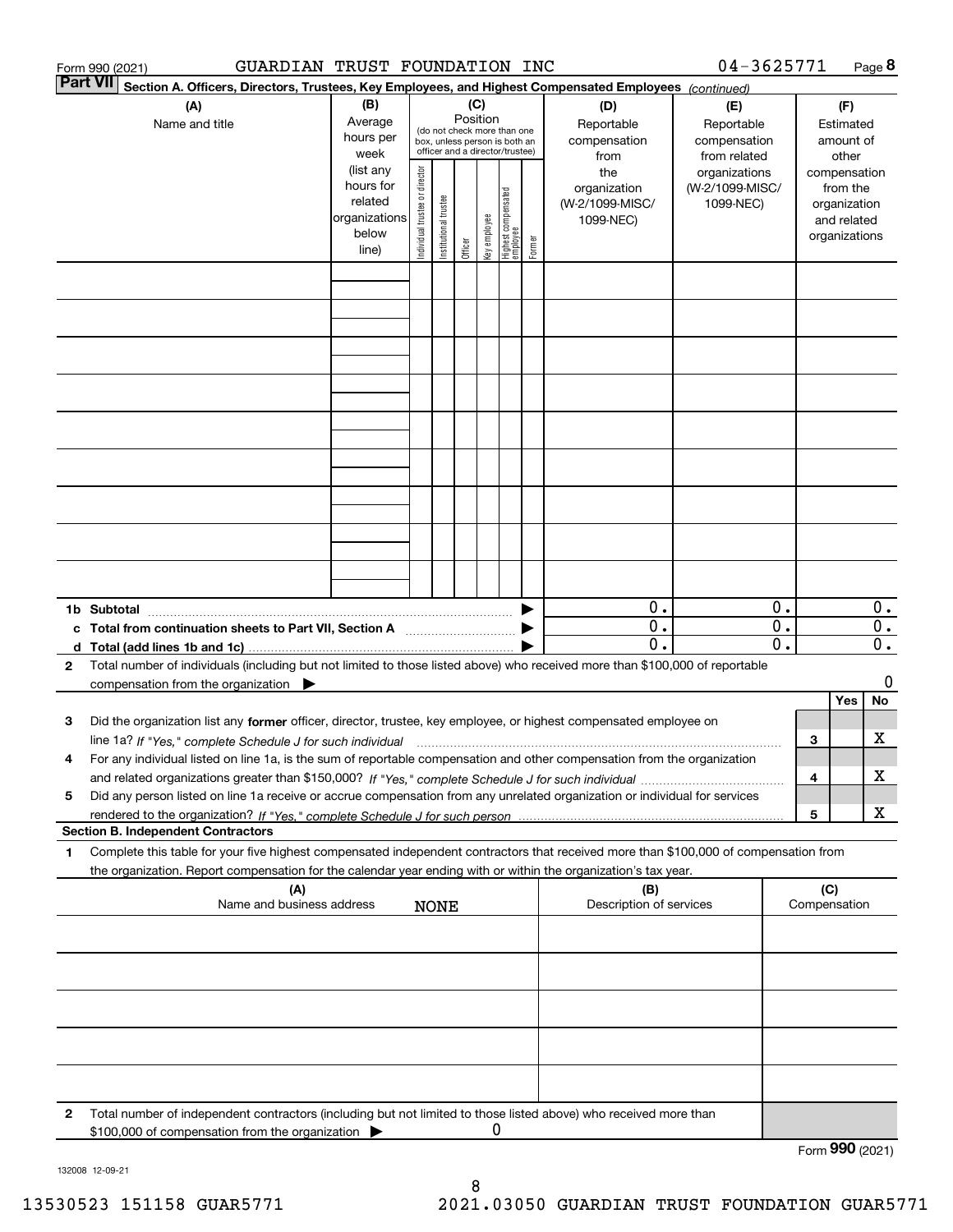|                                                           |                  | GUARDIAN TRUST FOUNDATION INC<br>Form 990 (2021)                                                                     |                      |                      |                                                                                               | 04-3625771                    | Page 9                                                   |
|-----------------------------------------------------------|------------------|----------------------------------------------------------------------------------------------------------------------|----------------------|----------------------|-----------------------------------------------------------------------------------------------|-------------------------------|----------------------------------------------------------|
|                                                           | <b>Part VIII</b> | <b>Statement of Revenue</b>                                                                                          |                      |                      |                                                                                               |                               |                                                          |
|                                                           |                  | Check if Schedule O contains a response or note to any line in this Part VIII                                        |                      |                      | $\begin{array}{c c c c c c} \hline \text{ } & \text{(B)} & \text{(C)} & \text{ } \end{array}$ |                               | (D)                                                      |
|                                                           |                  |                                                                                                                      |                      | (A)<br>Total revenue | Related or exempt<br>function revenue                                                         | Unrelated<br>business revenue | Revenue excluded<br>from tax under<br>sections 512 - 514 |
|                                                           |                  | 1a<br>1 a Federated campaigns                                                                                        |                      |                      |                                                                                               |                               |                                                          |
|                                                           | b                | 1 <sub>b</sub><br>Membership dues                                                                                    |                      |                      |                                                                                               |                               |                                                          |
|                                                           | с                | 1 <sub>c</sub><br>Fundraising events                                                                                 |                      |                      |                                                                                               |                               |                                                          |
|                                                           |                  | 1 <sub>d</sub><br>d Related organizations                                                                            |                      |                      |                                                                                               |                               |                                                          |
|                                                           | е                | 1e<br>Government grants (contributions)                                                                              |                      |                      |                                                                                               |                               |                                                          |
|                                                           | f                | All other contributions, gifts, grants, and                                                                          |                      |                      |                                                                                               |                               |                                                          |
|                                                           |                  | similar amounts not included above<br>1f                                                                             | 458,950.             |                      |                                                                                               |                               |                                                          |
|                                                           | g                | 1g <br>Noncash contributions included in lines 1a-1f                                                                 |                      |                      |                                                                                               |                               |                                                          |
| Contributions, Gifts, Grants<br>and Other Similar Amounts |                  |                                                                                                                      |                      | 458,950.             |                                                                                               |                               |                                                          |
|                                                           |                  |                                                                                                                      | <b>Business Code</b> |                      |                                                                                               |                               |                                                          |
|                                                           | 2a               | <u> 1989 - Johann Barn, fransk politik formuler (d. 1989)</u>                                                        |                      |                      |                                                                                               |                               |                                                          |
|                                                           | b                | <u> 1989 - Johann Barn, fransk politik amerikansk politik (</u>                                                      |                      |                      |                                                                                               |                               |                                                          |
| Program Service<br>Revenue                                | с                | <u> Alexandria de la contrada de la contrada de la contrada de la contrada de la contrada de la contrada de la c</u> |                      |                      |                                                                                               |                               |                                                          |
|                                                           | d                | the contract of the contract of the contract of the contract of the contract of                                      |                      |                      |                                                                                               |                               |                                                          |
|                                                           | е                |                                                                                                                      |                      |                      |                                                                                               |                               |                                                          |
|                                                           | f                | All other program service revenue                                                                                    |                      |                      |                                                                                               |                               |                                                          |
|                                                           | g                |                                                                                                                      |                      |                      |                                                                                               |                               |                                                          |
|                                                           | 3                | Investment income (including dividends, interest, and                                                                |                      |                      |                                                                                               |                               |                                                          |
|                                                           |                  |                                                                                                                      | ▶                    |                      |                                                                                               |                               |                                                          |
|                                                           | 4                | Income from investment of tax-exempt bond proceeds                                                                   | ▶                    |                      |                                                                                               |                               |                                                          |
|                                                           | 5                |                                                                                                                      |                      |                      |                                                                                               |                               |                                                          |
|                                                           |                  | (i) Real                                                                                                             | (ii) Personal        |                      |                                                                                               |                               |                                                          |
|                                                           |                  | 6a<br>6 a Gross rents<br>$\overline{\phantom{a}}$                                                                    |                      |                      |                                                                                               |                               |                                                          |
|                                                           | b                | 6 <sub>b</sub><br>Less: rental expenses                                                                              |                      |                      |                                                                                               |                               |                                                          |
|                                                           | с                | Rental income or (loss)<br>6с                                                                                        |                      |                      |                                                                                               |                               |                                                          |
|                                                           |                  | d Net rental income or (loss)                                                                                        |                      |                      |                                                                                               |                               |                                                          |
|                                                           |                  | (i) Securities<br>7 a Gross amount from sales of                                                                     | (ii) Other           |                      |                                                                                               |                               |                                                          |
|                                                           |                  | assets other than inventory<br>7a                                                                                    |                      |                      |                                                                                               |                               |                                                          |
|                                                           |                  | <b>b</b> Less: cost or other basis                                                                                   |                      |                      |                                                                                               |                               |                                                          |
|                                                           |                  | 7 <sub>b</sub><br>and sales expenses                                                                                 |                      |                      |                                                                                               |                               |                                                          |
| evenue                                                    |                  | 7c<br><b>c</b> Gain or (loss) $\ldots$                                                                               |                      |                      |                                                                                               |                               |                                                          |
|                                                           |                  |                                                                                                                      |                      |                      |                                                                                               |                               |                                                          |
| Other <sub>R</sub>                                        |                  | 8 a Gross income from fundraising events (not                                                                        |                      |                      |                                                                                               |                               |                                                          |
|                                                           |                  |                                                                                                                      |                      |                      |                                                                                               |                               |                                                          |
|                                                           |                  | contributions reported on line 1c). See                                                                              |                      |                      |                                                                                               |                               |                                                          |
|                                                           |                  |                                                                                                                      | 8a                   |                      |                                                                                               |                               |                                                          |
|                                                           |                  | <b>b</b> Less: direct expenses <i></i>                                                                               | 8 <sub>b</sub>       |                      |                                                                                               |                               |                                                          |
|                                                           |                  | c Net income or (loss) from fundraising events ____________                                                          |                      |                      |                                                                                               |                               |                                                          |
|                                                           |                  | 9 a Gross income from gaming activities. See                                                                         |                      |                      |                                                                                               |                               |                                                          |
|                                                           |                  |                                                                                                                      | 9a                   |                      |                                                                                               |                               |                                                          |
|                                                           |                  | <b>b</b> Less: direct expenses <b>manually</b>                                                                       | 9 <sub>b</sub>       |                      |                                                                                               |                               |                                                          |
|                                                           |                  | c Net income or (loss) from gaming activities                                                                        |                      |                      |                                                                                               |                               |                                                          |
|                                                           |                  | 10 a Gross sales of inventory, less returns                                                                          |                      |                      |                                                                                               |                               |                                                          |
|                                                           |                  |                                                                                                                      | 10a                  |                      |                                                                                               |                               |                                                          |
|                                                           |                  |                                                                                                                      | 10 <sub>b</sub>      |                      |                                                                                               |                               |                                                          |
|                                                           |                  | c Net income or (loss) from sales of inventory                                                                       |                      |                      |                                                                                               |                               |                                                          |
|                                                           |                  |                                                                                                                      | <b>Business Code</b> |                      |                                                                                               |                               |                                                          |
|                                                           | 11 a             | <u> 1989 - Andrea Stadt Britain, amerikansk politiker (</u>                                                          |                      |                      |                                                                                               |                               |                                                          |
|                                                           | b                | <u> 1989 - Johann Barn, amerikansk politiker (d. 1989)</u>                                                           |                      |                      |                                                                                               |                               |                                                          |
| Miscellaneous<br>Revenue                                  | c                | the control of the control of the control of the control of the control of                                           |                      |                      |                                                                                               |                               |                                                          |
|                                                           |                  |                                                                                                                      |                      |                      |                                                                                               |                               |                                                          |
|                                                           | 12               |                                                                                                                      |                      | 458,950.             |                                                                                               |                               |                                                          |
|                                                           |                  |                                                                                                                      |                      |                      | 0.                                                                                            | 0.                            | $0$ .                                                    |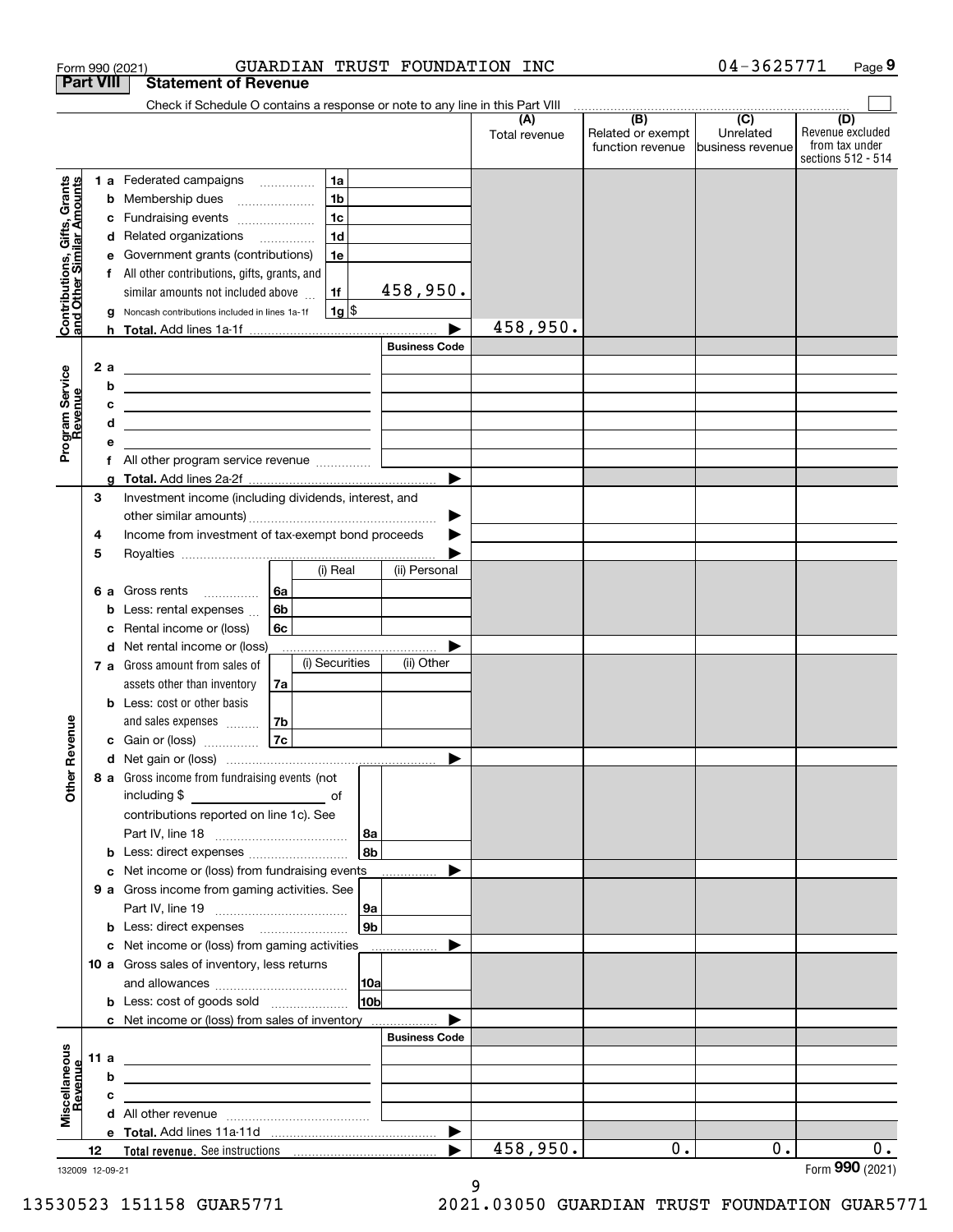Form 990 (2021) GUARDIAN TRUST FOUNDATION INC 0 $4$ -3625771 Page **Part IX Statement of Functional Expenses**

*Section 501(c)(3) and 501(c)(4) organizations must complete all columns. All other organizations must complete column (A).*

|              | Check if Schedule O contains a response or note to any line in this Part IX                                                                                                                                  |                       |                                    |                                           |                                |  |  |  |  |  |  |
|--------------|--------------------------------------------------------------------------------------------------------------------------------------------------------------------------------------------------------------|-----------------------|------------------------------------|-------------------------------------------|--------------------------------|--|--|--|--|--|--|
|              | Do not include amounts reported on lines 6b,<br>7b, 8b, 9b, and 10b of Part VIII.                                                                                                                            | (A)<br>Total expenses | (B)<br>Program service<br>expenses | (C)<br>Management and<br>general expenses | (D)<br>Fundraising<br>expenses |  |  |  |  |  |  |
| 1            | Grants and other assistance to domestic organizations                                                                                                                                                        |                       |                                    |                                           |                                |  |  |  |  |  |  |
|              | and domestic governments. See Part IV, line 21<br>$\ddotsc$                                                                                                                                                  | 472,470.              | 472,470.                           |                                           |                                |  |  |  |  |  |  |
| $\mathbf{2}$ | Grants and other assistance to domestic                                                                                                                                                                      |                       |                                    |                                           |                                |  |  |  |  |  |  |
|              | individuals. See Part IV, line 22                                                                                                                                                                            |                       |                                    |                                           |                                |  |  |  |  |  |  |
| 3            | Grants and other assistance to foreign                                                                                                                                                                       |                       |                                    |                                           |                                |  |  |  |  |  |  |
|              | organizations, foreign governments, and foreign                                                                                                                                                              |                       |                                    |                                           |                                |  |  |  |  |  |  |
|              | individuals. See Part IV, lines 15 and 16                                                                                                                                                                    |                       |                                    |                                           |                                |  |  |  |  |  |  |
| 4            | Benefits paid to or for members                                                                                                                                                                              |                       |                                    |                                           |                                |  |  |  |  |  |  |
| 5            | Compensation of current officers, directors,                                                                                                                                                                 |                       |                                    |                                           |                                |  |  |  |  |  |  |
|              |                                                                                                                                                                                                              |                       |                                    |                                           |                                |  |  |  |  |  |  |
| 6            | Compensation not included above to disqualified                                                                                                                                                              |                       |                                    |                                           |                                |  |  |  |  |  |  |
|              | persons (as defined under section $4958(f)(1)$ ) and                                                                                                                                                         |                       |                                    |                                           |                                |  |  |  |  |  |  |
|              | persons described in section $4958(c)(3)(B)$                                                                                                                                                                 |                       |                                    |                                           |                                |  |  |  |  |  |  |
| 7            |                                                                                                                                                                                                              |                       |                                    |                                           |                                |  |  |  |  |  |  |
| 8            | Pension plan accruals and contributions (include                                                                                                                                                             |                       |                                    |                                           |                                |  |  |  |  |  |  |
|              | section 401(k) and 403(b) employer contributions)                                                                                                                                                            |                       |                                    |                                           |                                |  |  |  |  |  |  |
| 9            |                                                                                                                                                                                                              |                       |                                    |                                           |                                |  |  |  |  |  |  |
| 10           |                                                                                                                                                                                                              |                       |                                    |                                           |                                |  |  |  |  |  |  |
| 11           | Fees for services (nonemployees):                                                                                                                                                                            |                       |                                    |                                           |                                |  |  |  |  |  |  |
| a            |                                                                                                                                                                                                              |                       |                                    |                                           |                                |  |  |  |  |  |  |
| b            |                                                                                                                                                                                                              |                       |                                    |                                           |                                |  |  |  |  |  |  |
| c            |                                                                                                                                                                                                              |                       |                                    |                                           |                                |  |  |  |  |  |  |
| d            |                                                                                                                                                                                                              |                       |                                    |                                           |                                |  |  |  |  |  |  |
| е            | Professional fundraising services. See Part IV, line 17                                                                                                                                                      |                       |                                    |                                           |                                |  |  |  |  |  |  |
| f            |                                                                                                                                                                                                              |                       |                                    |                                           |                                |  |  |  |  |  |  |
| a            | Other. (If line 11g amount exceeds 10% of line 25,                                                                                                                                                           |                       |                                    |                                           |                                |  |  |  |  |  |  |
|              | column (A), amount, list line 11g expenses on Sch O.)                                                                                                                                                        |                       |                                    |                                           |                                |  |  |  |  |  |  |
| 12           |                                                                                                                                                                                                              |                       |                                    |                                           |                                |  |  |  |  |  |  |
| 13           |                                                                                                                                                                                                              |                       |                                    |                                           |                                |  |  |  |  |  |  |
| 14           |                                                                                                                                                                                                              |                       |                                    |                                           |                                |  |  |  |  |  |  |
| 15<br>16     |                                                                                                                                                                                                              |                       |                                    |                                           |                                |  |  |  |  |  |  |
| 17           | Travel                                                                                                                                                                                                       |                       |                                    |                                           |                                |  |  |  |  |  |  |
| 18           | Payments of travel or entertainment expenses                                                                                                                                                                 |                       |                                    |                                           |                                |  |  |  |  |  |  |
|              | for any federal, state, or local public officials                                                                                                                                                            |                       |                                    |                                           |                                |  |  |  |  |  |  |
| 19           | Conferences, conventions, and meetings                                                                                                                                                                       |                       |                                    |                                           |                                |  |  |  |  |  |  |
| 20           | Interest                                                                                                                                                                                                     |                       |                                    |                                           |                                |  |  |  |  |  |  |
| 21           |                                                                                                                                                                                                              |                       |                                    |                                           |                                |  |  |  |  |  |  |
| 22           | Depreciation, depletion, and amortization                                                                                                                                                                    |                       |                                    |                                           |                                |  |  |  |  |  |  |
| 23           | Insurance                                                                                                                                                                                                    |                       |                                    |                                           |                                |  |  |  |  |  |  |
| 24           | Other expenses. Itemize expenses not covered<br>above. (List miscellaneous expenses on line 24e. If<br>line 24e amount exceeds 10% of line 25, column (A),<br>amount, list line 24e expenses on Schedule O.) |                       |                                    |                                           |                                |  |  |  |  |  |  |
| а            |                                                                                                                                                                                                              |                       |                                    |                                           |                                |  |  |  |  |  |  |
| b            |                                                                                                                                                                                                              |                       |                                    |                                           |                                |  |  |  |  |  |  |
| с            |                                                                                                                                                                                                              |                       |                                    |                                           |                                |  |  |  |  |  |  |
| d<br>е       | All other expenses                                                                                                                                                                                           |                       |                                    |                                           |                                |  |  |  |  |  |  |
| 25           | Total functional expenses. Add lines 1 through 24e                                                                                                                                                           | 472,470.              | 472,470.                           | 0.                                        | $\overline{0}$ .               |  |  |  |  |  |  |
| 26           | Joint costs. Complete this line only if the organization                                                                                                                                                     |                       |                                    |                                           |                                |  |  |  |  |  |  |
|              | reported in column (B) joint costs from a combined                                                                                                                                                           |                       |                                    |                                           |                                |  |  |  |  |  |  |
|              | educational campaign and fundraising solicitation.                                                                                                                                                           |                       |                                    |                                           |                                |  |  |  |  |  |  |
|              | Check here $\blacktriangleright$<br>if following SOP 98-2 (ASC 958-720)                                                                                                                                      |                       |                                    |                                           |                                |  |  |  |  |  |  |

132010 12-09-21

10 13530523 151158 GUAR5771 2021.03050 GUARDIAN TRUST FOUNDATION GUAR5771

Form (2021) **990**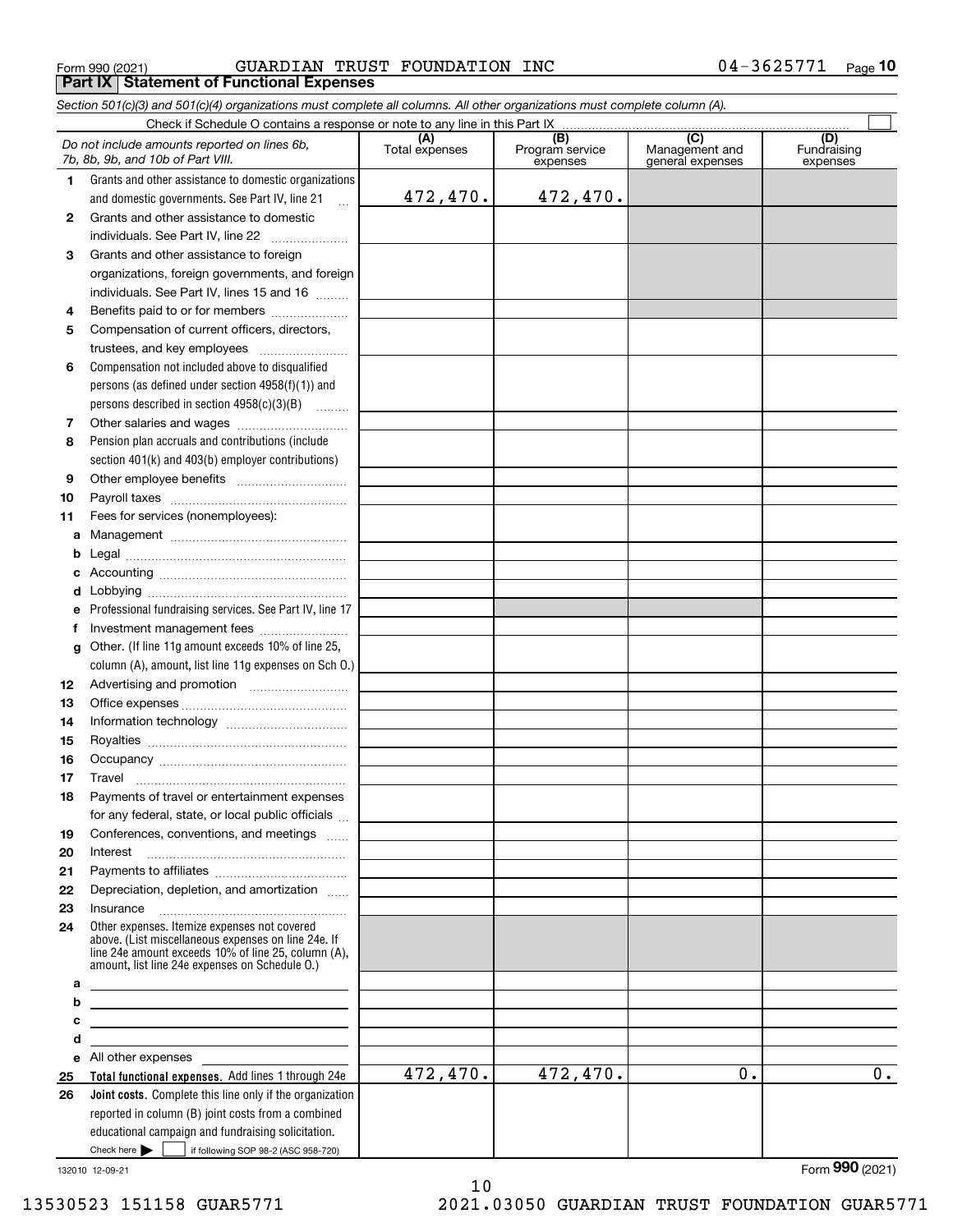Form (2021) **990**

| Form 990 (2021) | TRUST<br>GUARDIAN | FOUNDATION<br>INC | 3625771<br>$04 -$ | $P$ age |
|-----------------|-------------------|-------------------|-------------------|---------|
|-----------------|-------------------|-------------------|-------------------|---------|

|                             |    |                                                                                                                                                                                                                                |                 | (A)<br>Beginning of year  |                 | (B)<br>End of year |
|-----------------------------|----|--------------------------------------------------------------------------------------------------------------------------------------------------------------------------------------------------------------------------------|-----------------|---------------------------|-----------------|--------------------|
|                             | 1  |                                                                                                                                                                                                                                |                 | 26,990.                   | $\blacksquare$  | 13,470.            |
|                             | 2  |                                                                                                                                                                                                                                |                 |                           | $\mathbf{2}$    |                    |
|                             | з  |                                                                                                                                                                                                                                |                 |                           | 3               |                    |
|                             | 4  |                                                                                                                                                                                                                                |                 |                           | 4               |                    |
|                             | 5  | Loans and other receivables from any current or former officer, director,                                                                                                                                                      |                 |                           |                 |                    |
|                             |    | trustee, key employee, creator or founder, substantial contributor, or 35%                                                                                                                                                     |                 |                           |                 |                    |
|                             |    | controlled entity or family member of any of these persons                                                                                                                                                                     |                 |                           | 5               |                    |
|                             | 6  | Loans and other receivables from other disqualified persons (as defined                                                                                                                                                        |                 |                           |                 |                    |
|                             |    | under section $4958(f)(1)$ , and persons described in section $4958(c)(3)(B)$                                                                                                                                                  | <b>Contract</b> |                           | 6               |                    |
|                             | 7  |                                                                                                                                                                                                                                |                 |                           | $\overline{7}$  |                    |
| Assets                      | 8  |                                                                                                                                                                                                                                |                 |                           | 8               |                    |
|                             | 9  |                                                                                                                                                                                                                                |                 | 9                         |                 |                    |
|                             |    | 10a Land, buildings, and equipment: cost or other                                                                                                                                                                              |                 |                           |                 |                    |
|                             |    | basis. Complete Part VI of Schedule D  10a                                                                                                                                                                                     |                 |                           |                 |                    |
|                             |    | 10b<br><b>b</b> Less: accumulated depreciation                                                                                                                                                                                 |                 |                           | 10 <sub>c</sub> |                    |
|                             | 11 |                                                                                                                                                                                                                                |                 |                           | 11              |                    |
|                             | 12 |                                                                                                                                                                                                                                |                 |                           | 12              |                    |
|                             | 13 |                                                                                                                                                                                                                                |                 |                           | 13              |                    |
|                             | 14 |                                                                                                                                                                                                                                |                 |                           | 14              |                    |
|                             | 15 |                                                                                                                                                                                                                                |                 |                           | 15              |                    |
|                             | 16 |                                                                                                                                                                                                                                |                 | $\overline{26,990}$ .     | 16              | 13,470.            |
|                             | 17 |                                                                                                                                                                                                                                |                 |                           | 17              |                    |
|                             | 18 |                                                                                                                                                                                                                                |                 | 18                        |                 |                    |
|                             | 19 | Deferred revenue manual contracts and contracts are all the manual contracts and contracts are contracted and contracts are contracted and contract are contracted and contract are contracted and contract are contracted and |                 | 19                        |                 |                    |
|                             | 20 |                                                                                                                                                                                                                                |                 |                           | 20              |                    |
|                             | 21 | Escrow or custodial account liability. Complete Part IV of Schedule D                                                                                                                                                          |                 |                           | 21              |                    |
|                             | 22 | Loans and other payables to any current or former officer, director,                                                                                                                                                           |                 |                           |                 |                    |
| Liabilities                 |    | trustee, key employee, creator or founder, substantial contributor, or 35%                                                                                                                                                     |                 |                           |                 |                    |
|                             |    | controlled entity or family member of any of these persons                                                                                                                                                                     |                 |                           | 22              |                    |
|                             | 23 | Secured mortgages and notes payable to unrelated third parties                                                                                                                                                                 |                 |                           | 23              |                    |
|                             | 24 |                                                                                                                                                                                                                                |                 |                           | 24              |                    |
|                             | 25 | Other liabilities (including federal income tax, payables to related third                                                                                                                                                     |                 |                           |                 |                    |
|                             |    | parties, and other liabilities not included on lines 17-24). Complete Part X                                                                                                                                                   |                 |                           |                 |                    |
|                             |    |                                                                                                                                                                                                                                |                 |                           | 25              |                    |
|                             | 26 | Total liabilities. Add lines 17 through 25                                                                                                                                                                                     |                 | $\overline{0}$ .          | 26              | $\mathbf 0$ .      |
|                             |    | Organizations that follow FASB ASC 958, check here $\blacktriangleright$                                                                                                                                                       |                 |                           |                 |                    |
|                             |    | and complete lines 27, 28, 32, and 33.                                                                                                                                                                                         |                 |                           |                 |                    |
|                             | 27 |                                                                                                                                                                                                                                |                 |                           | 27              |                    |
|                             | 28 |                                                                                                                                                                                                                                |                 |                           | 28              |                    |
|                             |    | Organizations that do not follow FASB ASC 958, check here $\triangleright \lfloor X \rfloor$                                                                                                                                   |                 |                           |                 |                    |
|                             |    | and complete lines 29 through 33.                                                                                                                                                                                              |                 |                           |                 |                    |
|                             | 29 |                                                                                                                                                                                                                                |                 | $0$ .<br>$\overline{0}$ . | 29              | 0.                 |
| Net Assets or Fund Balances | 30 | Paid-in or capital surplus, or land, building, or equipment fund                                                                                                                                                               |                 |                           | 30              | $0$ .              |
|                             | 31 | Retained earnings, endowment, accumulated income, or other funds                                                                                                                                                               |                 | 26,990.                   | 31              | 13,470.            |
|                             | 32 |                                                                                                                                                                                                                                |                 | 26,990.<br>26,990.        | 32              | 13,470.<br>13,470. |
|                             | 33 |                                                                                                                                                                                                                                |                 |                           | 33              |                    |

**Part X Balance Sheet**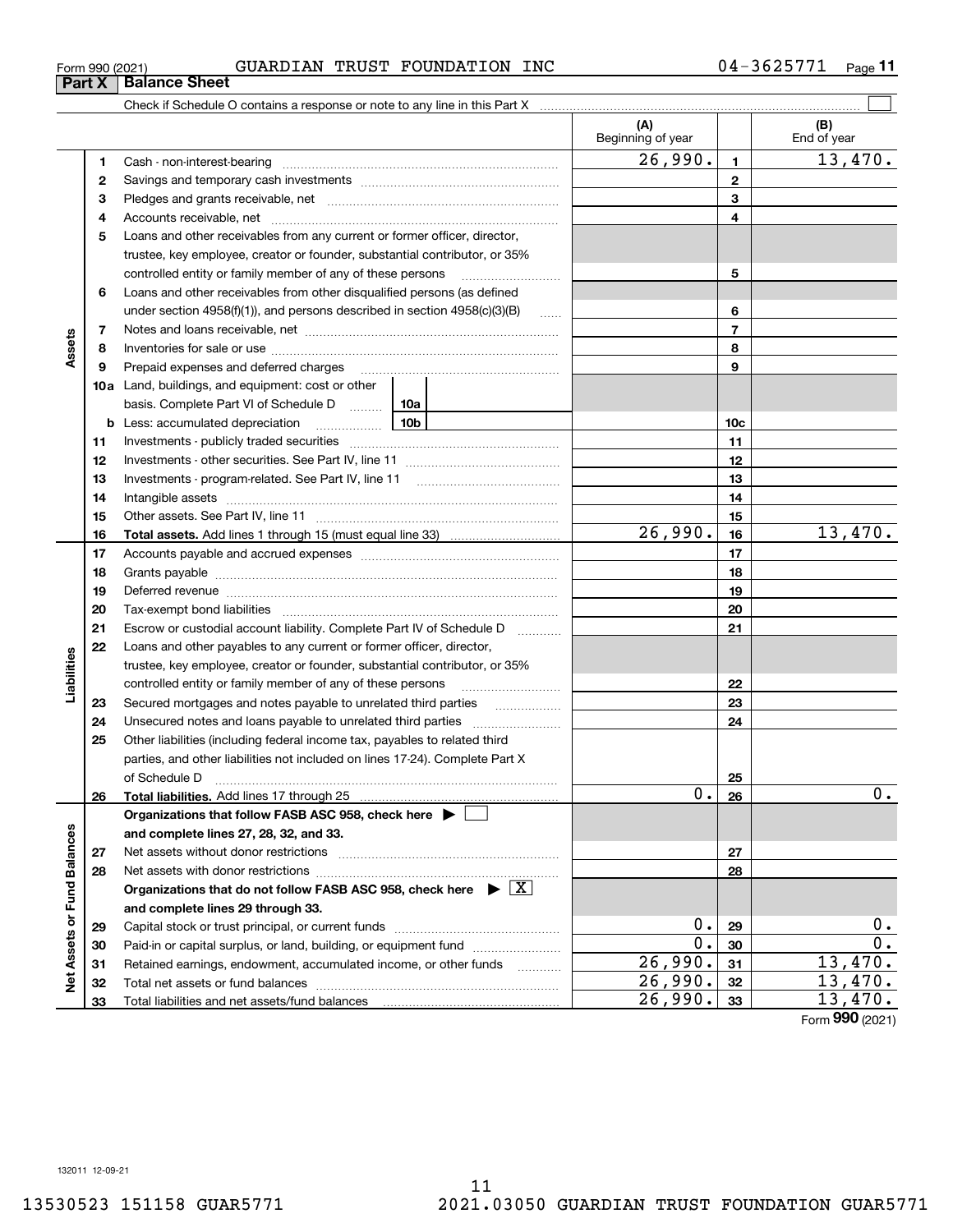| Part XI<br>458,950.<br>1<br>1<br>472,470.<br>$\mathbf{2}$<br>2<br>$-13,520.$<br>3<br>Revenue less expenses. Subtract line 2 from line 1<br>з<br>26,990.<br>$\overline{\mathbf{4}}$<br>4<br>5<br>Net unrealized gains (losses) on investments<br>5<br>$\begin{minipage}{0.5\textwidth} \begin{tabular}{ l l l } \hline & \multicolumn{1}{ l l } \hline & \multicolumn{1}{ l } \multicolumn{1}{ l } \multicolumn{1}{ l } \multicolumn{1}{ l } \multicolumn{1}{ l } \multicolumn{1}{ l } \multicolumn{1}{ l } \multicolumn{1}{ l } \multicolumn{1}{ l } \multicolumn{1}{ l } \multicolumn{1}{ l } \multicolumn{1}{ l } \multicolumn{1}{ l } \multicolumn{1}{ l } \multicolumn{1}{ l } \multicolumn{1$<br>6<br>6<br>$\overline{7}$<br>Investment expenses<br>7<br>8<br>Prior period adjustments<br>8<br>0.<br>$\mathbf{9}$<br>Other changes in net assets or fund balances (explain on Schedule O)<br>9<br>Net assets or fund balances at end of year. Combine lines 3 through 9 (must equal Part X, line 32,<br>10<br>13,470.<br>10<br>Part XII Financial Statements and Reporting<br>No.<br>Yes<br>$\boxed{\mathbf{X}}$ Accrual<br>Accounting method used to prepare the Form 990: <u>June</u> Cash<br>Other<br>1.<br>If the organization changed its method of accounting from a prior year or checked "Other," explain on Schedule O.<br>Χ<br>2a Were the organization's financial statements compiled or reviewed by an independent accountant?<br>2a<br>If "Yes," check a box below to indicate whether the financial statements for the year were compiled or reviewed on a<br>separate basis, consolidated basis, or both:<br>Separate basis<br>Both consolidated and separate basis<br>Consolidated basis<br>Χ<br><b>b</b> Were the organization's financial statements audited by an independent accountant?<br>2b<br>If "Yes," check a box below to indicate whether the financial statements for the year were audited on a separate basis,<br>consolidated basis, or both:<br>Consolidated basis<br>Separate basis<br>Both consolidated and separate basis<br>c If "Yes" to line 2a or 2b, does the organization have a committee that assumes responsibility for oversight of the audit,<br>2c<br>If the organization changed either its oversight process or selection process during the tax year, explain on Schedule O.<br>3a As a result of a federal award, was the organization required to undergo an audit or audits as set forth in the Single Audit<br>x<br>Act and OMB Circular A-133?<br>За<br>b If "Yes," did the organization undergo the required audit or audits? If the organization did not undergo the required audit<br>3b<br><b>nnn</b> | GUARDIAN TRUST FOUNDATION INC<br>Form 990 (2021) | 04-3625771 |  | Page $12$ |
|-------------------------------------------------------------------------------------------------------------------------------------------------------------------------------------------------------------------------------------------------------------------------------------------------------------------------------------------------------------------------------------------------------------------------------------------------------------------------------------------------------------------------------------------------------------------------------------------------------------------------------------------------------------------------------------------------------------------------------------------------------------------------------------------------------------------------------------------------------------------------------------------------------------------------------------------------------------------------------------------------------------------------------------------------------------------------------------------------------------------------------------------------------------------------------------------------------------------------------------------------------------------------------------------------------------------------------------------------------------------------------------------------------------------------------------------------------------------------------------------------------------------------------------------------------------------------------------------------------------------------------------------------------------------------------------------------------------------------------------------------------------------------------------------------------------------------------------------------------------------------------------------------------------------------------------------------------------------------------------------------------------------------------------------------------------------------------------------------------------------------------------------------------------------------------------------------------------------------------------------------------------------------------------------------------------------------------------------------------------------------------------------------------------------------------------------------------------------------------------------------------------------------------------------------------------------------------------------------------------------------------------------------------------------------|--------------------------------------------------|------------|--|-----------|
|                                                                                                                                                                                                                                                                                                                                                                                                                                                                                                                                                                                                                                                                                                                                                                                                                                                                                                                                                                                                                                                                                                                                                                                                                                                                                                                                                                                                                                                                                                                                                                                                                                                                                                                                                                                                                                                                                                                                                                                                                                                                                                                                                                                                                                                                                                                                                                                                                                                                                                                                                                                                                                                                         | <b>Reconciliation of Net Assets</b>              |            |  |           |
|                                                                                                                                                                                                                                                                                                                                                                                                                                                                                                                                                                                                                                                                                                                                                                                                                                                                                                                                                                                                                                                                                                                                                                                                                                                                                                                                                                                                                                                                                                                                                                                                                                                                                                                                                                                                                                                                                                                                                                                                                                                                                                                                                                                                                                                                                                                                                                                                                                                                                                                                                                                                                                                                         |                                                  |            |  |           |
|                                                                                                                                                                                                                                                                                                                                                                                                                                                                                                                                                                                                                                                                                                                                                                                                                                                                                                                                                                                                                                                                                                                                                                                                                                                                                                                                                                                                                                                                                                                                                                                                                                                                                                                                                                                                                                                                                                                                                                                                                                                                                                                                                                                                                                                                                                                                                                                                                                                                                                                                                                                                                                                                         |                                                  |            |  |           |
|                                                                                                                                                                                                                                                                                                                                                                                                                                                                                                                                                                                                                                                                                                                                                                                                                                                                                                                                                                                                                                                                                                                                                                                                                                                                                                                                                                                                                                                                                                                                                                                                                                                                                                                                                                                                                                                                                                                                                                                                                                                                                                                                                                                                                                                                                                                                                                                                                                                                                                                                                                                                                                                                         |                                                  |            |  |           |
|                                                                                                                                                                                                                                                                                                                                                                                                                                                                                                                                                                                                                                                                                                                                                                                                                                                                                                                                                                                                                                                                                                                                                                                                                                                                                                                                                                                                                                                                                                                                                                                                                                                                                                                                                                                                                                                                                                                                                                                                                                                                                                                                                                                                                                                                                                                                                                                                                                                                                                                                                                                                                                                                         |                                                  |            |  |           |
|                                                                                                                                                                                                                                                                                                                                                                                                                                                                                                                                                                                                                                                                                                                                                                                                                                                                                                                                                                                                                                                                                                                                                                                                                                                                                                                                                                                                                                                                                                                                                                                                                                                                                                                                                                                                                                                                                                                                                                                                                                                                                                                                                                                                                                                                                                                                                                                                                                                                                                                                                                                                                                                                         |                                                  |            |  |           |
|                                                                                                                                                                                                                                                                                                                                                                                                                                                                                                                                                                                                                                                                                                                                                                                                                                                                                                                                                                                                                                                                                                                                                                                                                                                                                                                                                                                                                                                                                                                                                                                                                                                                                                                                                                                                                                                                                                                                                                                                                                                                                                                                                                                                                                                                                                                                                                                                                                                                                                                                                                                                                                                                         |                                                  |            |  |           |
|                                                                                                                                                                                                                                                                                                                                                                                                                                                                                                                                                                                                                                                                                                                                                                                                                                                                                                                                                                                                                                                                                                                                                                                                                                                                                                                                                                                                                                                                                                                                                                                                                                                                                                                                                                                                                                                                                                                                                                                                                                                                                                                                                                                                                                                                                                                                                                                                                                                                                                                                                                                                                                                                         |                                                  |            |  |           |
|                                                                                                                                                                                                                                                                                                                                                                                                                                                                                                                                                                                                                                                                                                                                                                                                                                                                                                                                                                                                                                                                                                                                                                                                                                                                                                                                                                                                                                                                                                                                                                                                                                                                                                                                                                                                                                                                                                                                                                                                                                                                                                                                                                                                                                                                                                                                                                                                                                                                                                                                                                                                                                                                         |                                                  |            |  |           |
|                                                                                                                                                                                                                                                                                                                                                                                                                                                                                                                                                                                                                                                                                                                                                                                                                                                                                                                                                                                                                                                                                                                                                                                                                                                                                                                                                                                                                                                                                                                                                                                                                                                                                                                                                                                                                                                                                                                                                                                                                                                                                                                                                                                                                                                                                                                                                                                                                                                                                                                                                                                                                                                                         |                                                  |            |  |           |
|                                                                                                                                                                                                                                                                                                                                                                                                                                                                                                                                                                                                                                                                                                                                                                                                                                                                                                                                                                                                                                                                                                                                                                                                                                                                                                                                                                                                                                                                                                                                                                                                                                                                                                                                                                                                                                                                                                                                                                                                                                                                                                                                                                                                                                                                                                                                                                                                                                                                                                                                                                                                                                                                         |                                                  |            |  |           |
|                                                                                                                                                                                                                                                                                                                                                                                                                                                                                                                                                                                                                                                                                                                                                                                                                                                                                                                                                                                                                                                                                                                                                                                                                                                                                                                                                                                                                                                                                                                                                                                                                                                                                                                                                                                                                                                                                                                                                                                                                                                                                                                                                                                                                                                                                                                                                                                                                                                                                                                                                                                                                                                                         |                                                  |            |  |           |
|                                                                                                                                                                                                                                                                                                                                                                                                                                                                                                                                                                                                                                                                                                                                                                                                                                                                                                                                                                                                                                                                                                                                                                                                                                                                                                                                                                                                                                                                                                                                                                                                                                                                                                                                                                                                                                                                                                                                                                                                                                                                                                                                                                                                                                                                                                                                                                                                                                                                                                                                                                                                                                                                         |                                                  |            |  |           |
|                                                                                                                                                                                                                                                                                                                                                                                                                                                                                                                                                                                                                                                                                                                                                                                                                                                                                                                                                                                                                                                                                                                                                                                                                                                                                                                                                                                                                                                                                                                                                                                                                                                                                                                                                                                                                                                                                                                                                                                                                                                                                                                                                                                                                                                                                                                                                                                                                                                                                                                                                                                                                                                                         |                                                  |            |  |           |
|                                                                                                                                                                                                                                                                                                                                                                                                                                                                                                                                                                                                                                                                                                                                                                                                                                                                                                                                                                                                                                                                                                                                                                                                                                                                                                                                                                                                                                                                                                                                                                                                                                                                                                                                                                                                                                                                                                                                                                                                                                                                                                                                                                                                                                                                                                                                                                                                                                                                                                                                                                                                                                                                         |                                                  |            |  |           |
|                                                                                                                                                                                                                                                                                                                                                                                                                                                                                                                                                                                                                                                                                                                                                                                                                                                                                                                                                                                                                                                                                                                                                                                                                                                                                                                                                                                                                                                                                                                                                                                                                                                                                                                                                                                                                                                                                                                                                                                                                                                                                                                                                                                                                                                                                                                                                                                                                                                                                                                                                                                                                                                                         |                                                  |            |  |           |
|                                                                                                                                                                                                                                                                                                                                                                                                                                                                                                                                                                                                                                                                                                                                                                                                                                                                                                                                                                                                                                                                                                                                                                                                                                                                                                                                                                                                                                                                                                                                                                                                                                                                                                                                                                                                                                                                                                                                                                                                                                                                                                                                                                                                                                                                                                                                                                                                                                                                                                                                                                                                                                                                         |                                                  |            |  |           |
|                                                                                                                                                                                                                                                                                                                                                                                                                                                                                                                                                                                                                                                                                                                                                                                                                                                                                                                                                                                                                                                                                                                                                                                                                                                                                                                                                                                                                                                                                                                                                                                                                                                                                                                                                                                                                                                                                                                                                                                                                                                                                                                                                                                                                                                                                                                                                                                                                                                                                                                                                                                                                                                                         |                                                  |            |  |           |
|                                                                                                                                                                                                                                                                                                                                                                                                                                                                                                                                                                                                                                                                                                                                                                                                                                                                                                                                                                                                                                                                                                                                                                                                                                                                                                                                                                                                                                                                                                                                                                                                                                                                                                                                                                                                                                                                                                                                                                                                                                                                                                                                                                                                                                                                                                                                                                                                                                                                                                                                                                                                                                                                         |                                                  |            |  |           |
|                                                                                                                                                                                                                                                                                                                                                                                                                                                                                                                                                                                                                                                                                                                                                                                                                                                                                                                                                                                                                                                                                                                                                                                                                                                                                                                                                                                                                                                                                                                                                                                                                                                                                                                                                                                                                                                                                                                                                                                                                                                                                                                                                                                                                                                                                                                                                                                                                                                                                                                                                                                                                                                                         |                                                  |            |  |           |
|                                                                                                                                                                                                                                                                                                                                                                                                                                                                                                                                                                                                                                                                                                                                                                                                                                                                                                                                                                                                                                                                                                                                                                                                                                                                                                                                                                                                                                                                                                                                                                                                                                                                                                                                                                                                                                                                                                                                                                                                                                                                                                                                                                                                                                                                                                                                                                                                                                                                                                                                                                                                                                                                         |                                                  |            |  |           |
|                                                                                                                                                                                                                                                                                                                                                                                                                                                                                                                                                                                                                                                                                                                                                                                                                                                                                                                                                                                                                                                                                                                                                                                                                                                                                                                                                                                                                                                                                                                                                                                                                                                                                                                                                                                                                                                                                                                                                                                                                                                                                                                                                                                                                                                                                                                                                                                                                                                                                                                                                                                                                                                                         |                                                  |            |  |           |
|                                                                                                                                                                                                                                                                                                                                                                                                                                                                                                                                                                                                                                                                                                                                                                                                                                                                                                                                                                                                                                                                                                                                                                                                                                                                                                                                                                                                                                                                                                                                                                                                                                                                                                                                                                                                                                                                                                                                                                                                                                                                                                                                                                                                                                                                                                                                                                                                                                                                                                                                                                                                                                                                         |                                                  |            |  |           |
|                                                                                                                                                                                                                                                                                                                                                                                                                                                                                                                                                                                                                                                                                                                                                                                                                                                                                                                                                                                                                                                                                                                                                                                                                                                                                                                                                                                                                                                                                                                                                                                                                                                                                                                                                                                                                                                                                                                                                                                                                                                                                                                                                                                                                                                                                                                                                                                                                                                                                                                                                                                                                                                                         |                                                  |            |  |           |
|                                                                                                                                                                                                                                                                                                                                                                                                                                                                                                                                                                                                                                                                                                                                                                                                                                                                                                                                                                                                                                                                                                                                                                                                                                                                                                                                                                                                                                                                                                                                                                                                                                                                                                                                                                                                                                                                                                                                                                                                                                                                                                                                                                                                                                                                                                                                                                                                                                                                                                                                                                                                                                                                         |                                                  |            |  |           |
|                                                                                                                                                                                                                                                                                                                                                                                                                                                                                                                                                                                                                                                                                                                                                                                                                                                                                                                                                                                                                                                                                                                                                                                                                                                                                                                                                                                                                                                                                                                                                                                                                                                                                                                                                                                                                                                                                                                                                                                                                                                                                                                                                                                                                                                                                                                                                                                                                                                                                                                                                                                                                                                                         |                                                  |            |  |           |
|                                                                                                                                                                                                                                                                                                                                                                                                                                                                                                                                                                                                                                                                                                                                                                                                                                                                                                                                                                                                                                                                                                                                                                                                                                                                                                                                                                                                                                                                                                                                                                                                                                                                                                                                                                                                                                                                                                                                                                                                                                                                                                                                                                                                                                                                                                                                                                                                                                                                                                                                                                                                                                                                         |                                                  |            |  |           |
|                                                                                                                                                                                                                                                                                                                                                                                                                                                                                                                                                                                                                                                                                                                                                                                                                                                                                                                                                                                                                                                                                                                                                                                                                                                                                                                                                                                                                                                                                                                                                                                                                                                                                                                                                                                                                                                                                                                                                                                                                                                                                                                                                                                                                                                                                                                                                                                                                                                                                                                                                                                                                                                                         |                                                  |            |  |           |
|                                                                                                                                                                                                                                                                                                                                                                                                                                                                                                                                                                                                                                                                                                                                                                                                                                                                                                                                                                                                                                                                                                                                                                                                                                                                                                                                                                                                                                                                                                                                                                                                                                                                                                                                                                                                                                                                                                                                                                                                                                                                                                                                                                                                                                                                                                                                                                                                                                                                                                                                                                                                                                                                         |                                                  |            |  |           |
|                                                                                                                                                                                                                                                                                                                                                                                                                                                                                                                                                                                                                                                                                                                                                                                                                                                                                                                                                                                                                                                                                                                                                                                                                                                                                                                                                                                                                                                                                                                                                                                                                                                                                                                                                                                                                                                                                                                                                                                                                                                                                                                                                                                                                                                                                                                                                                                                                                                                                                                                                                                                                                                                         |                                                  |            |  |           |
|                                                                                                                                                                                                                                                                                                                                                                                                                                                                                                                                                                                                                                                                                                                                                                                                                                                                                                                                                                                                                                                                                                                                                                                                                                                                                                                                                                                                                                                                                                                                                                                                                                                                                                                                                                                                                                                                                                                                                                                                                                                                                                                                                                                                                                                                                                                                                                                                                                                                                                                                                                                                                                                                         |                                                  |            |  |           |
|                                                                                                                                                                                                                                                                                                                                                                                                                                                                                                                                                                                                                                                                                                                                                                                                                                                                                                                                                                                                                                                                                                                                                                                                                                                                                                                                                                                                                                                                                                                                                                                                                                                                                                                                                                                                                                                                                                                                                                                                                                                                                                                                                                                                                                                                                                                                                                                                                                                                                                                                                                                                                                                                         |                                                  |            |  |           |
|                                                                                                                                                                                                                                                                                                                                                                                                                                                                                                                                                                                                                                                                                                                                                                                                                                                                                                                                                                                                                                                                                                                                                                                                                                                                                                                                                                                                                                                                                                                                                                                                                                                                                                                                                                                                                                                                                                                                                                                                                                                                                                                                                                                                                                                                                                                                                                                                                                                                                                                                                                                                                                                                         |                                                  |            |  |           |
|                                                                                                                                                                                                                                                                                                                                                                                                                                                                                                                                                                                                                                                                                                                                                                                                                                                                                                                                                                                                                                                                                                                                                                                                                                                                                                                                                                                                                                                                                                                                                                                                                                                                                                                                                                                                                                                                                                                                                                                                                                                                                                                                                                                                                                                                                                                                                                                                                                                                                                                                                                                                                                                                         |                                                  |            |  |           |

Form (2021) **990**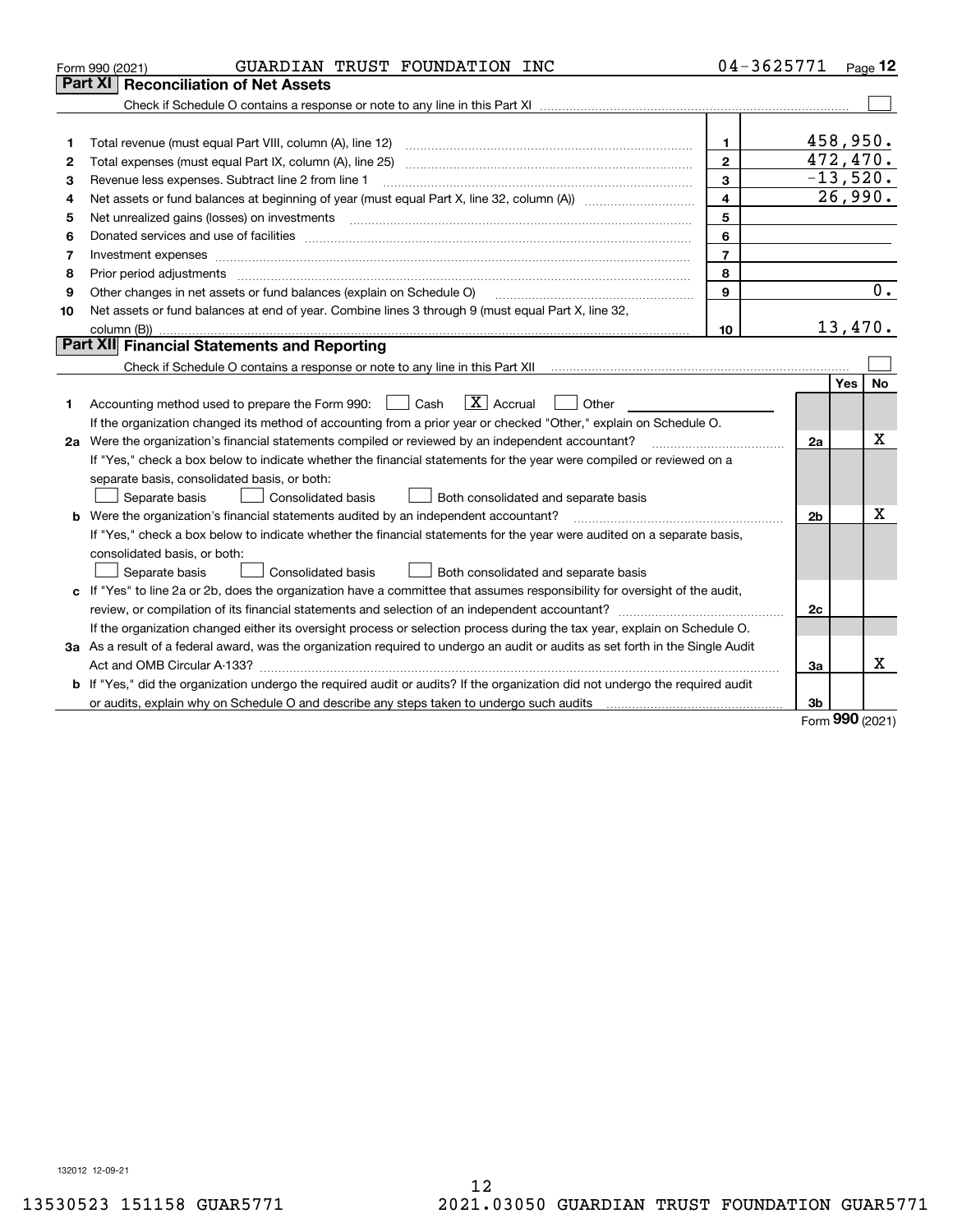Department of the Treasury Internal Revenue Service

**(Form 990)**

### **Public Charity Status and Public Support**

**Complete if the organization is a section 501(c)(3) organization or a section 4947(a)(1) nonexempt charitable trust.**

**| Attach to Form 990 or Form 990-EZ.** 

**| Go to www.irs.gov/Form990 for instructions and the latest information.**

| OMB No. 1545-0047                   |
|-------------------------------------|
| 202                                 |
| <b>Open to Public</b><br>Inspection |

| Name of the organization |  |  |
|--------------------------|--|--|
|--------------------------|--|--|

|                |                     | Name of the organization                                                                                                                                                                                                                                       |          |                                                        |                                                                |    |                            |  | <b>Employer identification number</b> |
|----------------|---------------------|----------------------------------------------------------------------------------------------------------------------------------------------------------------------------------------------------------------------------------------------------------------|----------|--------------------------------------------------------|----------------------------------------------------------------|----|----------------------------|--|---------------------------------------|
|                |                     |                                                                                                                                                                                                                                                                |          | GUARDIAN TRUST FOUNDATION INC                          |                                                                |    |                            |  | 04-3625771                            |
| Part I         |                     | Reason for Public Charity Status. (All organizations must complete this part.) See instructions.                                                                                                                                                               |          |                                                        |                                                                |    |                            |  |                                       |
|                |                     | The organization is not a private foundation because it is: (For lines 1 through 12, check only one box.)                                                                                                                                                      |          |                                                        |                                                                |    |                            |  |                                       |
| 1              |                     | A church, convention of churches, or association of churches described in section 170(b)(1)(A)(i).                                                                                                                                                             |          |                                                        |                                                                |    |                            |  |                                       |
| 2              |                     | A school described in section 170(b)(1)(A)(ii). (Attach Schedule E (Form 990).)                                                                                                                                                                                |          |                                                        |                                                                |    |                            |  |                                       |
| З              |                     | A hospital or a cooperative hospital service organization described in section 170(b)(1)(A)(iii).                                                                                                                                                              |          |                                                        |                                                                |    |                            |  |                                       |
| 4              |                     | A medical research organization operated in conjunction with a hospital described in section 170(b)(1)(A)(iii). Enter the hospital's name,                                                                                                                     |          |                                                        |                                                                |    |                            |  |                                       |
|                |                     | city, and state:                                                                                                                                                                                                                                               |          |                                                        |                                                                |    |                            |  |                                       |
| 5              |                     | An organization operated for the benefit of a college or university owned or operated by a governmental unit described in                                                                                                                                      |          |                                                        |                                                                |    |                            |  |                                       |
|                |                     | section 170(b)(1)(A)(iv). (Complete Part II.)                                                                                                                                                                                                                  |          |                                                        |                                                                |    |                            |  |                                       |
| 6              |                     | A federal, state, or local government or governmental unit described in section 170(b)(1)(A)(v).                                                                                                                                                               |          |                                                        |                                                                |    |                            |  |                                       |
| $\overline{7}$ | $\lfloor x \rfloor$ | An organization that normally receives a substantial part of its support from a governmental unit or from the general public described in                                                                                                                      |          |                                                        |                                                                |    |                            |  |                                       |
|                |                     | section 170(b)(1)(A)(vi). (Complete Part II.)                                                                                                                                                                                                                  |          |                                                        |                                                                |    |                            |  |                                       |
| 8              |                     | A community trust described in section 170(b)(1)(A)(vi). (Complete Part II.)                                                                                                                                                                                   |          |                                                        |                                                                |    |                            |  |                                       |
| 9              |                     | An agricultural research organization described in section 170(b)(1)(A)(ix) operated in conjunction with a land-grant college                                                                                                                                  |          |                                                        |                                                                |    |                            |  |                                       |
|                |                     | or university or a non-land-grant college of agriculture (see instructions). Enter the name, city, and state of the college or                                                                                                                                 |          |                                                        |                                                                |    |                            |  |                                       |
|                |                     | university:                                                                                                                                                                                                                                                    |          |                                                        |                                                                |    |                            |  |                                       |
| 10             |                     | An organization that normally receives (1) more than 33 1/3% of its support from contributions, membership fees, and gross receipts from                                                                                                                       |          |                                                        |                                                                |    |                            |  |                                       |
|                |                     | activities related to its exempt functions, subject to certain exceptions; and (2) no more than 33 1/3% of its support from gross investment                                                                                                                   |          |                                                        |                                                                |    |                            |  |                                       |
|                |                     | income and unrelated business taxable income (less section 511 tax) from businesses acquired by the organization after June 30, 1975.                                                                                                                          |          |                                                        |                                                                |    |                            |  |                                       |
|                |                     | See section 509(a)(2). (Complete Part III.)                                                                                                                                                                                                                    |          |                                                        |                                                                |    |                            |  |                                       |
| 11             |                     | An organization organized and operated exclusively to test for public safety. See section 509(a)(4).                                                                                                                                                           |          |                                                        |                                                                |    |                            |  |                                       |
| 12             |                     | An organization organized and operated exclusively for the benefit of, to perform the functions of, or to carry out the purposes of one or                                                                                                                     |          |                                                        |                                                                |    |                            |  |                                       |
|                |                     | more publicly supported organizations described in section 509(a)(1) or section 509(a)(2). See section 509(a)(3). Check the box on                                                                                                                             |          |                                                        |                                                                |    |                            |  |                                       |
|                |                     | lines 12a through 12d that describes the type of supporting organization and complete lines 12e, 12f, and 12g.                                                                                                                                                 |          |                                                        |                                                                |    |                            |  |                                       |
| а              |                     | Type I. A supporting organization operated, supervised, or controlled by its supported organization(s), typically by giving<br>the supported organization(s) the power to regularly appoint or elect a majority of the directors or trustees of the supporting |          |                                                        |                                                                |    |                            |  |                                       |
|                |                     | organization. You must complete Part IV, Sections A and B.                                                                                                                                                                                                     |          |                                                        |                                                                |    |                            |  |                                       |
| b              |                     | Type II. A supporting organization supervised or controlled in connection with its supported organization(s), by having                                                                                                                                        |          |                                                        |                                                                |    |                            |  |                                       |
|                |                     | control or management of the supporting organization vested in the same persons that control or manage the supported                                                                                                                                           |          |                                                        |                                                                |    |                            |  |                                       |
|                |                     | organization(s). You must complete Part IV, Sections A and C.                                                                                                                                                                                                  |          |                                                        |                                                                |    |                            |  |                                       |
| с              |                     | Type III functionally integrated. A supporting organization operated in connection with, and functionally integrated with,                                                                                                                                     |          |                                                        |                                                                |    |                            |  |                                       |
|                |                     | its supported organization(s) (see instructions). You must complete Part IV, Sections A, D, and E.                                                                                                                                                             |          |                                                        |                                                                |    |                            |  |                                       |
| d              |                     | Type III non-functionally integrated. A supporting organization operated in connection with its supported organization(s)                                                                                                                                      |          |                                                        |                                                                |    |                            |  |                                       |
|                |                     | that is not functionally integrated. The organization generally must satisfy a distribution requirement and an attentiveness                                                                                                                                   |          |                                                        |                                                                |    |                            |  |                                       |
|                |                     | requirement (see instructions). You must complete Part IV, Sections A and D, and Part V.                                                                                                                                                                       |          |                                                        |                                                                |    |                            |  |                                       |
| е              |                     | Check this box if the organization received a written determination from the IRS that it is a Type I, Type II, Type III                                                                                                                                        |          |                                                        |                                                                |    |                            |  |                                       |
|                |                     | functionally integrated, or Type III non-functionally integrated supporting organization.                                                                                                                                                                      |          |                                                        |                                                                |    |                            |  |                                       |
| f.             |                     | Enter the number of supported organizations                                                                                                                                                                                                                    |          |                                                        |                                                                |    |                            |  |                                       |
|                |                     | g Provide the following information about the supported organization(s).                                                                                                                                                                                       |          |                                                        |                                                                |    |                            |  |                                       |
|                |                     | (i) Name of supported                                                                                                                                                                                                                                          | (ii) EIN | (iii) Type of organization<br>(described on lines 1-10 | (iv) Is the organization listed<br>in your governing document? |    | (v) Amount of monetary     |  | (vi) Amount of other                  |
|                |                     | organization                                                                                                                                                                                                                                                   |          | above (see instructions))                              | Yes                                                            | No | support (see instructions) |  | support (see instructions)            |
|                |                     |                                                                                                                                                                                                                                                                |          |                                                        |                                                                |    |                            |  |                                       |
|                |                     |                                                                                                                                                                                                                                                                |          |                                                        |                                                                |    |                            |  |                                       |
|                |                     |                                                                                                                                                                                                                                                                |          |                                                        |                                                                |    |                            |  |                                       |
|                |                     |                                                                                                                                                                                                                                                                |          |                                                        |                                                                |    |                            |  |                                       |
|                |                     |                                                                                                                                                                                                                                                                |          |                                                        |                                                                |    |                            |  |                                       |
|                |                     |                                                                                                                                                                                                                                                                |          |                                                        |                                                                |    |                            |  |                                       |
|                |                     |                                                                                                                                                                                                                                                                |          |                                                        |                                                                |    |                            |  |                                       |
|                |                     |                                                                                                                                                                                                                                                                |          |                                                        |                                                                |    |                            |  |                                       |
|                |                     |                                                                                                                                                                                                                                                                |          |                                                        |                                                                |    |                            |  |                                       |
| Total          |                     |                                                                                                                                                                                                                                                                |          |                                                        |                                                                |    |                            |  |                                       |
|                |                     |                                                                                                                                                                                                                                                                |          |                                                        |                                                                |    |                            |  |                                       |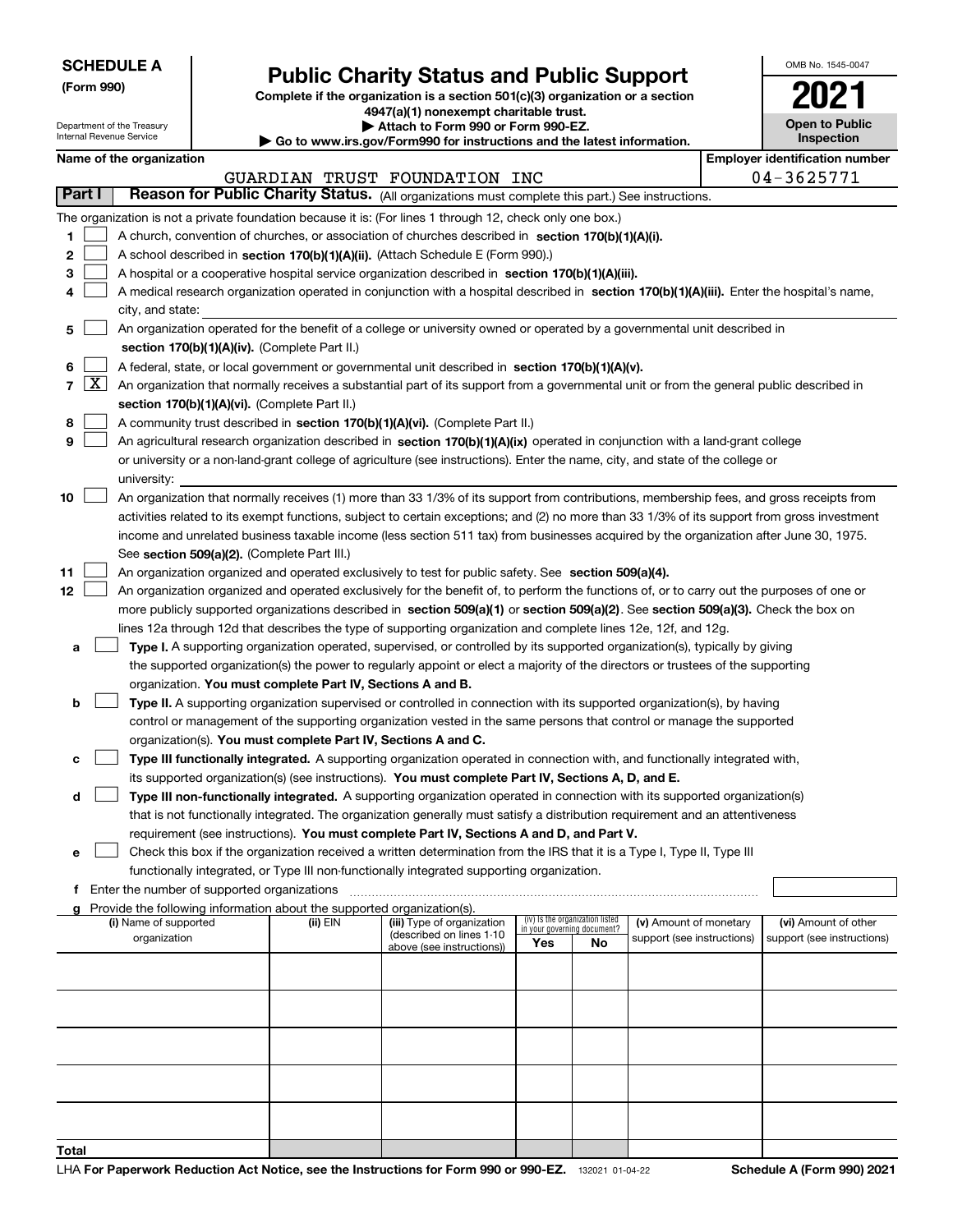(Complete only if you checked the box on line 5, 7, or 8 of Part I or if the organization failed to qualify under Part III. If the organization fails to qualify under the tests listed below, please complete Part III.) **Part II Support Schedule for Organizations Described in Sections 170(b)(1)(A)(iv) and 170(b)(1)(A)(vi)**

|    | <b>Section A. Public Support</b>                                                                                                               |           |            |            |            |          |                                          |
|----|------------------------------------------------------------------------------------------------------------------------------------------------|-----------|------------|------------|------------|----------|------------------------------------------|
|    | Calendar year (or fiscal year beginning in) $\blacktriangleright$                                                                              | (a) 2017  | (b) 2018   | $(c)$ 2019 | $(d)$ 2020 | (e) 2021 | (f) Total                                |
|    | 1 Gifts, grants, contributions, and                                                                                                            |           |            |            |            |          |                                          |
|    | membership fees received. (Do not                                                                                                              |           |            |            |            |          |                                          |
|    | include any "unusual grants.")                                                                                                                 | 417, 434. | 388, 724.  | 479, 279.  | 573, 917.  | 458,950. | 2318304.                                 |
|    | 2 Tax revenues levied for the organ-                                                                                                           |           |            |            |            |          |                                          |
|    | ization's benefit and either paid to                                                                                                           |           |            |            |            |          |                                          |
|    | or expended on its behalf                                                                                                                      |           |            |            |            |          |                                          |
|    | 3 The value of services or facilities                                                                                                          |           |            |            |            |          |                                          |
|    | furnished by a governmental unit to                                                                                                            |           |            |            |            |          |                                          |
|    | the organization without charge                                                                                                                |           |            |            |            |          |                                          |
|    | 4 Total. Add lines 1 through 3                                                                                                                 | 417,434.  | 388, 724.  | 479, 279.  | 573,917.   | 458,950. | 2318304.                                 |
| 5. | The portion of total contributions                                                                                                             |           |            |            |            |          |                                          |
|    | by each person (other than a                                                                                                                   |           |            |            |            |          |                                          |
|    | governmental unit or publicly                                                                                                                  |           |            |            |            |          |                                          |
|    | supported organization) included                                                                                                               |           |            |            |            |          |                                          |
|    | on line 1 that exceeds 2% of the                                                                                                               |           |            |            |            |          |                                          |
|    | amount shown on line 11,                                                                                                                       |           |            |            |            |          |                                          |
|    | column (f)                                                                                                                                     |           |            |            |            |          |                                          |
|    | 6 Public support. Subtract line 5 from line 4.                                                                                                 |           |            |            |            |          | 2318304.                                 |
|    | <b>Section B. Total Support</b>                                                                                                                |           |            |            |            |          |                                          |
|    | Calendar year (or fiscal year beginning in) $\blacktriangleright$                                                                              | (a) 2017  | $(b)$ 2018 | $(c)$ 2019 | $(d)$ 2020 | (e) 2021 | (f) Total                                |
|    | <b>7</b> Amounts from line 4                                                                                                                   | 417, 434. | 388, 724.  | 479,279.   | 573,917.   | 458,950. | 2318304.                                 |
|    | 8 Gross income from interest,                                                                                                                  |           |            |            |            |          |                                          |
|    | dividends, payments received on                                                                                                                |           |            |            |            |          |                                          |
|    | securities loans, rents, royalties,                                                                                                            |           |            |            |            |          |                                          |
|    | and income from similar sources                                                                                                                |           |            |            |            |          |                                          |
|    | <b>9</b> Net income from unrelated business                                                                                                    |           |            |            |            |          |                                          |
|    | activities, whether or not the                                                                                                                 |           |            |            |            |          |                                          |
|    | business is regularly carried on                                                                                                               |           |            |            |            |          |                                          |
|    | <b>10</b> Other income. Do not include gain                                                                                                    |           |            |            |            |          |                                          |
|    | or loss from the sale of capital                                                                                                               |           |            |            |            |          |                                          |
|    | assets (Explain in Part VI.)                                                                                                                   |           |            |            |            |          |                                          |
|    | <b>11 Total support.</b> Add lines 7 through 10                                                                                                |           |            |            |            |          | 2318304.                                 |
|    | <b>12</b> Gross receipts from related activities, etc. (see instructions)                                                                      |           |            |            |            | 12       |                                          |
|    | 13 First 5 years. If the Form 990 is for the organization's first, second, third, fourth, or fifth tax year as a section 501(c)(3)             |           |            |            |            |          |                                          |
|    |                                                                                                                                                |           |            |            |            |          |                                          |
|    | Section C. Computation of Public Support Percentage                                                                                            |           |            |            |            |          |                                          |
|    |                                                                                                                                                |           |            |            |            | 14       | 100.00<br>%                              |
|    |                                                                                                                                                |           |            |            |            | 15       | 100.00<br>%                              |
|    | 16a 33 1/3% support test - 2021. If the organization did not check the box on line 13, and line 14 is 33 1/3% or more, check this box and      |           |            |            |            |          |                                          |
|    | stop here. The organization qualifies as a publicly supported organization                                                                     |           |            |            |            |          | $\blacktriangleright$ $\boxed{\text{X}}$ |
|    | b 33 1/3% support test - 2020. If the organization did not check a box on line 13 or 16a, and line 15 is 33 1/3% or more, check this box       |           |            |            |            |          |                                          |
|    | and stop here. The organization qualifies as a publicly supported organization                                                                 |           |            |            |            |          |                                          |
|    | 17a 10% -facts-and-circumstances test - 2021. If the organization did not check a box on line 13, 16a, or 16b, and line 14 is 10% or more,     |           |            |            |            |          |                                          |
|    | and if the organization meets the facts-and-circumstances test, check this box and stop here. Explain in Part VI how the organization          |           |            |            |            |          |                                          |
|    | meets the facts-and-circumstances test. The organization qualifies as a publicly supported organization                                        |           |            |            |            |          |                                          |
|    | <b>b 10% -facts-and-circumstances test - 2020.</b> If the organization did not check a box on line 13, 16a, 16b, or 17a, and line 15 is 10% or |           |            |            |            |          |                                          |
|    | more, and if the organization meets the facts-and-circumstances test, check this box and stop here. Explain in Part VI how the                 |           |            |            |            |          |                                          |
|    | organization meets the facts-and-circumstances test. The organization qualifies as a publicly supported organization                           |           |            |            |            |          |                                          |
|    | 18 Private foundation. If the organization did not check a box on line 13, 16a, 16b, 17a, or 17b, check this box and see instructions          |           |            |            |            |          |                                          |
|    |                                                                                                                                                |           |            |            |            |          | Schedule A (Form 990) 2021               |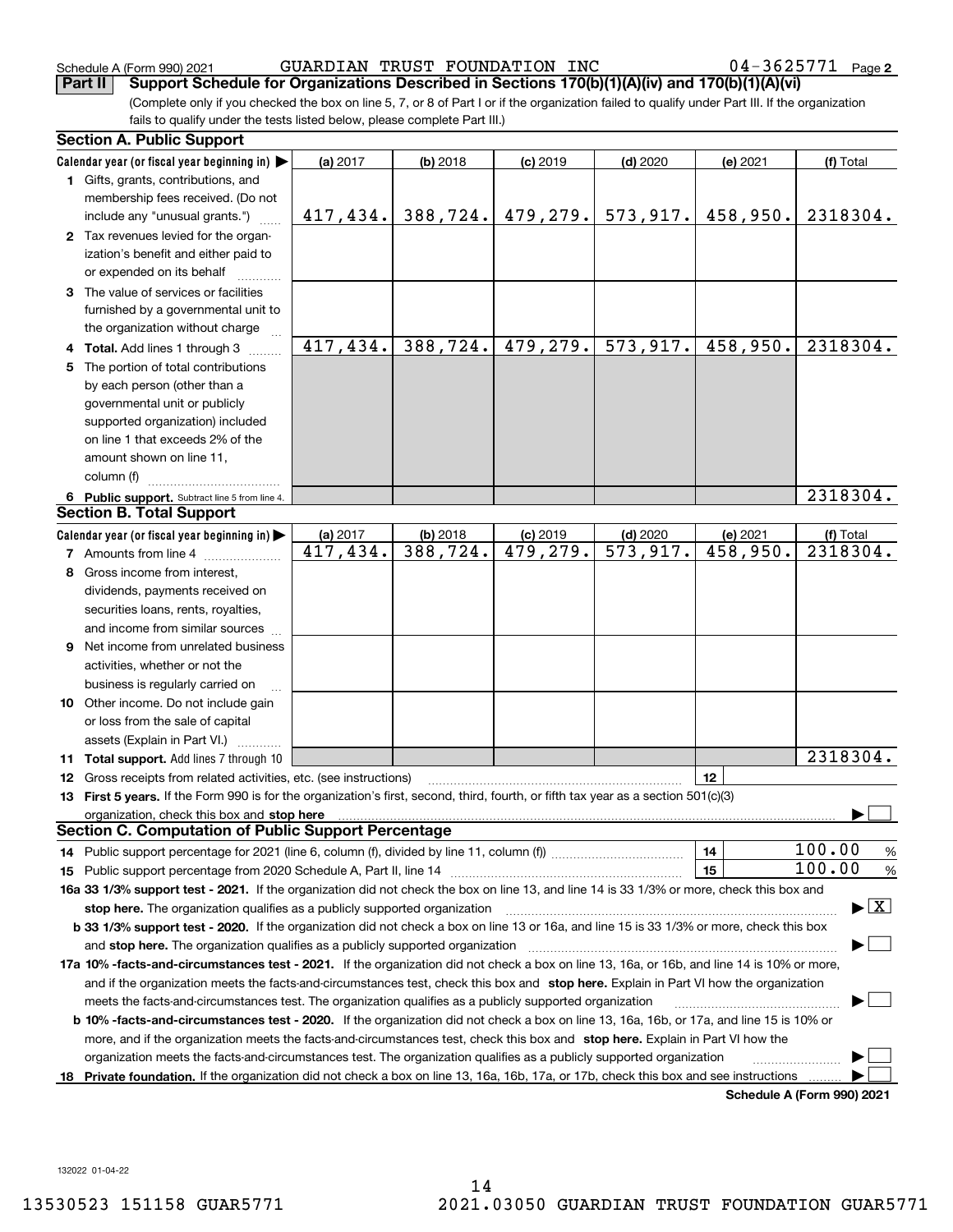| Schedule A (Form 990) 2021 |  |  |
|----------------------------|--|--|
|                            |  |  |

#### Schedule A (Form 990) 2021 GUARDIAN TRUST FOUNDATION INC 0 4-3 6 2 5 7 7 1 Page **Part III | Support Schedule for Organizations Described in Section 509(a)(2)**

(Complete only if you checked the box on line 10 of Part I or if the organization failed to qualify under Part II. If the organization fails to qualify under the tests listed below, please complete Part II.)

|     | <b>Section A. Public Support</b>                                                                                                                                                                                               |          |          |            |            |          |                            |
|-----|--------------------------------------------------------------------------------------------------------------------------------------------------------------------------------------------------------------------------------|----------|----------|------------|------------|----------|----------------------------|
|     | Calendar year (or fiscal year beginning in) $\blacktriangleright$                                                                                                                                                              | (a) 2017 | (b) 2018 | $(c)$ 2019 | $(d)$ 2020 | (e) 2021 | (f) Total                  |
|     | 1 Gifts, grants, contributions, and                                                                                                                                                                                            |          |          |            |            |          |                            |
|     | membership fees received. (Do not                                                                                                                                                                                              |          |          |            |            |          |                            |
|     | include any "unusual grants.")                                                                                                                                                                                                 |          |          |            |            |          |                            |
|     | <b>2</b> Gross receipts from admissions,<br>merchandise sold or services per-<br>formed, or facilities furnished in<br>any activity that is related to the<br>organization's tax-exempt purpose                                |          |          |            |            |          |                            |
|     | 3 Gross receipts from activities that<br>are not an unrelated trade or bus-                                                                                                                                                    |          |          |            |            |          |                            |
|     | iness under section 513                                                                                                                                                                                                        |          |          |            |            |          |                            |
|     | 4 Tax revenues levied for the organ-<br>ization's benefit and either paid to<br>or expended on its behalf                                                                                                                      |          |          |            |            |          |                            |
|     | 5 The value of services or facilities                                                                                                                                                                                          |          |          |            |            |          |                            |
|     | furnished by a governmental unit to<br>the organization without charge                                                                                                                                                         |          |          |            |            |          |                            |
|     | <b>6 Total.</b> Add lines 1 through 5                                                                                                                                                                                          |          |          |            |            |          |                            |
|     | 7a Amounts included on lines 1, 2, and<br>3 received from disqualified persons                                                                                                                                                 |          |          |            |            |          |                            |
|     | <b>b</b> Amounts included on lines 2 and 3 received                                                                                                                                                                            |          |          |            |            |          |                            |
|     | from other than disqualified persons that<br>exceed the greater of \$5,000 or 1% of the<br>amount on line 13 for the year                                                                                                      |          |          |            |            |          |                            |
|     | c Add lines 7a and 7b                                                                                                                                                                                                          |          |          |            |            |          |                            |
|     | 8 Public support. (Subtract line 7c from line 6.)                                                                                                                                                                              |          |          |            |            |          |                            |
|     | <b>Section B. Total Support</b>                                                                                                                                                                                                |          |          |            |            |          |                            |
|     | Calendar year (or fiscal year beginning in)                                                                                                                                                                                    | (a) 2017 | (b) 2018 | $(c)$ 2019 | $(d)$ 2020 | (e) 2021 | (f) Total                  |
|     | 9 Amounts from line 6                                                                                                                                                                                                          |          |          |            |            |          |                            |
|     | <b>10a</b> Gross income from interest,<br>dividends, payments received on<br>securities loans, rents, royalties,<br>and income from similar sources                                                                            |          |          |            |            |          |                            |
|     | <b>b</b> Unrelated business taxable income                                                                                                                                                                                     |          |          |            |            |          |                            |
|     | (less section 511 taxes) from businesses                                                                                                                                                                                       |          |          |            |            |          |                            |
|     | acquired after June 30, 1975                                                                                                                                                                                                   |          |          |            |            |          |                            |
|     | c Add lines 10a and 10b<br>11 Net income from unrelated business<br>activities not included on line 10b,<br>whether or not the business is<br>regularly carried on                                                             |          |          |            |            |          |                            |
|     | <b>12</b> Other income. Do not include gain<br>or loss from the sale of capital<br>assets (Explain in Part VI.)                                                                                                                |          |          |            |            |          |                            |
|     | 13 Total support. (Add lines 9, 10c, 11, and 12.)                                                                                                                                                                              |          |          |            |            |          |                            |
|     | 14 First 5 years. If the Form 990 is for the organization's first, second, third, fourth, or fifth tax year as a section 501(c)(3) organization,                                                                               |          |          |            |            |          |                            |
|     | check this box and stop here with the continuum control to the change of the state of the state of the change of the state of the change of the change of the state of the change of the change of the change of the change of |          |          |            |            |          |                            |
|     | <b>Section C. Computation of Public Support Percentage</b>                                                                                                                                                                     |          |          |            |            |          |                            |
|     | 15 Public support percentage for 2021 (line 8, column (f), divided by line 13, column (f))                                                                                                                                     |          |          |            |            | 15       | %                          |
| 16. | Public support percentage from 2020 Schedule A, Part III, line 15                                                                                                                                                              |          |          |            |            | 16       | %                          |
|     | <b>Section D. Computation of Investment Income Percentage</b>                                                                                                                                                                  |          |          |            |            |          |                            |
|     | 17 Investment income percentage for 2021 (line 10c, column (f), divided by line 13, column (f))                                                                                                                                |          |          |            |            | 17       | %                          |
|     | 18 Investment income percentage from 2020 Schedule A, Part III, line 17                                                                                                                                                        |          |          |            |            | 18       | %                          |
|     | 19a 33 1/3% support tests - 2021. If the organization did not check the box on line 14, and line 15 is more than 33 1/3%, and line 17 is not                                                                                   |          |          |            |            |          |                            |
|     | more than 33 1/3%, check this box and stop here. The organization qualifies as a publicly supported organization                                                                                                               |          |          |            |            |          |                            |
|     | b 33 1/3% support tests - 2020. If the organization did not check a box on line 14 or line 19a, and line 16 is more than 33 1/3%, and                                                                                          |          |          |            |            |          |                            |
|     | line 18 is not more than 33 1/3%, check this box and stop here. The organization qualifies as a publicly supported organization                                                                                                |          |          |            |            |          |                            |
| 20  | Private foundation. If the organization did not check a box on line 14, 19a, or 19b, check this box and see instructions                                                                                                       |          |          |            |            |          |                            |
|     | 132023 01-04-22                                                                                                                                                                                                                |          |          |            |            |          | Schedule A (Form 990) 2021 |

15

 <sup>13530523 151158</sup> GUAR5771 2021.03050 GUARDIAN TRUST FOUNDATION GUAR5771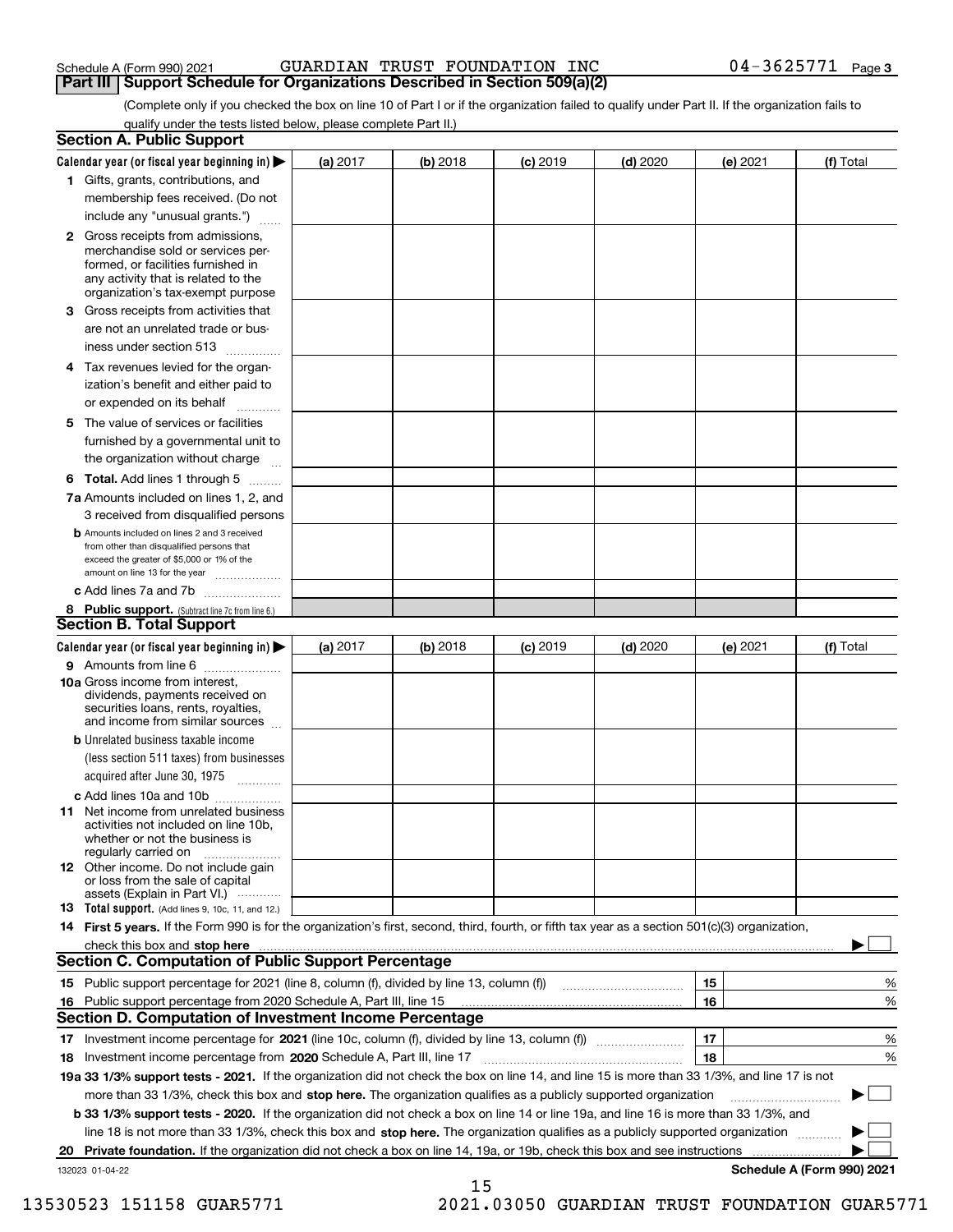**1**

**2**

**3a**

**3b**

**3c**

**4a**

**4b**

**4c**

**YesNo**

### **Part IV Supporting Organizations**

(Complete only if you checked a box in line 12 on Part I. If you checked box 12a, Part I, complete Sections A and B. If you checked box 12b, Part I, complete Sections A and C. If you checked box 12c, Part I, complete Sections A, D, and E. If you checked box 12d, Part I, complete Sections A and D, and complete Part V.)

### **Section A. All Supporting Organizations**

- **1** Are all of the organization's supported organizations listed by name in the organization's governing documents? If "No," describe in **Part VI** how the supported organizations are designated. If designated by *class or purpose, describe the designation. If historic and continuing relationship, explain.*
- **2** Did the organization have any supported organization that does not have an IRS determination of status under section 509(a)(1) or (2)? If "Yes," explain in Part VI how the organization determined that the supported *organization was described in section 509(a)(1) or (2).*
- **3a** Did the organization have a supported organization described in section 501(c)(4), (5), or (6)? If "Yes," answer *lines 3b and 3c below.*
- **b** Did the organization confirm that each supported organization qualified under section 501(c)(4), (5), or (6) and satisfied the public support tests under section 509(a)(2)? If "Yes," describe in **Part VI** when and how the *organization made the determination.*
- **c**Did the organization ensure that all support to such organizations was used exclusively for section 170(c)(2)(B) purposes? If "Yes," explain in **Part VI** what controls the organization put in place to ensure such use.
- **4a***If* Was any supported organization not organized in the United States ("foreign supported organization")? *"Yes," and if you checked box 12a or 12b in Part I, answer lines 4b and 4c below.*
- **b** Did the organization have ultimate control and discretion in deciding whether to make grants to the foreign supported organization? If "Yes," describe in **Part VI** how the organization had such control and discretion *despite being controlled or supervised by or in connection with its supported organizations.*
- **c** Did the organization support any foreign supported organization that does not have an IRS determination under sections 501(c)(3) and 509(a)(1) or (2)? If "Yes," explain in **Part VI** what controls the organization used *to ensure that all support to the foreign supported organization was used exclusively for section 170(c)(2)(B) purposes.*
- **5a** Did the organization add, substitute, or remove any supported organizations during the tax year? If "Yes," answer lines 5b and 5c below (if applicable). Also, provide detail in **Part VI,** including (i) the names and EIN *numbers of the supported organizations added, substituted, or removed; (ii) the reasons for each such action; (iii) the authority under the organization's organizing document authorizing such action; and (iv) how the action was accomplished (such as by amendment to the organizing document).*
- **b** Type I or Type II only. Was any added or substituted supported organization part of a class already designated in the organization's organizing document?
- **cSubstitutions only.**  Was the substitution the result of an event beyond the organization's control?
- **6** Did the organization provide support (whether in the form of grants or the provision of services or facilities) to **Part VI.** *If "Yes," provide detail in* support or benefit one or more of the filing organization's supported organizations? anyone other than (i) its supported organizations, (ii) individuals that are part of the charitable class benefited by one or more of its supported organizations, or (iii) other supporting organizations that also
- **7**Did the organization provide a grant, loan, compensation, or other similar payment to a substantial contributor *If "Yes," complete Part I of Schedule L (Form 990).* regard to a substantial contributor? (as defined in section 4958(c)(3)(C)), a family member of a substantial contributor, or a 35% controlled entity with
- **8** Did the organization make a loan to a disqualified person (as defined in section 4958) not described on line 7? *If "Yes," complete Part I of Schedule L (Form 990).*
- **9a** Was the organization controlled directly or indirectly at any time during the tax year by one or more in section 509(a)(1) or (2))? If "Yes," *provide detail in* <code>Part VI.</code> disqualified persons, as defined in section 4946 (other than foundation managers and organizations described
- **b** Did one or more disqualified persons (as defined on line 9a) hold a controlling interest in any entity in which the supporting organization had an interest? If "Yes," provide detail in P**art VI**.
- **c**Did a disqualified person (as defined on line 9a) have an ownership interest in, or derive any personal benefit from, assets in which the supporting organization also had an interest? If "Yes," provide detail in P**art VI.**
- **10a** Was the organization subject to the excess business holdings rules of section 4943 because of section supporting organizations)? If "Yes," answer line 10b below. 4943(f) (regarding certain Type II supporting organizations, and all Type III non-functionally integrated
- **b** Did the organization have any excess business holdings in the tax year? (Use Schedule C, Form 4720, to *determine whether the organization had excess business holdings.)*

132024 01-04-21



**Schedule A (Form 990) 2021**

16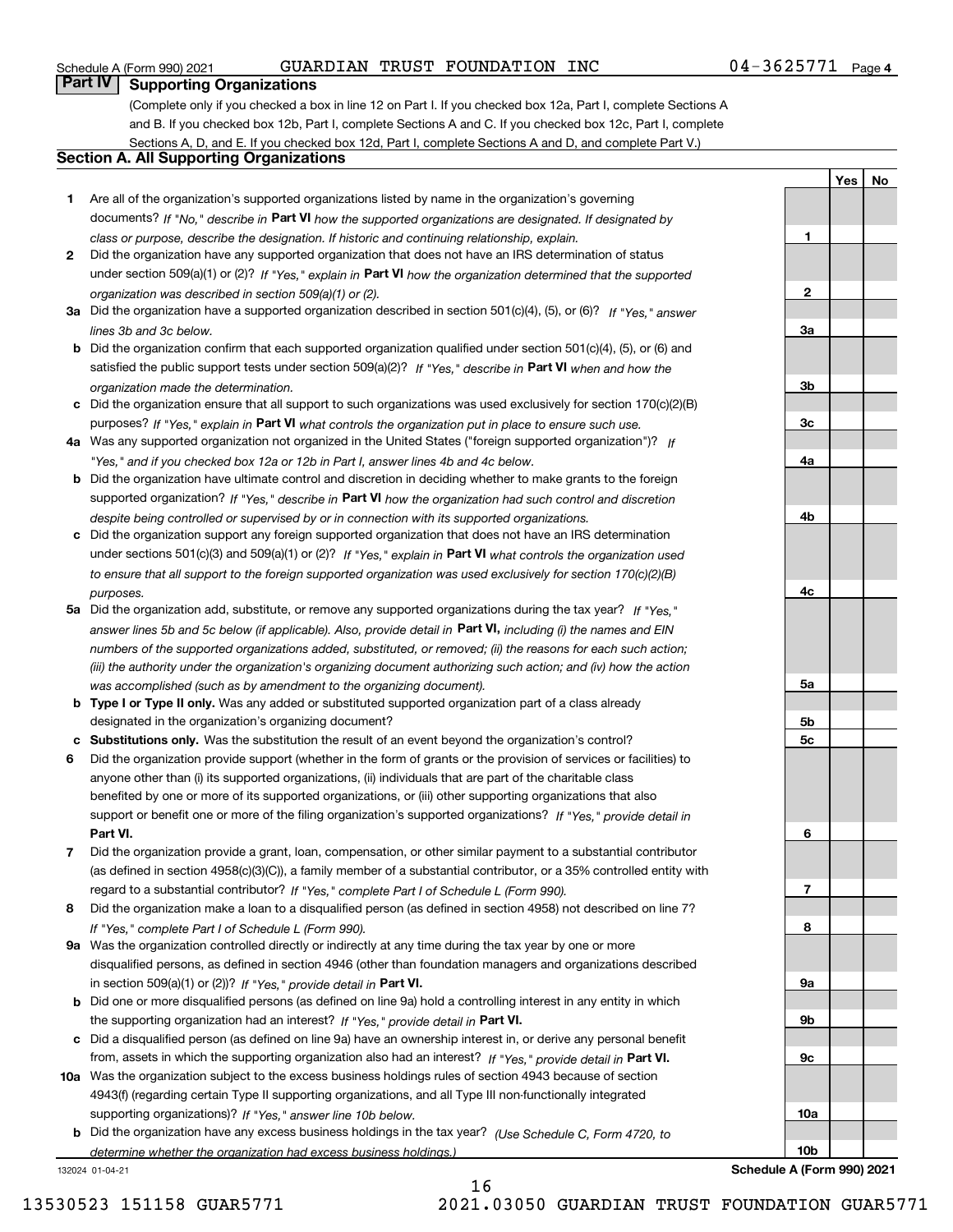|    | <b>PCLIGATION HIGHLER (LOLITIES AND ARE</b><br>GOAKDIAN IRODI FOONDAIION                                                                                                                                                                                                                                                                                                                                                                                                                                                                                                                                                                             |                 |     | raue o |
|----|------------------------------------------------------------------------------------------------------------------------------------------------------------------------------------------------------------------------------------------------------------------------------------------------------------------------------------------------------------------------------------------------------------------------------------------------------------------------------------------------------------------------------------------------------------------------------------------------------------------------------------------------------|-----------------|-----|--------|
|    | <b>Part IV</b><br><b>Supporting Organizations (continued)</b>                                                                                                                                                                                                                                                                                                                                                                                                                                                                                                                                                                                        |                 |     |        |
|    |                                                                                                                                                                                                                                                                                                                                                                                                                                                                                                                                                                                                                                                      |                 | Yes | No     |
| 11 | Has the organization accepted a gift or contribution from any of the following persons?                                                                                                                                                                                                                                                                                                                                                                                                                                                                                                                                                              |                 |     |        |
|    | a A person who directly or indirectly controls, either alone or together with persons described on lines 11b and                                                                                                                                                                                                                                                                                                                                                                                                                                                                                                                                     |                 |     |        |
|    | 11c below, the governing body of a supported organization?                                                                                                                                                                                                                                                                                                                                                                                                                                                                                                                                                                                           | 11a             |     |        |
|    | <b>b</b> A family member of a person described on line 11a above?                                                                                                                                                                                                                                                                                                                                                                                                                                                                                                                                                                                    | 11 <sub>b</sub> |     |        |
| c  | A 35% controlled entity of a person described on line 11a or 11b above? If "Yes" to line 11a, 11b, or 11c, provide                                                                                                                                                                                                                                                                                                                                                                                                                                                                                                                                   |                 |     |        |
|    | detail in Part VI.                                                                                                                                                                                                                                                                                                                                                                                                                                                                                                                                                                                                                                   | 11c             |     |        |
|    | <b>Section B. Type I Supporting Organizations</b>                                                                                                                                                                                                                                                                                                                                                                                                                                                                                                                                                                                                    |                 |     |        |
|    |                                                                                                                                                                                                                                                                                                                                                                                                                                                                                                                                                                                                                                                      |                 | Yes | No     |
| 1  | Did the governing body, members of the governing body, officers acting in their official capacity, or membership of one or<br>more supported organizations have the power to regularly appoint or elect at least a majority of the organization's officers,<br>directors, or trustees at all times during the tax year? If "No," describe in Part VI how the supported organization(s)<br>effectively operated, supervised, or controlled the organization's activities. If the organization had more than one supported<br>organization, describe how the powers to appoint and/or remove officers, directors, or trustees were allocated among the |                 |     |        |
|    | supported organizations and what conditions or restrictions, if any, applied to such powers during the tax year.                                                                                                                                                                                                                                                                                                                                                                                                                                                                                                                                     | 1               |     |        |
| 2  | Did the organization operate for the benefit of any supported organization other than the supported                                                                                                                                                                                                                                                                                                                                                                                                                                                                                                                                                  |                 |     |        |
|    | organization(s) that operated, supervised, or controlled the supporting organization? If "Yes," explain in                                                                                                                                                                                                                                                                                                                                                                                                                                                                                                                                           |                 |     |        |
|    | Part VI how providing such benefit carried out the purposes of the supported organization(s) that operated,                                                                                                                                                                                                                                                                                                                                                                                                                                                                                                                                          |                 |     |        |
|    | supervised, or controlled the supporting organization.                                                                                                                                                                                                                                                                                                                                                                                                                                                                                                                                                                                               | $\mathbf{2}$    |     |        |
|    | <b>Section C. Type II Supporting Organizations</b>                                                                                                                                                                                                                                                                                                                                                                                                                                                                                                                                                                                                   |                 |     |        |
|    |                                                                                                                                                                                                                                                                                                                                                                                                                                                                                                                                                                                                                                                      |                 | Yes | No     |
| 1. | Were a majority of the organization's directors or trustees during the tax year also a majority of the directors                                                                                                                                                                                                                                                                                                                                                                                                                                                                                                                                     |                 |     |        |
|    | or trustees of each of the organization's supported organization(s)? If "No," describe in Part VI how control                                                                                                                                                                                                                                                                                                                                                                                                                                                                                                                                        |                 |     |        |
|    | or management of the supporting organization was vested in the same persons that controlled or managed                                                                                                                                                                                                                                                                                                                                                                                                                                                                                                                                               |                 |     |        |
|    | the supported organization(s).                                                                                                                                                                                                                                                                                                                                                                                                                                                                                                                                                                                                                       | 1               |     |        |
|    | Section D. All Type III Supporting Organizations                                                                                                                                                                                                                                                                                                                                                                                                                                                                                                                                                                                                     |                 |     |        |
|    |                                                                                                                                                                                                                                                                                                                                                                                                                                                                                                                                                                                                                                                      |                 | Yes | No     |
| 1  | Did the organization provide to each of its supported organizations, by the last day of the fifth month of the                                                                                                                                                                                                                                                                                                                                                                                                                                                                                                                                       |                 |     |        |
|    | organization's tax year, (i) a written notice describing the type and amount of support provided during the prior tax                                                                                                                                                                                                                                                                                                                                                                                                                                                                                                                                |                 |     |        |
|    | year, (ii) a copy of the Form 990 that was most recently filed as of the date of notification, and (iii) copies of the                                                                                                                                                                                                                                                                                                                                                                                                                                                                                                                               |                 |     |        |
|    | organization's governing documents in effect on the date of notification, to the extent not previously provided?                                                                                                                                                                                                                                                                                                                                                                                                                                                                                                                                     | 1               |     |        |
| 2  | Were any of the organization's officers, directors, or trustees either (i) appointed or elected by the supported                                                                                                                                                                                                                                                                                                                                                                                                                                                                                                                                     |                 |     |        |
|    | organization(s) or (ii) serving on the governing body of a supported organization? If "No," explain in Part VI how                                                                                                                                                                                                                                                                                                                                                                                                                                                                                                                                   |                 |     |        |
|    |                                                                                                                                                                                                                                                                                                                                                                                                                                                                                                                                                                                                                                                      | $\overline{2}$  |     |        |
| 3  | the organization maintained a close and continuous working relationship with the supported organization(s).<br>By reason of the relationship described on line 2, above, did the organization's supported organizations have a                                                                                                                                                                                                                                                                                                                                                                                                                       |                 |     |        |
|    |                                                                                                                                                                                                                                                                                                                                                                                                                                                                                                                                                                                                                                                      |                 |     |        |
|    | significant voice in the organization's investment policies and in directing the use of the organization's                                                                                                                                                                                                                                                                                                                                                                                                                                                                                                                                           |                 |     |        |
|    | income or assets at all times during the tax year? If "Yes," describe in Part VI the role the organization's                                                                                                                                                                                                                                                                                                                                                                                                                                                                                                                                         |                 |     |        |
|    | supported organizations played in this regard.<br>Section E. Type III Functionally Integrated Supporting Organizations                                                                                                                                                                                                                                                                                                                                                                                                                                                                                                                               | 3               |     |        |
|    |                                                                                                                                                                                                                                                                                                                                                                                                                                                                                                                                                                                                                                                      |                 |     |        |
| 1  | Check the box next to the method that the organization used to satisfy the Integral Part Test during the year (see instructions).                                                                                                                                                                                                                                                                                                                                                                                                                                                                                                                    |                 |     |        |
| a  | The organization satisfied the Activities Test. Complete line 2 below.                                                                                                                                                                                                                                                                                                                                                                                                                                                                                                                                                                               |                 |     |        |
| b  | The organization is the parent of each of its supported organizations. Complete line 3 below.                                                                                                                                                                                                                                                                                                                                                                                                                                                                                                                                                        |                 |     |        |
| c  | The organization supported a governmental entity. Describe in Part VI how you supported a governmental entity (see instructions)                                                                                                                                                                                                                                                                                                                                                                                                                                                                                                                     |                 |     |        |

**2Answer lines 2a and 2b below. Yes No** Activities Test.

- **a** Did substantially all of the organization's activities during the tax year directly further the exempt purposes of the supported organization(s) to which the organization was responsive? If "Yes," then in **Part VI identify those supported organizations and explain**  *how these activities directly furthered their exempt purposes, how the organization was responsive to those supported organizations, and how the organization determined that these activities constituted substantially all of its activities.*
- **b** Did the activities described on line 2a, above, constitute activities that, but for the organization's involvement, **Part VI**  *the reasons for the organization's position that its supported organization(s) would have engaged in* one or more of the organization's supported organization(s) would have been engaged in? If "Yes," e*xplain in these activities but for the organization's involvement.*
- **3** Parent of Supported Organizations. Answer lines 3a and 3b below.

**a** Did the organization have the power to regularly appoint or elect a majority of the officers, directors, or trustees of each of the supported organizations? If "Yes" or "No" provide details in **Part VI.** 

132025 01-04-22 **b** Did the organization exercise a substantial degree of direction over the policies, programs, and activities of each of its supported organizations? If "Yes," describe in Part VI the role played by the organization in this regard.

17

**3bSchedule A (Form 990) 2021**

**2a**

**2b**

**3a**

13530523 151158 GUAR5771 2021.03050 GUARDIAN TRUST FOUNDATION GUAR5771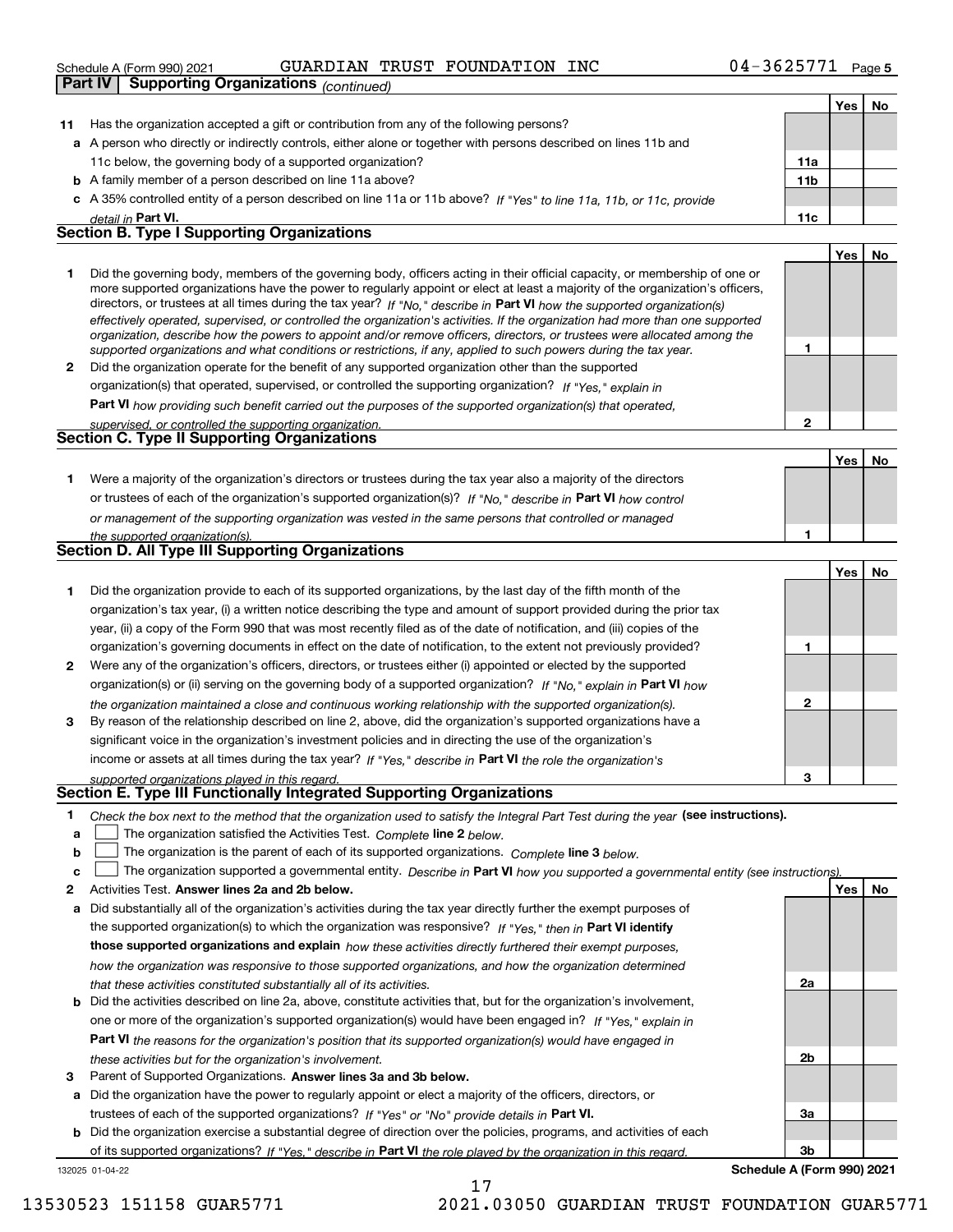| Schedule A (Form 990) 202 |  |  |
|---------------------------|--|--|
|---------------------------|--|--|

|              | <b>Part V</b><br>Type III Non-Functionally Integrated 509(a)(3) Supporting Organizations                                                       |                |                                |                                |
|--------------|------------------------------------------------------------------------------------------------------------------------------------------------|----------------|--------------------------------|--------------------------------|
| 1            | Check here if the organization satisfied the Integral Part Test as a qualifying trust on Nov. 20, 1970 (explain in Part VI). See instructions. |                |                                |                                |
|              | All other Type III non-functionally integrated supporting organizations must complete Sections A through E.                                    |                |                                |                                |
|              | Section A - Adjusted Net Income                                                                                                                | (A) Prior Year | (B) Current Year<br>(optional) |                                |
| 1            | Net short-term capital gain                                                                                                                    | 1              |                                |                                |
| $\mathbf{2}$ | Recoveries of prior-year distributions                                                                                                         | $\overline{2}$ |                                |                                |
| 3            | Other gross income (see instructions)                                                                                                          | 3              |                                |                                |
| 4            | Add lines 1 through 3.                                                                                                                         | 4              |                                |                                |
| 5            | Depreciation and depletion                                                                                                                     | 5              |                                |                                |
| 6            | Portion of operating expenses paid or incurred for production or                                                                               |                |                                |                                |
|              | collection of gross income or for management, conservation, or                                                                                 |                |                                |                                |
|              | maintenance of property held for production of income (see instructions)                                                                       | 6              |                                |                                |
| 7            | Other expenses (see instructions)                                                                                                              | $\overline{7}$ |                                |                                |
| 8            | <b>Adjusted Net Income</b> (subtract lines 5, 6, and 7 from line 4)                                                                            | 8              |                                |                                |
|              | <b>Section B - Minimum Asset Amount</b>                                                                                                        |                | (A) Prior Year                 | (B) Current Year<br>(optional) |
| 1            | Aggregate fair market value of all non-exempt-use assets (see                                                                                  |                |                                |                                |
|              | instructions for short tax year or assets held for part of year):                                                                              |                |                                |                                |
|              | <b>a</b> Average monthly value of securities                                                                                                   | 1a             |                                |                                |
|              | <b>b</b> Average monthly cash balances                                                                                                         | 1b             |                                |                                |
|              | c Fair market value of other non-exempt-use assets                                                                                             | 1c             |                                |                                |
|              | <b>d</b> Total (add lines 1a, 1b, and 1c)                                                                                                      | 1d             |                                |                                |
|              | e Discount claimed for blockage or other factors                                                                                               |                |                                |                                |
|              | (explain in detail in Part VI):                                                                                                                |                |                                |                                |
| $\mathbf{2}$ | Acquisition indebtedness applicable to non-exempt-use assets                                                                                   | $\mathbf{2}$   |                                |                                |
| 3            | Subtract line 2 from line 1d.                                                                                                                  | 3              |                                |                                |
| 4            | Cash deemed held for exempt use. Enter 0.015 of line 3 (for greater amount,                                                                    |                |                                |                                |
|              | see instructions).                                                                                                                             | 4              |                                |                                |
| 5            | Net value of non-exempt-use assets (subtract line 4 from line 3)                                                                               | 5              |                                |                                |
| 6            | Multiply line 5 by 0.035.                                                                                                                      | 6              |                                |                                |
| 7            | Recoveries of prior-year distributions                                                                                                         | 7              |                                |                                |
| 8            | Minimum Asset Amount (add line 7 to line 6)                                                                                                    | 8              |                                |                                |
|              | <b>Section C - Distributable Amount</b>                                                                                                        |                |                                | <b>Current Year</b>            |
| 1            | Adjusted net income for prior year (from Section A, line 8, column A)                                                                          | 1              |                                |                                |
| 2            | Enter 0.85 of line 1.                                                                                                                          | $\mathbf{2}$   |                                |                                |
| 3            | Minimum asset amount for prior year (from Section B, line 8, column A)                                                                         | 3              |                                |                                |
| 4            | Enter greater of line 2 or line 3.                                                                                                             | 4              |                                |                                |
| 5            | Income tax imposed in prior year                                                                                                               | 5              |                                |                                |
| 6            | <b>Distributable Amount.</b> Subtract line 5 from line 4, unless subject to                                                                    |                |                                |                                |
|              | emergency temporary reduction (see instructions).                                                                                              | 6              |                                |                                |
|              |                                                                                                                                                |                |                                |                                |

**7**Check here if the current year is the organization's first as a non-functionally integrated Type III supporting organization (see instructions).

**Schedule A (Form 990) 2021**

132026 01-04-22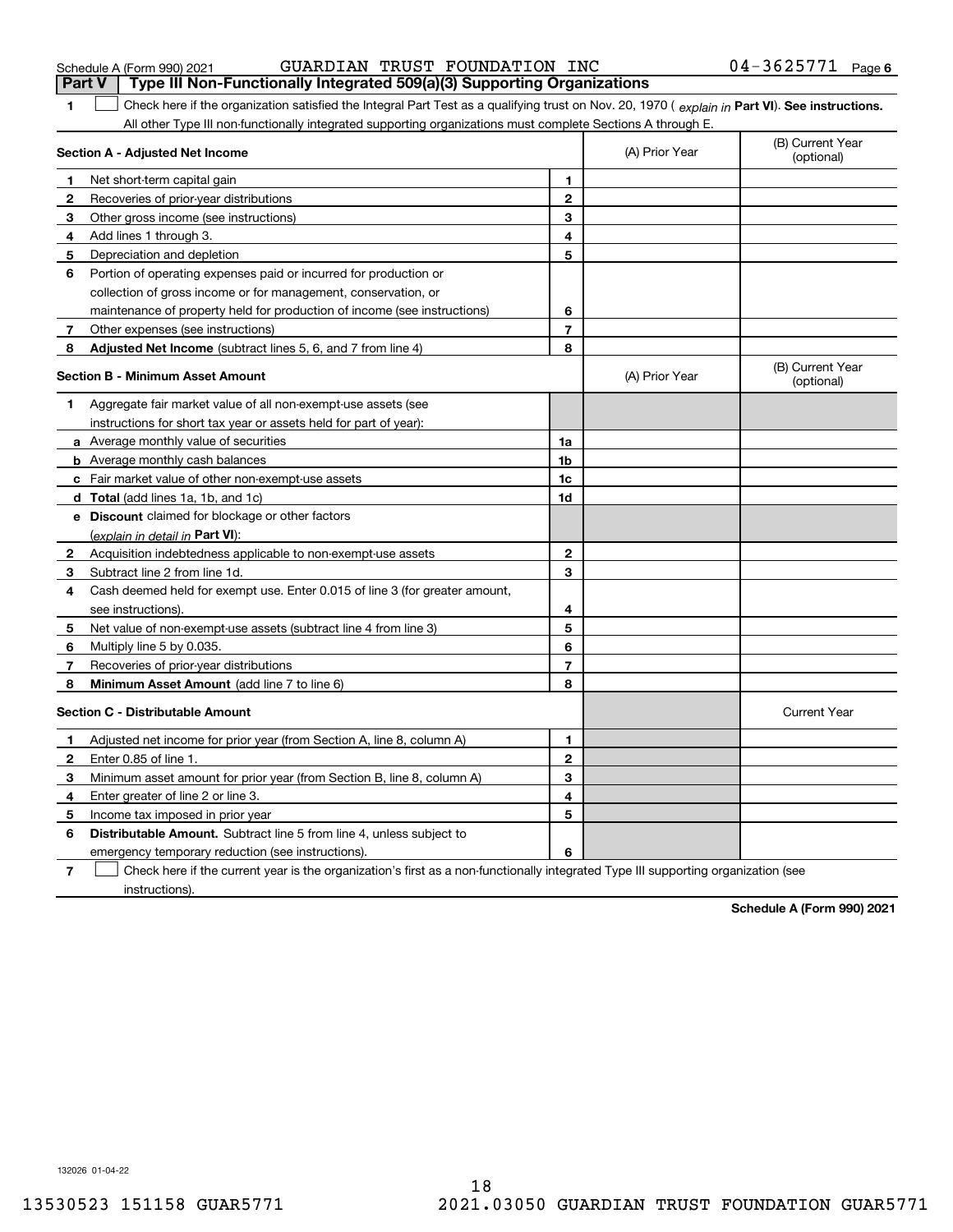|  |  | ally Integrated 509(a)(3) Supporting Organizations |
|--|--|----------------------------------------------------|

| Part V | Type III Non-Functionally Integrated 509(a)(3) Supporting Organizations                       |                             | (continued)                           |                |                                         |
|--------|-----------------------------------------------------------------------------------------------|-----------------------------|---------------------------------------|----------------|-----------------------------------------|
|        | Section D - Distributions                                                                     |                             |                                       |                | <b>Current Year</b>                     |
| 1      | Amounts paid to supported organizations to accomplish exempt purposes                         |                             |                                       | 1              |                                         |
| 2      | Amounts paid to perform activity that directly furthers exempt purposes of supported          |                             |                                       |                |                                         |
|        | organizations, in excess of income from activity                                              | 2                           |                                       |                |                                         |
| 3      | Administrative expenses paid to accomplish exempt purposes of supported organizations         | 3                           |                                       |                |                                         |
| 4      | Amounts paid to acquire exempt-use assets                                                     |                             |                                       | 4              |                                         |
| 5      | Qualified set-aside amounts (prior IRS approval required - <i>provide details in</i> Part VI) |                             |                                       | 5              |                                         |
| 6      | Other distributions ( <i>describe in</i> Part VI). See instructions.                          |                             |                                       | 6              |                                         |
| 7      | Total annual distributions. Add lines 1 through 6.                                            |                             |                                       | $\overline{7}$ |                                         |
| 8      | Distributions to attentive supported organizations to which the organization is responsive    |                             |                                       |                |                                         |
|        | (provide details in Part VI). See instructions.                                               |                             |                                       | 8              |                                         |
| 9      | Distributable amount for 2021 from Section C, line 6                                          |                             |                                       | 9              |                                         |
| 10     | Line 8 amount divided by line 9 amount                                                        |                             |                                       | 10             |                                         |
|        |                                                                                               | (i)                         | (ii)                                  |                | (iii)                                   |
|        | <b>Section E - Distribution Allocations</b> (see instructions)                                | <b>Excess Distributions</b> | <b>Underdistributions</b><br>Pre-2021 |                | <b>Distributable</b><br>Amount for 2021 |
| 1      | Distributable amount for 2021 from Section C, line 6                                          |                             |                                       |                |                                         |
| 2      | Underdistributions, if any, for years prior to 2021 (reason-                                  |                             |                                       |                |                                         |
|        | able cause required - explain in Part VI). See instructions.                                  |                             |                                       |                |                                         |
| 3      | Excess distributions carryover, if any, to 2021                                               |                             |                                       |                |                                         |
|        | <b>a</b> From 2016                                                                            |                             |                                       |                |                                         |
|        | <b>b</b> From 2017                                                                            |                             |                                       |                |                                         |
|        | c From 2018                                                                                   |                             |                                       |                |                                         |
|        | <b>d</b> From 2019                                                                            |                             |                                       |                |                                         |
|        | e From 2020                                                                                   |                             |                                       |                |                                         |
| f      | <b>Total</b> of lines 3a through 3e                                                           |                             |                                       |                |                                         |
| a      | Applied to underdistributions of prior years                                                  |                             |                                       |                |                                         |
|        | <b>h</b> Applied to 2021 distributable amount                                                 |                             |                                       |                |                                         |
|        | Carryover from 2016 not applied (see instructions)                                            |                             |                                       |                |                                         |
|        | Remainder. Subtract lines 3g, 3h, and 3i from line 3f.                                        |                             |                                       |                |                                         |
| 4      | Distributions for 2021 from Section D,                                                        |                             |                                       |                |                                         |
|        | line $7:$                                                                                     |                             |                                       |                |                                         |
|        | <b>a</b> Applied to underdistributions of prior years                                         |                             |                                       |                |                                         |
|        | <b>b</b> Applied to 2021 distributable amount                                                 |                             |                                       |                |                                         |
| с      | Remainder. Subtract lines 4a and 4b from line 4.                                              |                             |                                       |                |                                         |
| 5      | Remaining underdistributions for years prior to 2021, if                                      |                             |                                       |                |                                         |
|        | any. Subtract lines 3g and 4a from line 2. For result greater                                 |                             |                                       |                |                                         |
|        | than zero, explain in Part VI. See instructions.                                              |                             |                                       |                |                                         |
| 6      | Remaining underdistributions for 2021. Subtract lines 3h                                      |                             |                                       |                |                                         |
|        | and 4b from line 1. For result greater than zero, explain in                                  |                             |                                       |                |                                         |
|        | Part VI. See instructions.                                                                    |                             |                                       |                |                                         |
| 7      | Excess distributions carryover to 2022. Add lines 3j                                          |                             |                                       |                |                                         |
|        | and 4c.                                                                                       |                             |                                       |                |                                         |
| 8.     | Breakdown of line 7:                                                                          |                             |                                       |                |                                         |
|        | a Excess from 2017                                                                            |                             |                                       |                |                                         |
|        | <b>b</b> Excess from 2018                                                                     |                             |                                       |                |                                         |
|        | c Excess from 2019                                                                            |                             |                                       |                |                                         |
|        | d Excess from 2020                                                                            |                             |                                       |                |                                         |
|        | e Excess from 2021                                                                            |                             |                                       |                |                                         |
|        |                                                                                               |                             |                                       |                |                                         |

**Schedule A (Form 990) 2021**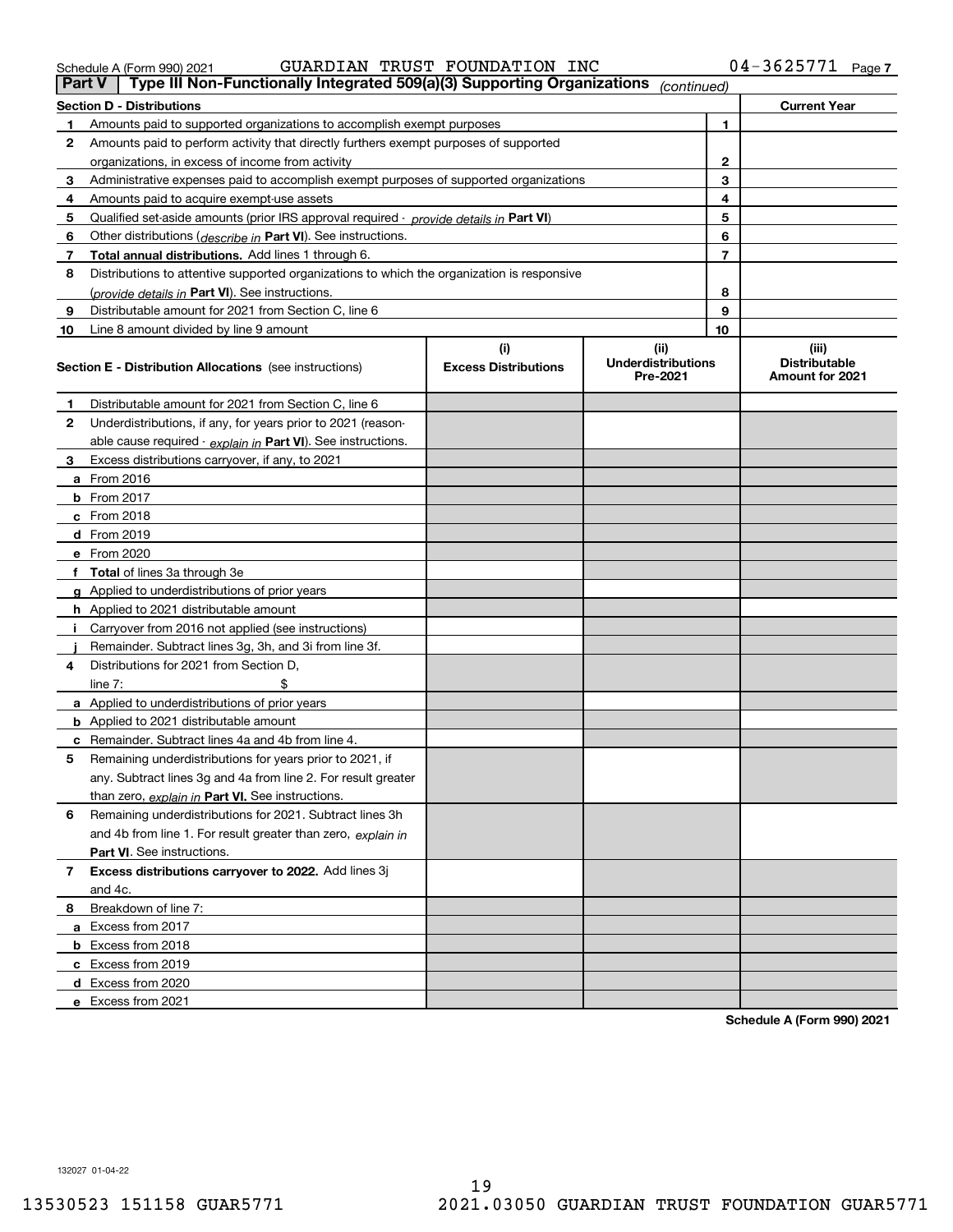|                 | Schedule A (Form 990) 2021                                                                                                                                                                                                                                                                                                                                                                                                                                                                                                                                                                  |  | GUARDIAN TRUST FOUNDATION INC |  | $04 - 3625771$ Page 8      |  |
|-----------------|---------------------------------------------------------------------------------------------------------------------------------------------------------------------------------------------------------------------------------------------------------------------------------------------------------------------------------------------------------------------------------------------------------------------------------------------------------------------------------------------------------------------------------------------------------------------------------------------|--|-------------------------------|--|----------------------------|--|
| <b>Part VI</b>  | Supplemental Information. Provide the explanations required by Part II, line 10; Part II, line 17a or 17b; Part III, line 12;<br>Part IV, Section A, lines 1, 2, 3b, 3c, 4b, 4c, 5a, 6, 9a, 9b, 9c, 11a, 11b, and 11c; Part IV, Section B, lines 1 and 2; Part IV, Section C,<br>line 1; Part IV, Section D, lines 2 and 3; Part IV, Section E, lines 1c, 2a, 2b, 3a, and 3b; Part V, line 1; Part V, Section B, line 1e; Part V,<br>Section D, lines 5, 6, and 8; and Part V, Section E, lines 2, 5, and 6. Also complete this part for any additional information.<br>(See instructions.) |  |                               |  |                            |  |
|                 |                                                                                                                                                                                                                                                                                                                                                                                                                                                                                                                                                                                             |  |                               |  |                            |  |
|                 |                                                                                                                                                                                                                                                                                                                                                                                                                                                                                                                                                                                             |  |                               |  |                            |  |
|                 |                                                                                                                                                                                                                                                                                                                                                                                                                                                                                                                                                                                             |  |                               |  |                            |  |
|                 |                                                                                                                                                                                                                                                                                                                                                                                                                                                                                                                                                                                             |  |                               |  |                            |  |
|                 |                                                                                                                                                                                                                                                                                                                                                                                                                                                                                                                                                                                             |  |                               |  |                            |  |
|                 |                                                                                                                                                                                                                                                                                                                                                                                                                                                                                                                                                                                             |  |                               |  |                            |  |
|                 |                                                                                                                                                                                                                                                                                                                                                                                                                                                                                                                                                                                             |  |                               |  |                            |  |
|                 |                                                                                                                                                                                                                                                                                                                                                                                                                                                                                                                                                                                             |  |                               |  |                            |  |
|                 |                                                                                                                                                                                                                                                                                                                                                                                                                                                                                                                                                                                             |  |                               |  |                            |  |
|                 |                                                                                                                                                                                                                                                                                                                                                                                                                                                                                                                                                                                             |  |                               |  |                            |  |
|                 |                                                                                                                                                                                                                                                                                                                                                                                                                                                                                                                                                                                             |  |                               |  |                            |  |
|                 |                                                                                                                                                                                                                                                                                                                                                                                                                                                                                                                                                                                             |  |                               |  |                            |  |
|                 |                                                                                                                                                                                                                                                                                                                                                                                                                                                                                                                                                                                             |  |                               |  |                            |  |
|                 |                                                                                                                                                                                                                                                                                                                                                                                                                                                                                                                                                                                             |  |                               |  |                            |  |
|                 |                                                                                                                                                                                                                                                                                                                                                                                                                                                                                                                                                                                             |  |                               |  |                            |  |
|                 |                                                                                                                                                                                                                                                                                                                                                                                                                                                                                                                                                                                             |  |                               |  |                            |  |
|                 |                                                                                                                                                                                                                                                                                                                                                                                                                                                                                                                                                                                             |  |                               |  |                            |  |
|                 |                                                                                                                                                                                                                                                                                                                                                                                                                                                                                                                                                                                             |  |                               |  |                            |  |
|                 |                                                                                                                                                                                                                                                                                                                                                                                                                                                                                                                                                                                             |  |                               |  |                            |  |
|                 |                                                                                                                                                                                                                                                                                                                                                                                                                                                                                                                                                                                             |  |                               |  |                            |  |
|                 |                                                                                                                                                                                                                                                                                                                                                                                                                                                                                                                                                                                             |  |                               |  |                            |  |
|                 |                                                                                                                                                                                                                                                                                                                                                                                                                                                                                                                                                                                             |  |                               |  |                            |  |
|                 |                                                                                                                                                                                                                                                                                                                                                                                                                                                                                                                                                                                             |  |                               |  |                            |  |
|                 |                                                                                                                                                                                                                                                                                                                                                                                                                                                                                                                                                                                             |  |                               |  |                            |  |
|                 |                                                                                                                                                                                                                                                                                                                                                                                                                                                                                                                                                                                             |  |                               |  |                            |  |
|                 |                                                                                                                                                                                                                                                                                                                                                                                                                                                                                                                                                                                             |  |                               |  |                            |  |
| 132028 01-04-22 |                                                                                                                                                                                                                                                                                                                                                                                                                                                                                                                                                                                             |  | 20                            |  | Schedule A (Form 990) 2021 |  |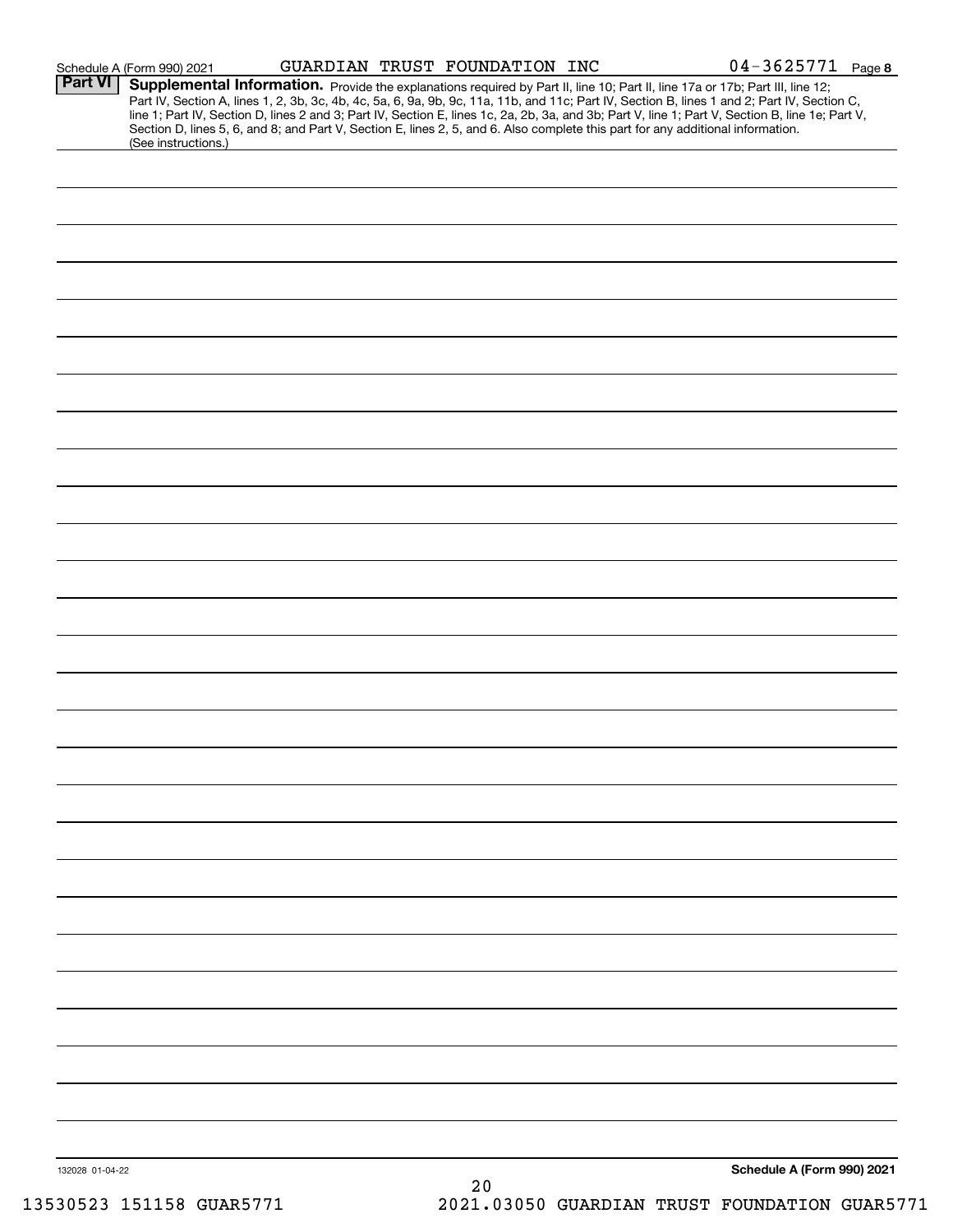| <b>SCHEDULE I</b><br>(Form 990)                                                                                                                                                |                                                                                  |                            | Grants and Other Assistance to Organizations,<br>Governments, and Individuals in the United States                                                                                                                                                                        |                             |                                        |                                                                |                                          | OMB No. 1545-0047<br>2021                           |  |  |
|--------------------------------------------------------------------------------------------------------------------------------------------------------------------------------|----------------------------------------------------------------------------------|----------------------------|---------------------------------------------------------------------------------------------------------------------------------------------------------------------------------------------------------------------------------------------------------------------------|-----------------------------|----------------------------------------|----------------------------------------------------------------|------------------------------------------|-----------------------------------------------------|--|--|
|                                                                                                                                                                                | Complete if the organization answered "Yes" on Form 990, Part IV, line 21 or 22. |                            |                                                                                                                                                                                                                                                                           |                             |                                        |                                                                |                                          |                                                     |  |  |
| Department of the Treasury<br>Internal Revenue Service                                                                                                                         | Attach to Form 990.<br>Go to www.irs.gov/Form990 for the latest information.     |                            |                                                                                                                                                                                                                                                                           |                             |                                        |                                                                |                                          |                                                     |  |  |
| Name of the organization                                                                                                                                                       |                                                                                  |                            |                                                                                                                                                                                                                                                                           |                             |                                        |                                                                |                                          | Inspection<br><b>Employer identification number</b> |  |  |
|                                                                                                                                                                                |                                                                                  |                            | GUARDIAN TRUST FOUNDATION INC                                                                                                                                                                                                                                             |                             |                                        |                                                                |                                          | 04-3625771                                          |  |  |
| Part I                                                                                                                                                                         | <b>General Information on Grants and Assistance</b>                              |                            |                                                                                                                                                                                                                                                                           |                             |                                        |                                                                |                                          |                                                     |  |  |
| Does the organization maintain records to substantiate the amount of the grants or assistance, the grantees' eligibility for the grants or assistance, and the selection<br>1. |                                                                                  |                            |                                                                                                                                                                                                                                                                           |                             |                                        |                                                                |                                          |                                                     |  |  |
|                                                                                                                                                                                |                                                                                  |                            |                                                                                                                                                                                                                                                                           |                             |                                        |                                                                |                                          | $\sqrt{X}$ Yes<br>l No                              |  |  |
| Describe in Part IV the organization's procedures for monitoring the use of grant funds in the United States.<br>$\mathbf{2}$                                                  |                                                                                  |                            |                                                                                                                                                                                                                                                                           |                             |                                        |                                                                |                                          |                                                     |  |  |
| Part II                                                                                                                                                                        |                                                                                  |                            | Grants and Other Assistance to Domestic Organizations and Domestic Governments. Complete if the organization answered "Yes" on Form 990, Part IV, line 21, for any<br>recipient that received more than \$5,000. Part II can be duplicated if additional space is needed. |                             |                                        |                                                                |                                          |                                                     |  |  |
| 1 (a) Name and address of organization<br>or government                                                                                                                        |                                                                                  | $(b)$ EIN                  | (c) IRC section<br>(if applicable)                                                                                                                                                                                                                                        | (d) Amount of<br>cash grant | (e) Amount of<br>noncash<br>assistance | (f) Method of<br>valuation (book,<br>FMV, appraisal,<br>other) | (g) Description of<br>noncash assistance | (h) Purpose of grant<br>or assistance               |  |  |
| NORTH FLORIDA OFFICE OF PUBLIC                                                                                                                                                 |                                                                                  |                            |                                                                                                                                                                                                                                                                           |                             |                                        |                                                                |                                          |                                                     |  |  |
| GUARDIAN INC - 1425 EAST PIEDMONT                                                                                                                                              |                                                                                  |                            |                                                                                                                                                                                                                                                                           |                             |                                        |                                                                |                                          |                                                     |  |  |
| DRIVE SUITE 201-B - TALLAHASSEE,                                                                                                                                               |                                                                                  |                            |                                                                                                                                                                                                                                                                           |                             |                                        |                                                                |                                          | SUPPORT GUARDIANSHIP                                |  |  |
| FL 32308                                                                                                                                                                       |                                                                                  | $16 - 1652866$ $501(C)(3)$ |                                                                                                                                                                                                                                                                           | $\mathfrak{o}$ .            | 12,679                                 |                                                                |                                          | PROGRAMS                                            |  |  |
|                                                                                                                                                                                |                                                                                  |                            |                                                                                                                                                                                                                                                                           |                             |                                        |                                                                |                                          | TO PRESENT "PLAYS WITH                              |  |  |
| SAGES THEATRE INC<br>2618 COVE CAY DRIVE SUITE 207                                                                                                                             |                                                                                  |                            |                                                                                                                                                                                                                                                                           |                             |                                        |                                                                |                                          | PURPOSE" AS AN ENGAGING<br>AND EDUCATIONAL TOOL FOR |  |  |
| CLEARWATER, FL 33760                                                                                                                                                           |                                                                                  | $83 - 4113218$ $501(C)(3)$ |                                                                                                                                                                                                                                                                           | 0.                          | 10,000                                 |                                                                |                                          | <b>RAISING AWARENESS ON</b>                         |  |  |
|                                                                                                                                                                                |                                                                                  |                            |                                                                                                                                                                                                                                                                           |                             |                                        |                                                                |                                          | TO PROMOTING THE                                    |  |  |
| LEARNING INDEPENDENCE FOR TOMORROW                                                                                                                                             |                                                                                  |                            |                                                                                                                                                                                                                                                                           |                             |                                        |                                                                |                                          | ADVANCEMENT OF KNOWLEDGE                            |  |  |
| INC - 13400 PARK BLVD - SEMINOLE                                                                                                                                               |                                                                                  |                            |                                                                                                                                                                                                                                                                           |                             |                                        |                                                                |                                          | AND SKILLS IN EDUCATION                             |  |  |
| FL 33776                                                                                                                                                                       |                                                                                  | $46-1088977$ $501(C)(3)$   |                                                                                                                                                                                                                                                                           | 0.                          | 20,000                                 |                                                                |                                          | WITHIN AN INCLUSIVE                                 |  |  |
| FIFTH CIRCUIT PUBLIC GUARDIAN CORP<br>500 NE 8TH AVE                                                                                                                           |                                                                                  |                            |                                                                                                                                                                                                                                                                           |                             |                                        |                                                                |                                          | SUPPORT GUARDIANSHIP                                |  |  |
| OCALA, FL 34470                                                                                                                                                                |                                                                                  | $59-3706138$ $501(C)(3)$   |                                                                                                                                                                                                                                                                           | 0                           | 15,000                                 |                                                                |                                          | PROGRAMS                                            |  |  |
| THE ARC TAMPA BAY FOUNDATION<br>1501 N BELCHER RD, SUITE 244                                                                                                                   |                                                                                  |                            |                                                                                                                                                                                                                                                                           |                             |                                        |                                                                |                                          | PROGRAMS THAT SUPPORT AND<br>EMPOWER PEOPLE WITH    |  |  |
| CLEARWATER, FL 33765                                                                                                                                                           |                                                                                  | $59 - 2174961$ $501(C)(3)$ |                                                                                                                                                                                                                                                                           | $\mathbf{0}$ .              | 37,500                                 |                                                                |                                          | SPECIAL NEEDS                                       |  |  |
| YMCA OF THE SUNCOAST<br>2469 ENTERPRISE RD                                                                                                                                     |                                                                                  |                            |                                                                                                                                                                                                                                                                           |                             |                                        |                                                                |                                          | SUPPORT YOUTH DEVELOPMENT                           |  |  |
| CLEARWATER, FL 33763                                                                                                                                                           |                                                                                  | $59-0810731$ $501(C)(3)$   |                                                                                                                                                                                                                                                                           | $\mathfrak{o}$ .            | 20,000                                 |                                                                |                                          | PROGRAMS                                            |  |  |
| 2 Enter total number of section 501(c)(3) and government organizations listed in the line 1 table                                                                              |                                                                                  |                            |                                                                                                                                                                                                                                                                           |                             |                                        |                                                                |                                          |                                                     |  |  |
| Enter total number of other organizations listed in the line 1 table<br>3                                                                                                      |                                                                                  |                            |                                                                                                                                                                                                                                                                           |                             |                                        |                                                                |                                          |                                                     |  |  |
| For Paperwork Reduction Act Notice, see the Instructions for Form 990.<br>LHA.                                                                                                 |                                                                                  |                            |                                                                                                                                                                                                                                                                           |                             |                                        |                                                                |                                          | Schedule I (Form 990) 2021                          |  |  |

SEE PART IV FOR COLUMN (H) DESCRIPTIONS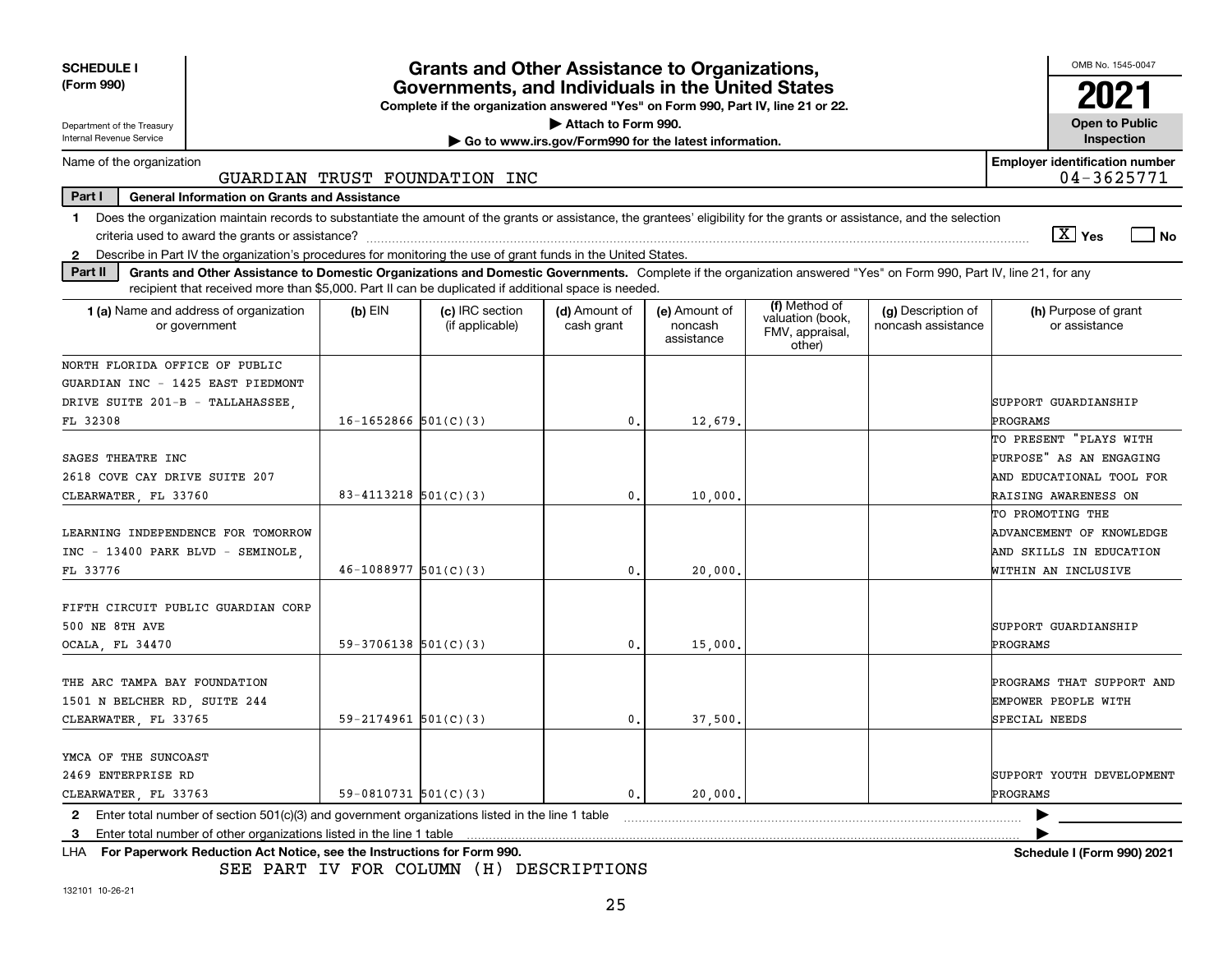#### Schedule I (Form 990) Page 1 GUARDIAN TRUST FOUNDATION INC 04-3625771

|                                                       | Part II   Continuation of Grants and Other Assistance to Domestic Organizations and Domestic Governments (Schedule I (Form 990), Part II.) |                                  |                             |                                        |                                                                |                                           |                                       |  |
|-------------------------------------------------------|--------------------------------------------------------------------------------------------------------------------------------------------|----------------------------------|-----------------------------|----------------------------------------|----------------------------------------------------------------|-------------------------------------------|---------------------------------------|--|
| (a) Name and address of<br>organization or government | $(b)$ EIN                                                                                                                                  | (c) IRC section<br>if applicable | (d) Amount of<br>cash grant | (e) Amount of<br>noncash<br>assistance | (f) Method of<br>valuation<br>(book, FMV,<br>appraisal, other) | (g) Description of<br>non-cash assistance | (h) Purpose of grant<br>or assistance |  |
| FLORIDA'S CHILDREN FIRST INC                          |                                                                                                                                            |                                  |                             |                                        |                                                                |                                           |                                       |  |
| 1801 N UNIVERSITY DR, 3RD FLOOR                       |                                                                                                                                            |                                  |                             |                                        |                                                                |                                           | SUPPORT CHILDREN AND                  |  |
| CORAL SPRINGS, FL 33071                               | $52 - 2372998$ $501(C)(3)$                                                                                                                 |                                  | 0.                          | 25,000                                 |                                                                |                                           | YOUTH SERVICES                        |  |
|                                                       |                                                                                                                                            |                                  |                             |                                        |                                                                |                                           | PROVIDE SUPPORT FOR                   |  |
| FLORIDA GUARDIAN AD LITEM                             |                                                                                                                                            |                                  |                             |                                        |                                                                |                                           | GUARDIAN AD LITEM                     |  |
| FOUNDATION - 600 SOUTH CALHOUN ST.                    |                                                                                                                                            |                                  |                             |                                        |                                                                |                                           | PROGRAMS AND CHILDREN AT              |  |
| SUITE 265 - TALLAHASSEE, FL 32399                     | $45-0501348$ $501(C)(3)$                                                                                                                   |                                  | 0.                          | 25,000                                 |                                                                |                                           | RISK                                  |  |
|                                                       |                                                                                                                                            |                                  |                             |                                        |                                                                |                                           |                                       |  |
| GUARDIANSHIP OFFICE OF THE TENTH                      |                                                                                                                                            |                                  |                             |                                        |                                                                |                                           |                                       |  |
| CIRCUIT - PO BOX 1000 - WINTER                        |                                                                                                                                            |                                  |                             |                                        |                                                                |                                           | SUPPORT GUARDIANSHIP                  |  |
| HAVEN, FL 33882                                       | 90-0413256 $501(C)(3)$                                                                                                                     |                                  | 0.                          | 18,562.                                |                                                                |                                           | PROGRAMS                              |  |
|                                                       |                                                                                                                                            |                                  |                             |                                        |                                                                |                                           |                                       |  |
| LUTHERAN SERVICES FLORIDA INC                         |                                                                                                                                            |                                  |                             |                                        |                                                                |                                           |                                       |  |
| 3627A WATERS AVE                                      |                                                                                                                                            |                                  |                             |                                        |                                                                |                                           |                                       |  |
| TAMPA, FL 33614                                       | 59-2198911 $501(C)(3)$                                                                                                                     |                                  | 0.                          | 40,000                                 |                                                                |                                           | SUPPORT HUMAN SERVICES                |  |
|                                                       |                                                                                                                                            |                                  |                             |                                        |                                                                |                                           |                                       |  |
| CLEARWATER FREE CLINIC INC                            |                                                                                                                                            |                                  |                             |                                        |                                                                |                                           | SUPPORT PROGRAMS THAT                 |  |
| 1218 COURT ST                                         |                                                                                                                                            |                                  |                             |                                        |                                                                |                                           | DELIVER MEDICAL CARE TO               |  |
| CLEARWATER, FL 33756                                  | 59-1852871 $501(C)(3)$                                                                                                                     |                                  | 0.                          | 20,000                                 |                                                                |                                           | AT RISK CITIZENS                      |  |
| AGING SOLUTIONS INC                                   |                                                                                                                                            |                                  |                             |                                        |                                                                |                                           |                                       |  |
| 19001 SUNLAKE BLVD                                    |                                                                                                                                            |                                  |                             |                                        |                                                                |                                           | SUPPORT GUARDIANSHIP                  |  |
| LUTZ, FL 33558                                        | $04-3857900$ $501(C)(3)$                                                                                                                   |                                  | 0.                          | 24,637.                                |                                                                |                                           | PROGRAMS                              |  |
|                                                       |                                                                                                                                            |                                  |                             |                                        |                                                                |                                           | TO SERVE STUDENTS WITH A              |  |
| MORNING STAR CATHOLIC SCHOOL                          |                                                                                                                                            |                                  |                             |                                        |                                                                |                                           | <b>VARIETY OF LEARNING</b>            |  |
| PINELLAS PARK INC - 4661 80TH AVE                     |                                                                                                                                            |                                  |                             |                                        |                                                                |                                           | CHALLENGES AND RELATED                |  |
| N - PINELLAS PARK, FL 33781                           | $59-1274421$ $501(C)(3)$                                                                                                                   |                                  | 0.                          | 25,000                                 |                                                                |                                           | DIFFICULTIES                          |  |
|                                                       |                                                                                                                                            |                                  |                             |                                        |                                                                |                                           |                                       |  |
| 211 TAMPA BAY CARES INC                               |                                                                                                                                            |                                  |                             |                                        |                                                                |                                           | <b>IMPROVING LIVES THROUGH</b>        |  |
| 5500 RIO VISTA DR SUITE 5500                          |                                                                                                                                            |                                  |                             |                                        |                                                                |                                           | THE POWER OF INFORMATION              |  |
| CLEARWATER, FL 33760                                  | 59-3355555 $501(C)(3)$                                                                                                                     |                                  | $\mathbf{0}$ .              | 20,000.                                |                                                                |                                           | AND HOPE                              |  |
|                                                       |                                                                                                                                            |                                  |                             |                                        |                                                                |                                           | TO EMPOWER PEOPLE AND                 |  |
| CAN DO MULTIPLE SCLEROSIS                             |                                                                                                                                            |                                  |                             |                                        |                                                                |                                           | THEIR SUPPORT PARTNERS                |  |
| 100 WEST BEAVER CREEK BLVD #200                       |                                                                                                                                            |                                  |                             |                                        |                                                                |                                           | LIVING WITH MS TO                     |  |
|                                                       | $74 - 2337853$ 501(C)(3)                                                                                                                   |                                  | 0.                          | 10,000.                                |                                                                |                                           | TRANSFORM AND IMPROVE                 |  |

**Schedule I (Form 990)**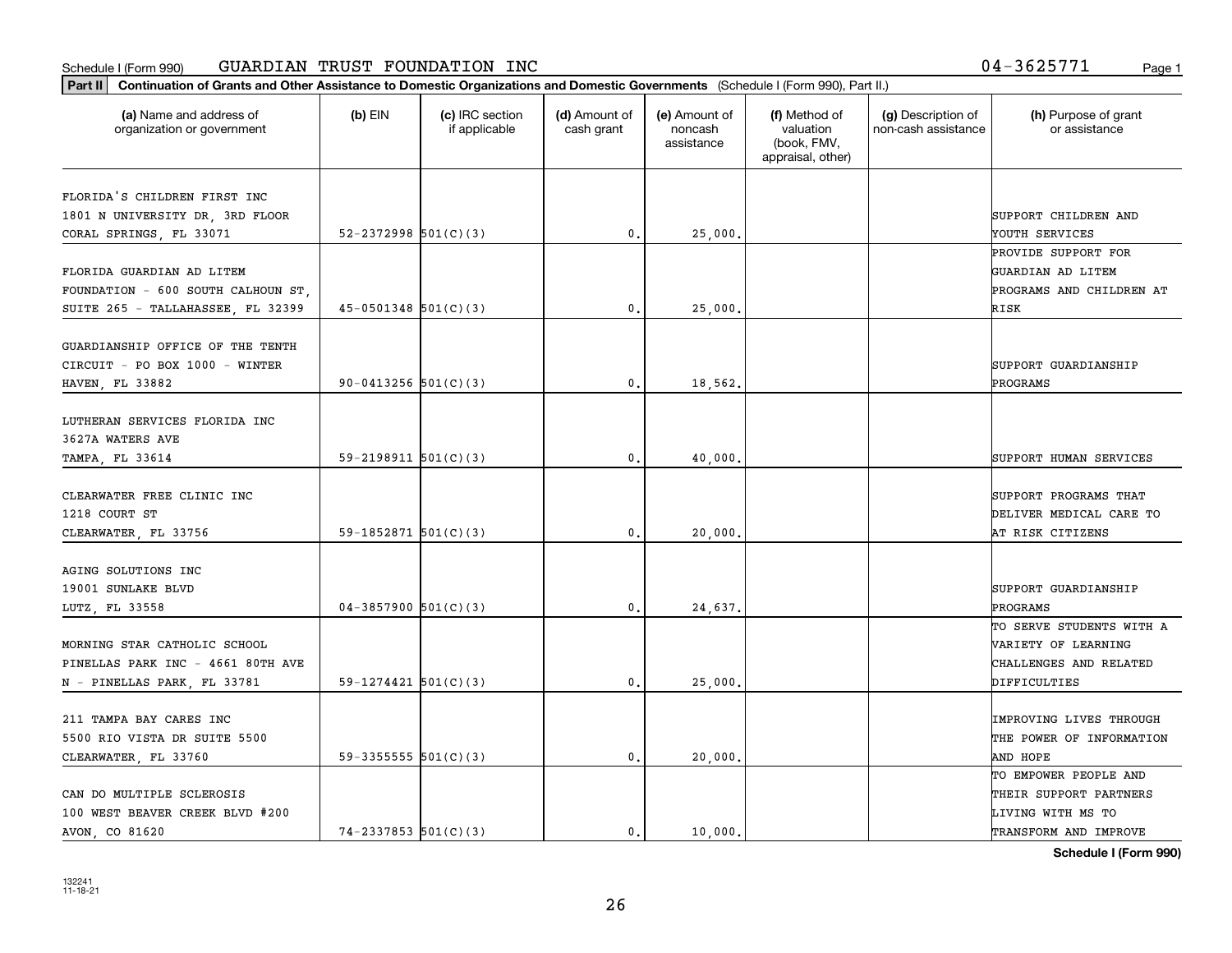#### Schedule I (Form 990) Page 1 GUARDIAN TRUST FOUNDATION INC

**Part II Continuation of Grants and Other Assistance to Domestic Organizations and Domestic Governments**  (Schedule I (Form 990), Part II.)

| (a) Name and address of<br>organization or government | $(b)$ EIN                  | (c) IRC section<br>if applicable | (d) Amount of<br>cash grant | (e) Amount of<br>noncash<br>assistance | (f) Method of<br>valuation<br>(book, FMV,<br>appraisal, other) | (g) Description of<br>non-cash assistance | (h) Purpose of grant<br>or assistance |
|-------------------------------------------------------|----------------------------|----------------------------------|-----------------------------|----------------------------------------|----------------------------------------------------------------|-------------------------------------------|---------------------------------------|
|                                                       |                            |                                  |                             |                                        |                                                                |                                           | TO ACHIEVE CAREGIVER                  |
| ALVIN A DUBIN ALZHEIMER'S RESOURCE                    |                            |                                  |                             |                                        |                                                                |                                           | HEALTH, STRENGTH AND                  |
| CENTER INC - 12685 NEW BRITTANY                       |                            |                                  |                             |                                        |                                                                |                                           | RESILIENCE BY PROVIDING               |
| BOULEVARD - FORT MYERS, FL 33907                      | $65 - 0580633$ $501(C)(3)$ |                                  | $\mathbf{0}$ .              | 7,162.                                 |                                                                |                                           | EDUCATION, INFORMATION,               |
|                                                       |                            |                                  |                             |                                        |                                                                |                                           | TO IMPROVE THE QUALITY OF             |
| COVENANT AT HOME INC                                  |                            |                                  |                             |                                        |                                                                |                                           | LIFE OF EVERY LIFE                    |
| 5041 N 12TH AVENUE                                    |                            |                                  |                             |                                        |                                                                |                                           | TOUCHED BY PROVIDING                  |
| PENSACOLA, FL 32504                                   | $35 - 2543765$ 501(C)(3)   |                                  | $\mathbf{0}$ .              | 45,910.                                |                                                                |                                           | COMPREHENSIVE SUPPORT,                |
|                                                       |                            |                                  |                             |                                        |                                                                |                                           | TO PAY FOR PREVENTATIVE               |
| THE ARC OF FLORIDA INC - DENTAL                       |                            |                                  |                             |                                        |                                                                |                                           | AND ACUTE DENTAL SERVICES             |
| PROGRAM - 2898 MAHAN DR -                             |                            |                                  |                             |                                        |                                                                |                                           | FOR PEOPLE WITH                       |
| TALLAHASSEE, FL 32308                                 | $59-0830741$ $501(C)(3)$   |                                  | 0.                          | 25,000.                                |                                                                |                                           | INTELLECTUAL AND                      |
| AGENCY FOR PERSONS WITH                               |                            |                                  |                             |                                        |                                                                |                                           | TO PROVIDE FINANCIAL                  |
| DISABILITIES - FRIENDS OF                             |                            |                                  |                             |                                        |                                                                |                                           | SUPPORT FOR EVENTS AND                |
| TACACHALE - 4030 ESPLANADE WAY                        |                            |                                  |                             |                                        |                                                                |                                           | PROJECTS AT TACACHALE                 |
| SUITE 380 - TALLAHASSEE, FL 32399                     | APPLIED FOR $501(C)(3)$    |                                  | $\mathbf{0}$ .              | 6,000.                                 |                                                                |                                           | COMMUNITIES                           |
|                                                       |                            |                                  |                             |                                        |                                                                |                                           |                                       |
|                                                       |                            |                                  |                             |                                        |                                                                |                                           |                                       |

**Schedule I (Form 990)**

04-3625771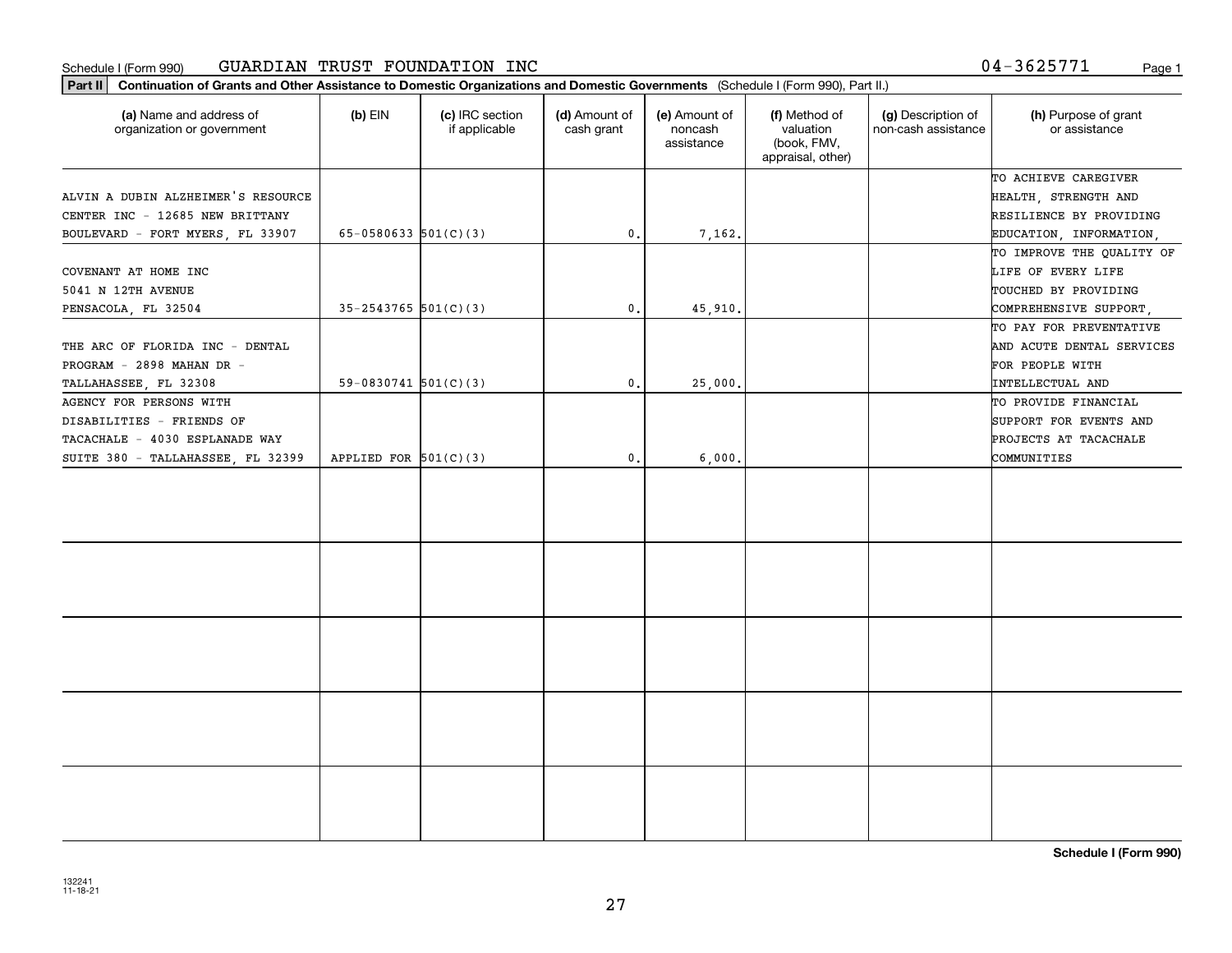Schedule I (Form 990) 2021

|  |  | GUARDIAN TRUST FOUNDATION INC |  |
|--|--|-------------------------------|--|
|--|--|-------------------------------|--|

**2**04-3625771

**Part III Grants and Other Assistance to Domestic Individuals.**  Complete if the organization answered "Yes" on Form 990, Part IV, line 22. Part III can be duplicated if additional space is needed.

| (a) Type of grant or assistance                                                                                                                                                                                                                                                                                                                                                                          | (b) Number of<br>recipients | (c) Amount of<br>cash grant | (d) Amount of non-<br>cash assistance | (e) Method of valuation<br>(book, FMV, appraisal, other) | (f) Description of noncash assistance |
|----------------------------------------------------------------------------------------------------------------------------------------------------------------------------------------------------------------------------------------------------------------------------------------------------------------------------------------------------------------------------------------------------------|-----------------------------|-----------------------------|---------------------------------------|----------------------------------------------------------|---------------------------------------|
|                                                                                                                                                                                                                                                                                                                                                                                                          |                             |                             |                                       |                                                          |                                       |
|                                                                                                                                                                                                                                                                                                                                                                                                          |                             |                             |                                       |                                                          |                                       |
|                                                                                                                                                                                                                                                                                                                                                                                                          |                             |                             |                                       |                                                          |                                       |
|                                                                                                                                                                                                                                                                                                                                                                                                          |                             |                             |                                       |                                                          |                                       |
|                                                                                                                                                                                                                                                                                                                                                                                                          |                             |                             |                                       |                                                          |                                       |
|                                                                                                                                                                                                                                                                                                                                                                                                          |                             |                             |                                       |                                                          |                                       |
|                                                                                                                                                                                                                                                                                                                                                                                                          |                             |                             |                                       |                                                          |                                       |
|                                                                                                                                                                                                                                                                                                                                                                                                          |                             |                             |                                       |                                                          |                                       |
|                                                                                                                                                                                                                                                                                                                                                                                                          |                             |                             |                                       |                                                          |                                       |
|                                                                                                                                                                                                                                                                                                                                                                                                          |                             |                             |                                       |                                                          |                                       |
| $\mathbf{B}_{\text{out}}$ $\mathbf{N}$ $\overline{\mathbf{A}}$ and $\overline{\mathbf{A}}$ and $\overline{\mathbf{A}}$ and $\overline{\mathbf{A}}$ and $\overline{\mathbf{A}}$ and $\overline{\mathbf{A}}$ and $\overline{\mathbf{A}}$ and $\overline{\mathbf{A}}$ and $\overline{\mathbf{A}}$ and $\overline{\mathbf{A}}$ and $\overline{\mathbf{A}}$ and $\overline{\mathbf{A}}$ and $\overline{\math$ |                             |                             |                                       |                                                          |                                       |

Part IV | Supplemental Information. Provide the information required in Part I, line 2; Part III, column (b); and any other additional information.

PART I, LINE 2:

THE FOUNDATION CONDUCTS RESEARCH AND EXAMINATION INTO EACH ORGANIZATION

THAT RECEIVES SUPPORT. THE FOUNDATION MAINTAINS CONTACT WITH VARIOUS

RECIPIENT ORGANIZATIONS TO ENSURE THAT FUNDS ARE BEING USED PROPERLY.

PART II, LINE 1, COLUMN (H):

NAME OF ORGANIZATION OR GOVERNMENT: AFIRE OF PASCO COUNTY INC

(H) PURPOSE OF GRANT OR ASSISTANCE: PROGRAM FOR DEVELOPMENTALLY DISABLED

#### ADULTS TO REINFORCE EVERYDAY LIVING SKILLS NECESSARY TO FUNCTION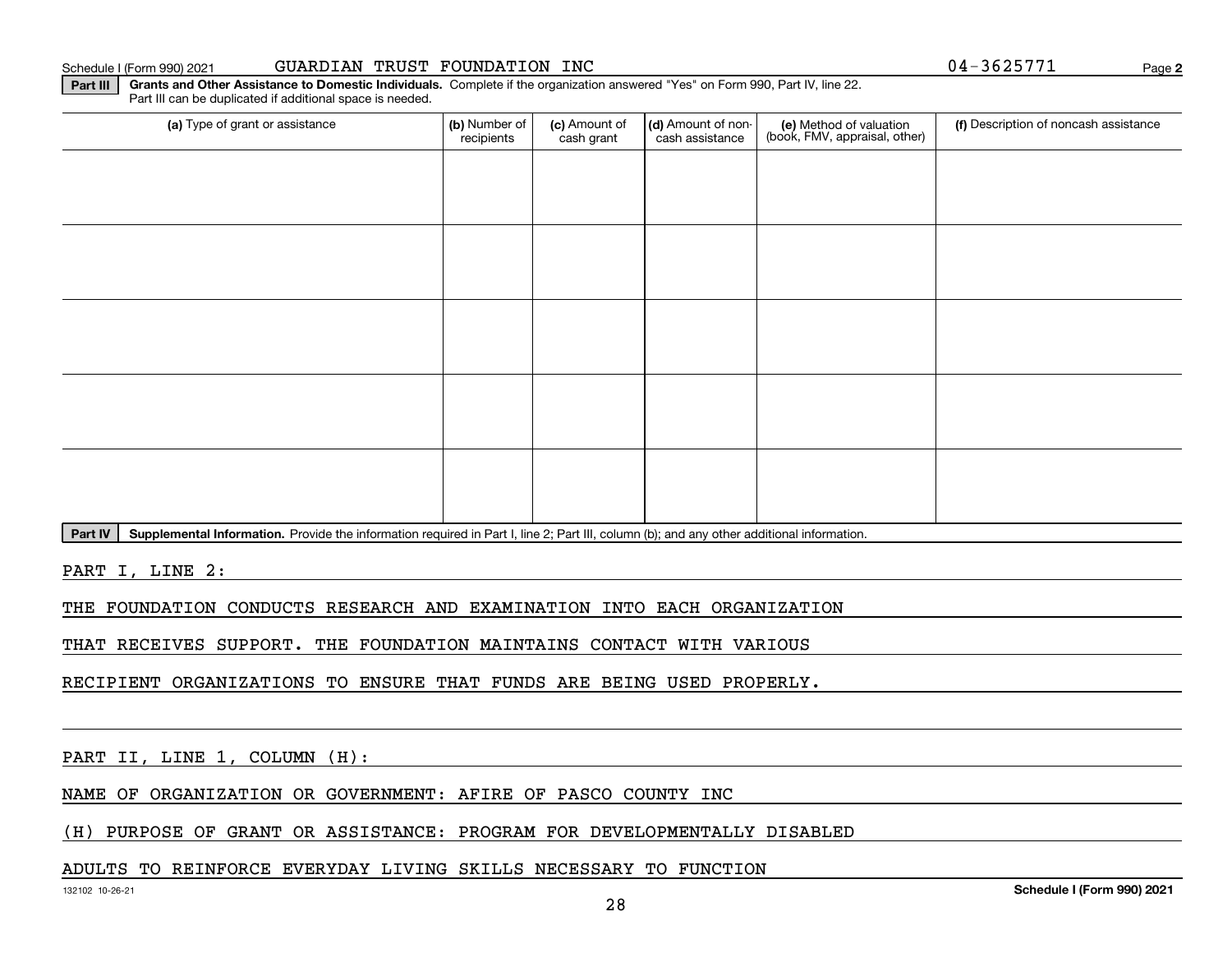NAME OF ORGANIZATION OR GOVERNMENT: PEPIN ACADEMIES FOUNDATION INC (H) PURPOSE OF GRANT OR ASSISTANCE: TO SUPPORT ALL OF THE PEPIN ACADEMIES CAMPUSES, WHICH ARE PUBLIC TUITION-FREE CHARTER SCHOOLS

NAME OF ORGANIZATION OR GOVERNMENT: SAGES THEATRE INC

(H) PURPOSE OF GRANT OR ASSISTANCE: TO PRESENT "PLAYS WITH PURPOSE" AS

AN ENGAGING AND EDUCATIONAL TOOL FOR RAISING AWARENESS ON ISSUES FACED BY

OLDER ADULTS AND EMPOWER PEOPLE TO POSITIVE ACTION BY MIXING COMEDY AND

DRAMA TO STIR COMPASSION AND INSPIRE ADVOCACY.

NAME OF ORGANIZATION OR GOVERNMENT:

LEARNING INDEPENDENCE FOR TOMORROW INC

(H) PURPOSE OF GRANT OR ASSISTANCE: TO PROMOTING THE ADVANCEMENT OF

KNOWLEDGE AND SKILLS IN EDUCATION WITHIN AN INCLUSIVE SETTING

NAME OF ORGANIZATION OR GOVERNMENT: BAKAS "HORSES FOR HANDICAPPED" INC (H) PURPOSE OF GRANT OR ASSISTANCE: TO PROVIDE THERAPEUTIC HORSEBACK

RIDING ACTIVITIES FOR CHILDREN AND ADULTS AFFLICTED WITH DISABILITIES

NAME OF ORGANIZATION OR GOVERNMENT: LIGHTHOUSE OF PINELLAS INC

(H) PURPOSE OF GRANT OR ASSISTANCE: TO ADVANCE THE INDEPENDENCE AND

QUALITY OF LIFE FOR INDIVIDUALS IN PINELLAS COUNTY WHO ARE BLIND OR

VISUALLY IMPAIRED

NAME OF ORGANIZATION OR GOVERNMENT: CAN DO MULTIPLE SCLEROSIS

(H) PURPOSE OF GRANT OR ASSISTANCE: TO EMPOWER PEOPLE AND THEIR SUPPORT

**Schedule I (Form 990)** PARTNERS LIVING WITH MS TO TRANSFORM AND IMPROVE THEIR QUALITY OF LIFE

132291 04-01-21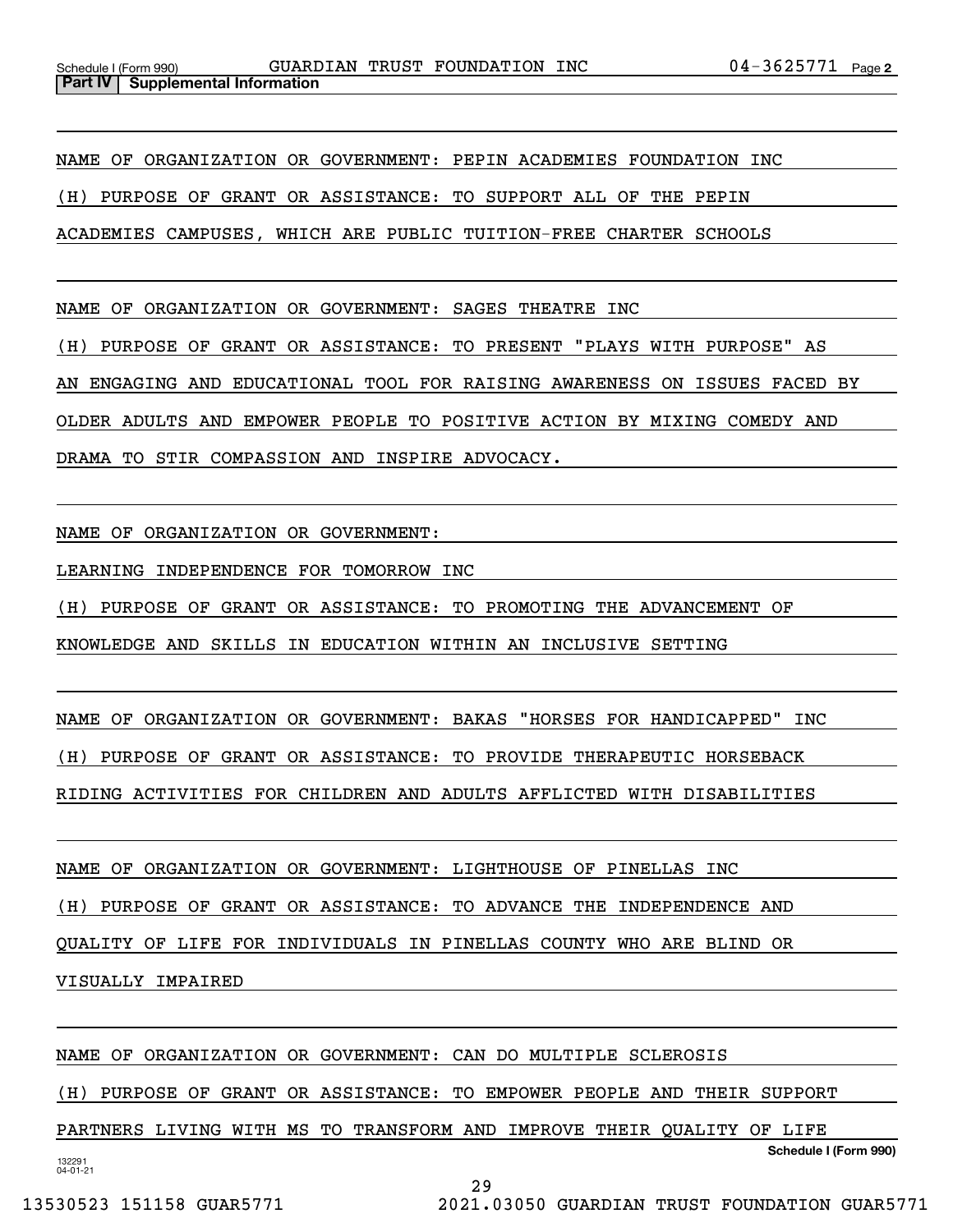NAME OF ORGANIZATION OR GOVERNMENT:

ALVIN A DUBIN ALZHEIMER'S RESOURCE CENTER INC

(H) PURPOSE OF GRANT OR ASSISTANCE: TO ACHIEVE CAREGIVER HEALTH,

STRENGTH AND RESILIENCE BY PROVIDING EDUCATION, INFORMATION, HOPE AND

COMPASSION

NAME OF ORGANIZATION OR GOVERNMENT: COVENANT AT HOME INC

(H) PURPOSE OF GRANT OR ASSISTANCE: TO IMPROVE THE QUALITY OF LIFE OF

EVERY LIFE TOUCHED BY PROVIDING COMPREHENSIVE SUPPORT, PERSONALIZED CARE,

AND HONORING THE WISHES OF PATIENTS AND FAMILIES

NAME OF ORGANIZATION OR GOVERNMENT:

THE ARC OF FLORIDA INC - DENTAL PROGRAM

(H) PURPOSE OF GRANT OR ASSISTANCE: TO PAY FOR PREVENTATIVE AND ACUTE

DENTAL SERVICES FOR PEOPLE WITH INTELLECTUAL AND DEVELOPMENTAL

DISABILITIES

132291 04-01-21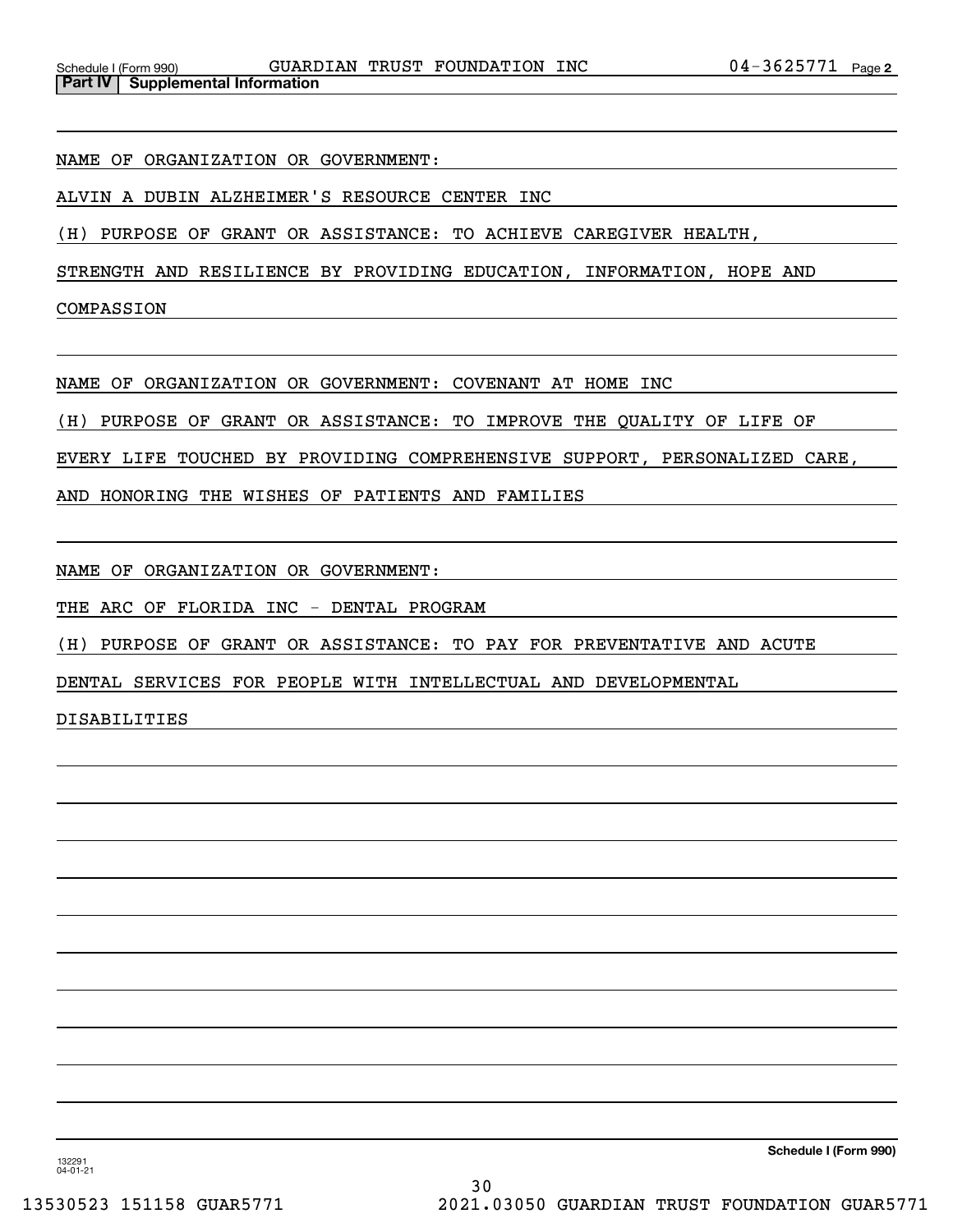**(Form 990)**

Department of the Treasury Internal Revenue Service

Name of the organization

### **SCHEDULE O Supplemental Information to Form 990 or 990-EZ**

**Complete to provide information for responses to specific questions on Form 990 or 990-EZ or to provide any additional information. | Attach to Form 990 or Form 990-EZ. | Go to www.irs.gov/Form990 for the latest information.**



GUARDIAN TRUST FOUNDATION INC 04-3625771

**Employer identification number**

FORM 990, PART I, LINE 1, DESCRIPTION OF ORGANIZATION MISSION:

SERVICES OR FUNDING FOR INDIVIDUALS THAT MEET THE SOCIAL SECURITY

DEFINITION OF DISABLED (42 USC 1382(C)(A)(3)); TO FORM AND SERVE AS

TRUSTEE OF A POOLED TRUST AS THAT TERM IS DEFINED IN 42 USC

1396P(D)(4)(C) TO SERVE DISABLED INDIVIDUALS; TO RECEIVE, ACCEPT, HOLD,

INVEST, REINVEST AND ADMINISTER ANY GIFTS, BEQUESTS, DEVISES AND

PROPERTY OF ANY SORT WITHOUT LIMITATION AS TO AMOUNT OR VALUE AND USE,

DISBURSE OR DONATE THE INCOME OR PRINCIPAL THEREOF EXCLUSIVELY FOR

CHARITABLE PURPOSES BY SUPPORTING ORGANIZATIONS SERVING DISABLED

INDIVIDUALS; TO RAISE FUNDS AND SOLICIT DONATIONS FROM INTERESTED

PERSONS, CHARITABLE, EDUCATIONAL AND SCIENTIFIC ORGANIZATIONS AND

FOUNDATIONS AND TO EXPEND SUCH FUNDS IN FURTHERANCE OF THE CORPORATE

GOALS AND PURPOSES.

FORM 990, PART VI, SECTION A, LINE 2:

THE BOARD PRESIDENT, TRAVIS FINCHUM, IS OWNER OF ELITE TRUST SERVICES, INC. (ETS) AND THEREFORE HAS A BUSINESS RELATIONSHIP. ETS MANAGES THE GUARDIAN POOLED TRUST AND GUARDIAN POOLED TRUST II (SEE FORM 990, PART III, 4A). THE BOARD PRESIDENT IS COMPENSATED BY ETS. SEE SCHEDULE R FOR RELATED ORGANIZATION DISCLOSURES.

FORM 990, PART VI, SECTION B, LINE 11B:

THE FOUNDATION BOARD OF DIRECTORS WAS FURNISHED WITH A COPY OF THE 2021

FORM 990 FOR REVIEW PRIOR TO THE FILING WITH FLORIDA AND THE IRS.

LHA For Paperwork Reduction Act Notice, see the Instructions for Form 990 or 990-EZ. Schedule O (Form 990) 2021 FORM 990, PART VI, SECTION B, LINE 12C:

132211 11-11-21

31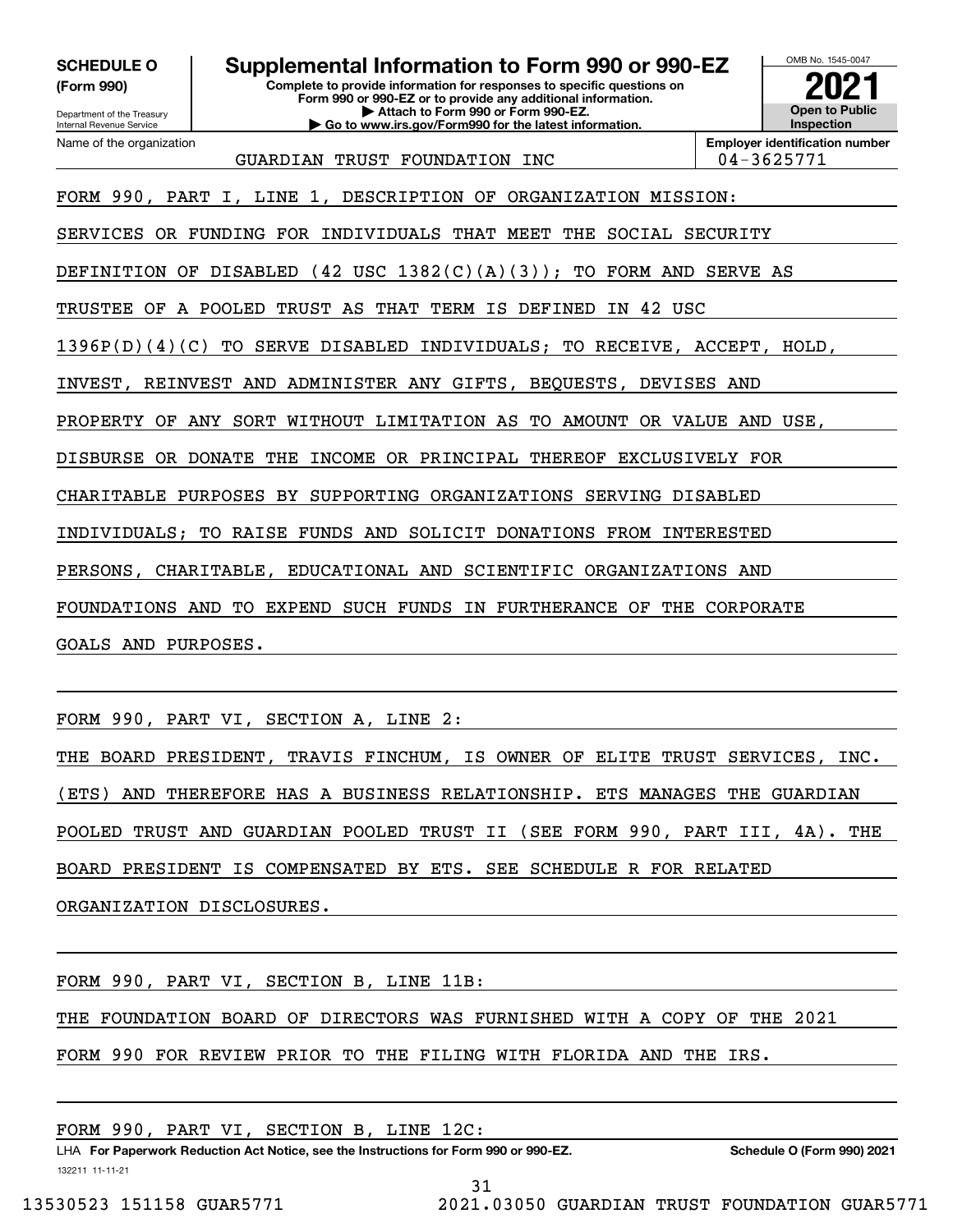| Schedule O (Form 990) 2021                                                 | Page 2                                              |
|----------------------------------------------------------------------------|-----------------------------------------------------|
| Name of the organization<br>TRUST FOUNDATION<br>GUARDIAN<br>INC            | <b>Employer identification number</b><br>04-3625771 |
| TRANSACTIONS RESULTING IN POTENTIAL OR PERCEIVED CONFLICTS OF<br>ALL       | INTEREST                                            |
| MUST BE FULLY DISCLOSED TO THE BOARD OF DIRECTORS UPON DISCOVERY AND SHALL |                                                     |
| ALL TIMES REMAIN AVAILABLE TO THE BOARD FOR EXAMINATION.<br>AT             |                                                     |
|                                                                            |                                                     |
| FORM 990, PART VI, SECTION C, LINE 19:                                     |                                                     |

THE FOUNDATION MAKES ITS GOVERNING DOCUMENTS, CONFLICTS OF INTEREST POLICY,

AND FINANCIAL STATEMENTS AVAILABLE TO THE PUBLIC UPON REQUEST

**Schedule O (Form 990) 2021**

132212 11-11-21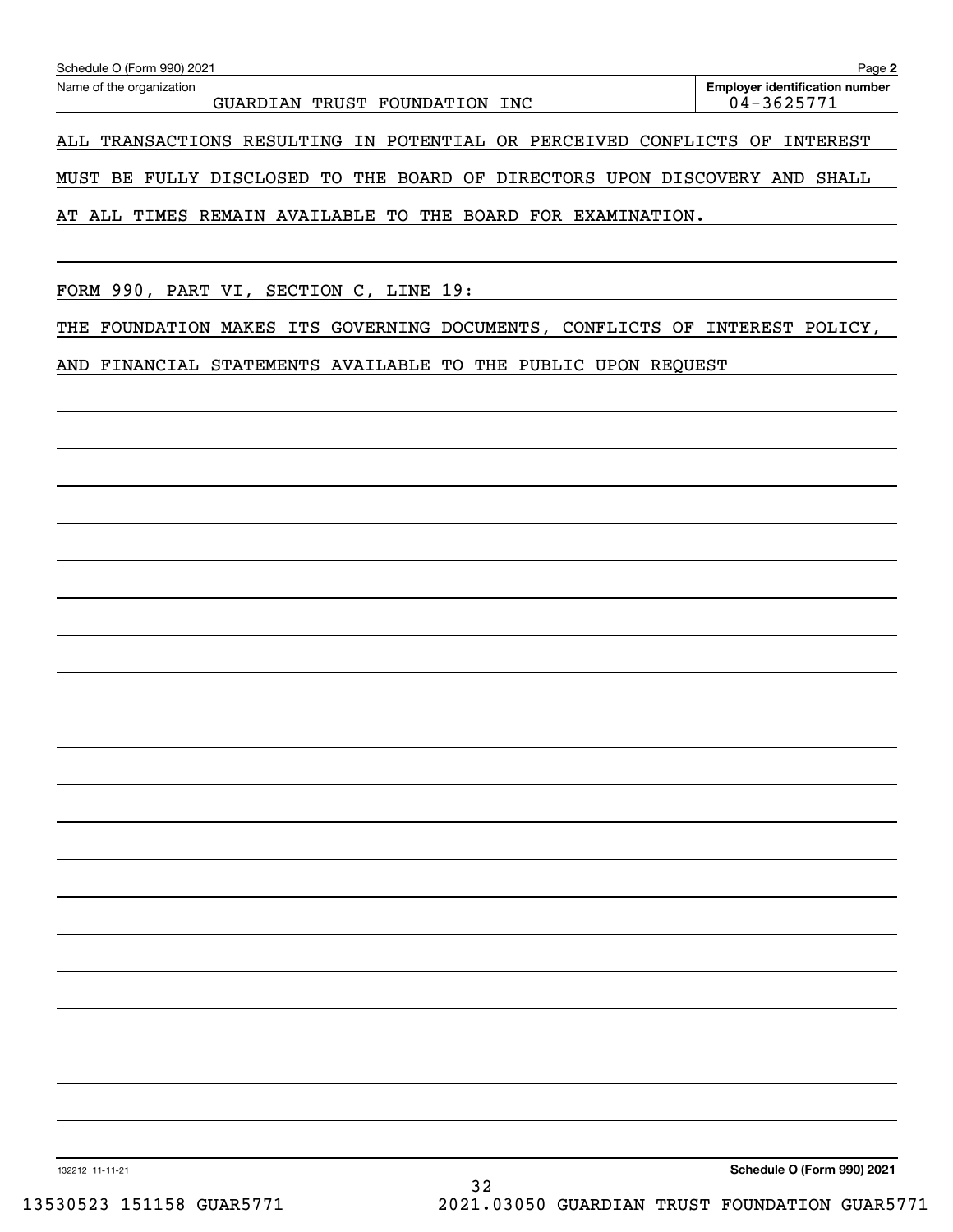|  | . |  |
|--|---|--|

**SCHEDULE R (Form 990)**

### **Related Organizations and Unrelated Partnerships**

**Complete if the organization answered "Yes" on Form 990, Part IV, line 33, 34, 35b, 36, or 37.** |

**Attach to Form 990.**  |

OMB No. 1545-0047

**Open to Public | Go to www.irs.gov/Form990 for instructions and the latest information. Inspection 2021**

**Employer identification number**

Department of the Treasury Internal Revenue Service Name of the organization

GUARDIAN TRUST FOUNDATION INC

**Part I Identification of Disregarded Entities.**  Complete if the organization answered "Yes" on Form 990, Part IV, line 33.

| (a)<br>Name, address, and EIN (if applicable)<br>of disregarded entity | (b)<br>Primary activity | (c)<br>Legal domicile (state or<br>foreign country) | (d)<br>(e)<br>End-of-year assets<br>Total income |  |  |
|------------------------------------------------------------------------|-------------------------|-----------------------------------------------------|--------------------------------------------------|--|--|
|                                                                        |                         |                                                     |                                                  |  |  |
|                                                                        |                         |                                                     |                                                  |  |  |
|                                                                        |                         |                                                     |                                                  |  |  |
|                                                                        |                         |                                                     |                                                  |  |  |

**Identification of Related Tax-Exempt Organizations.** Complete if the organization answered "Yes" on Form 990, Part IV, line 34, because it had one or more related tax-exempt **Part II** organizations during the tax year.

| (a)<br>Name, address, and EIN<br>of related organization | (b)<br>Primary activity | (c)<br>Legal domicile (state or<br>foreign country) | (d)<br>Exempt Code<br>section | (e)<br>Public charity<br>status (if section |  | $(g)$<br>Section 512(b)(13)<br>controlled<br>entity? |    |
|----------------------------------------------------------|-------------------------|-----------------------------------------------------|-------------------------------|---------------------------------------------|--|------------------------------------------------------|----|
|                                                          |                         |                                                     |                               | 501(c)(3)                                   |  | Yes                                                  | No |
|                                                          |                         |                                                     |                               |                                             |  |                                                      |    |
|                                                          |                         |                                                     |                               |                                             |  |                                                      |    |
|                                                          |                         |                                                     |                               |                                             |  |                                                      |    |
|                                                          |                         |                                                     |                               |                                             |  |                                                      |    |

**For Paperwork Reduction Act Notice, see the Instructions for Form 990. Schedule R (Form 990) 2021**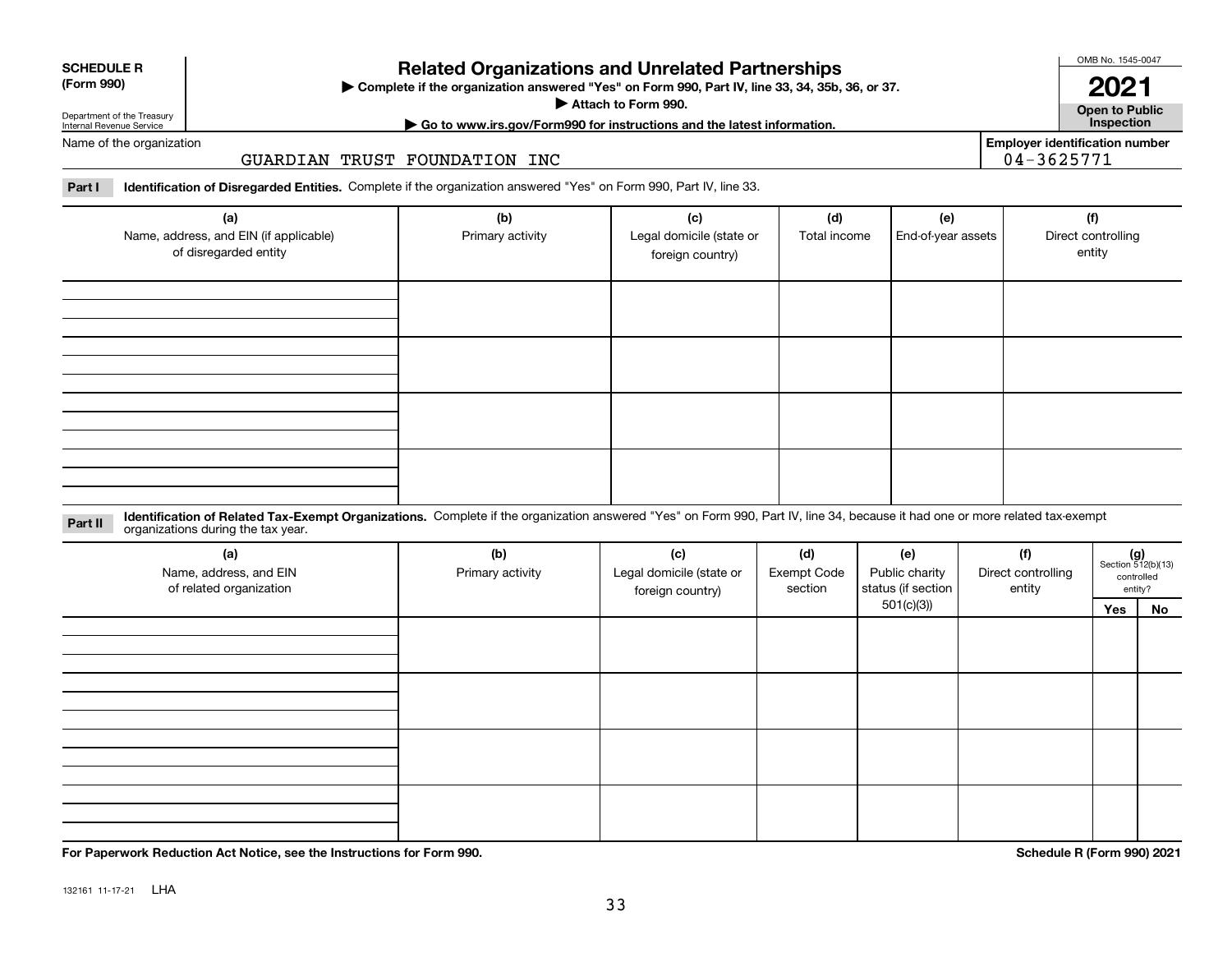#### Schedule R (Form 990) 2021 GUARDIAN TRUST FOUNDATION INC 0 4-3 6 2 5 7 7 1 <sub>Page</sub>

**2**

**Identification of Related Organizations Taxable as a Partnership.** Complete if the organization answered "Yes" on Form 990, Part IV, line 34, because it had one or more related **Part III** organizations treated as a partnership during the tax year.

| ◡<br>ັ<br>$\overline{\phantom{a}}$                |                  |                      |                    |                                                                      |                |                       |              |                  |                                 |     |                                                           |
|---------------------------------------------------|------------------|----------------------|--------------------|----------------------------------------------------------------------|----------------|-----------------------|--------------|------------------|---------------------------------|-----|-----------------------------------------------------------|
| (a)                                               | (b)              | (c)                  | (d)                | (e)                                                                  | (f)            | (g)                   |              | (h)              | (i)                             | (j) | (k)                                                       |
| Name, address, and EIN<br>of related organization | Primary activity | Legal<br>domicile    | Direct controlling | Predominant income                                                   | Share of total | Share of              |              | Disproportionate | Code V-UBI                      |     | General or Percentage<br>managing<br>partner?<br>partner? |
|                                                   |                  | (state or<br>foreign | entity             | (related, unrelated,<br>excluded from tax under<br>sections 512-514) | income         | end-of-year<br>assets | allocations? |                  | amount in box<br>20 of Schedule |     |                                                           |
|                                                   |                  | country)             |                    |                                                                      |                |                       | Yes $ $      | No               | K-1 (Form 1065) Yes No          |     |                                                           |
|                                                   |                  |                      |                    |                                                                      |                |                       |              |                  |                                 |     |                                                           |
|                                                   |                  |                      |                    |                                                                      |                |                       |              |                  |                                 |     |                                                           |
|                                                   |                  |                      |                    |                                                                      |                |                       |              |                  |                                 |     |                                                           |
|                                                   |                  |                      |                    |                                                                      |                |                       |              |                  |                                 |     |                                                           |
|                                                   |                  |                      |                    |                                                                      |                |                       |              |                  |                                 |     |                                                           |
|                                                   |                  |                      |                    |                                                                      |                |                       |              |                  |                                 |     |                                                           |
|                                                   |                  |                      |                    |                                                                      |                |                       |              |                  |                                 |     |                                                           |
|                                                   |                  |                      |                    |                                                                      |                |                       |              |                  |                                 |     |                                                           |
|                                                   |                  |                      |                    |                                                                      |                |                       |              |                  |                                 |     |                                                           |
|                                                   |                  |                      |                    |                                                                      |                |                       |              |                  |                                 |     |                                                           |
|                                                   |                  |                      |                    |                                                                      |                |                       |              |                  |                                 |     |                                                           |
|                                                   |                  |                      |                    |                                                                      |                |                       |              |                  |                                 |     |                                                           |
|                                                   |                  |                      |                    |                                                                      |                |                       |              |                  |                                 |     |                                                           |
|                                                   |                  |                      |                    |                                                                      |                |                       |              |                  |                                 |     |                                                           |
|                                                   |                  |                      |                    |                                                                      |                |                       |              |                  |                                 |     |                                                           |
|                                                   |                  |                      |                    |                                                                      |                |                       |              |                  |                                 |     |                                                           |
|                                                   |                  |                      |                    |                                                                      |                |                       |              |                  |                                 |     |                                                           |

**Identification of Related Organizations Taxable as a Corporation or Trust.** Complete if the organization answered "Yes" on Form 990, Part IV, line 34, because it had one or more related **Part IV** organizations treated as a corporation or trust during the tax year.

| (a)<br>Name, address, and EIN<br>of related organization | (b)<br>Primary activity | (c)<br>Legal domicile<br>state or<br>foreign | (d)<br>Direct controlling<br>entity | (e)<br>Type of entity<br>(C corp, S corp,<br>or trust) | (f)<br>Share of total<br>income | (g)<br>Share of<br>end-of-year<br>assets | (h)<br>Percentage<br>ownership | (i)<br>Section<br>$512(b)(13)$<br>controlled | entity? |
|----------------------------------------------------------|-------------------------|----------------------------------------------|-------------------------------------|--------------------------------------------------------|---------------------------------|------------------------------------------|--------------------------------|----------------------------------------------|---------|
|                                                          |                         | country)                                     |                                     |                                                        |                                 |                                          |                                |                                              | Yes No  |
|                                                          |                         |                                              |                                     |                                                        |                                 |                                          |                                |                                              |         |
|                                                          |                         |                                              |                                     |                                                        |                                 |                                          |                                |                                              |         |
|                                                          |                         |                                              |                                     |                                                        |                                 |                                          |                                |                                              |         |
|                                                          |                         |                                              |                                     |                                                        |                                 |                                          |                                |                                              |         |
|                                                          |                         |                                              |                                     |                                                        |                                 |                                          |                                |                                              |         |
|                                                          |                         |                                              |                                     |                                                        |                                 |                                          |                                |                                              |         |
|                                                          |                         |                                              |                                     |                                                        |                                 |                                          |                                |                                              |         |
|                                                          |                         |                                              |                                     |                                                        |                                 |                                          |                                |                                              |         |
|                                                          |                         |                                              |                                     |                                                        |                                 |                                          |                                |                                              |         |
|                                                          |                         |                                              |                                     |                                                        |                                 |                                          |                                |                                              |         |
|                                                          |                         |                                              |                                     |                                                        |                                 |                                          |                                |                                              |         |
|                                                          |                         |                                              |                                     |                                                        |                                 |                                          |                                |                                              |         |
|                                                          |                         |                                              |                                     |                                                        |                                 |                                          |                                |                                              |         |
|                                                          |                         |                                              |                                     |                                                        |                                 |                                          |                                |                                              |         |
|                                                          |                         |                                              |                                     |                                                        |                                 |                                          |                                |                                              |         |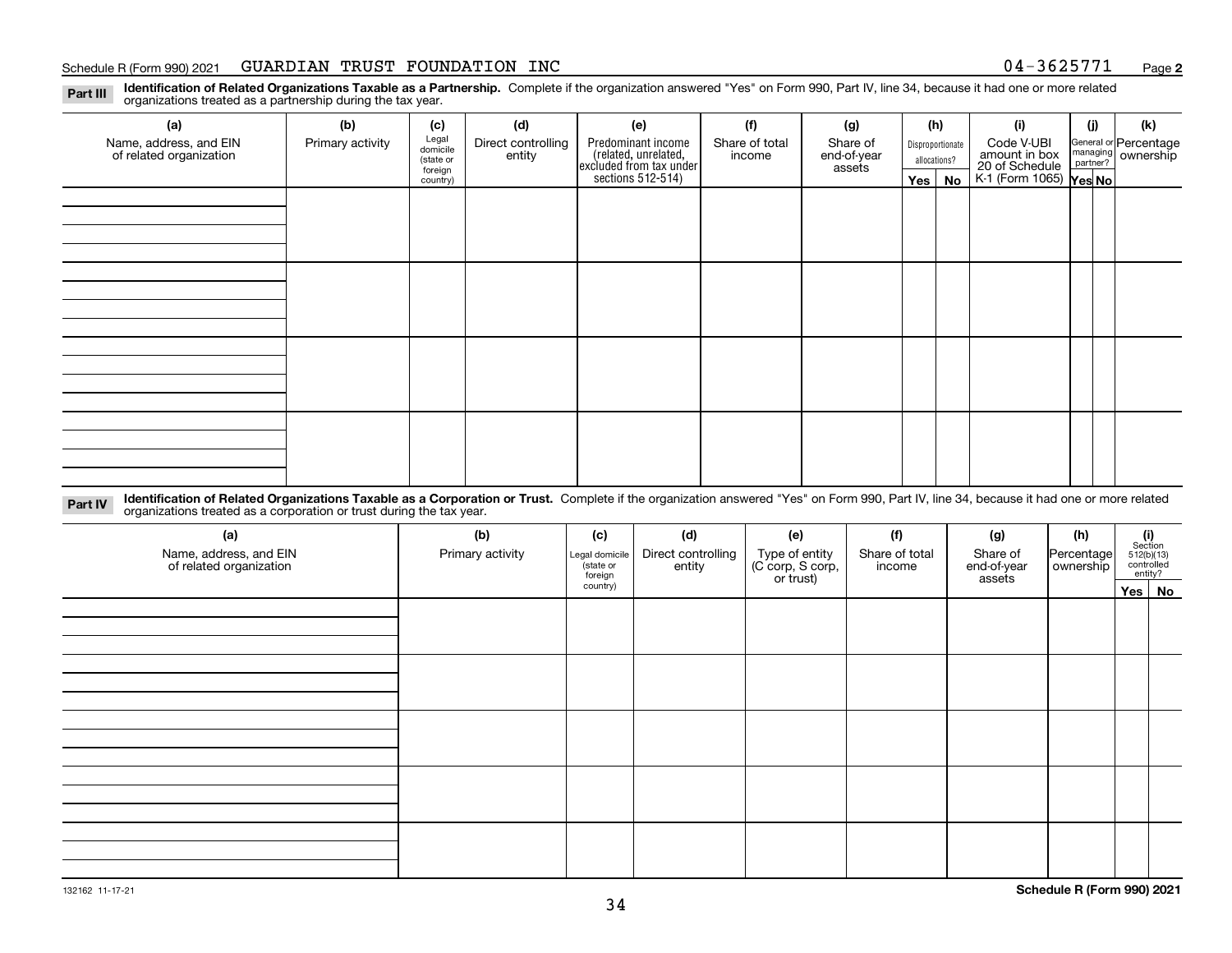#### Schedule R (Form 990) 2021 GUARDIAN TRUST FOUNDATION INC 0 4-3 6 2 5 7 7 1 <sub>Page</sub>

**Part V** T**ransactions With Related Organizations.** Complete if the organization answered "Yes" on Form 990, Part IV, line 34, 35b, or 36.

| Note: Complete line 1 if any entity is listed in Parts II, III, or IV of this schedule.                                                                                                                                        |                | Yes | No          |
|--------------------------------------------------------------------------------------------------------------------------------------------------------------------------------------------------------------------------------|----------------|-----|-------------|
| During the tax year, did the organization engage in any of the following transactions with one or more related organizations listed in Parts II-IV?                                                                            |                |     |             |
|                                                                                                                                                                                                                                | 1a             |     | X           |
| b Gift, grant, or capital contribution to related organization(s) mature and contained and contribution to related organization(s) matures are contained and contribution to related organization(s)                           | 1b             |     | $\mathbf X$ |
| c Gift, grant, or capital contribution from related organization(s) manufaction(s) and contribution from related organization(s) manufaction contribution from related organization(s) manufaction contribution from related o | 1c             |     | $\mathbf X$ |
| d Loans or loan guarantees to or for related organization(s) committion contracts are constructed as a control or contract or contract or contract or contract or contract or contract or contract or contract or contract or  | 1 <sub>d</sub> |     | $\mathbf X$ |
|                                                                                                                                                                                                                                | 1e             |     | X           |
| Dividends from related organization(s) www.communically.communically.communically and all proportional contracts of the contracts of the contracts of the contracts of the contracts of the contracts of the contracts of the  | 1f             |     | х           |
|                                                                                                                                                                                                                                | 1g             |     | X           |
| h Purchase of assets from related organization(s) www.assettion.com/www.assettion.com/www.assettion.com/www.assettion.com/www.assettion.com/www.assettion.com/www.assettion.com/www.assettion.com/www.assettion.com/www.assett | 1h             |     | х           |
| Exchange of assets with related organization(s) www.communically.communically contract and a set of assets with related organization(s) www.communically.communically and a set of a set of the set of a set of a set of a set | 1i.            |     | X           |
| Lease of facilities, equipment, or other assets to related organization(s) [11] manufactured manufactured manufactured manufactured manufactured manufactured manufactured manufactured manufactured manufactured manufactured | 1i.            |     | X           |
|                                                                                                                                                                                                                                | 1k.            |     | х           |
| Performance of services or membership or fundraising solicitations for related organization(s) manufaction manufactured content and the services or membership or fundraising solicitations for related organization(s) manufa |                |     | $\mathbf X$ |
| m Performance of services or membership or fundraising solicitations by related organization(s)                                                                                                                                | 1m             |     | $\mathbf X$ |
|                                                                                                                                                                                                                                | 1n             | X   |             |
| <b>o</b> Sharing of paid employees with related organization(s)                                                                                                                                                                | 10             | х   |             |
|                                                                                                                                                                                                                                | 1p.            |     | X           |
|                                                                                                                                                                                                                                | 1q             |     | X           |
|                                                                                                                                                                                                                                |                |     |             |
| r Other transfer of cash or property to related organization(s)                                                                                                                                                                | 1r.            |     | х           |
|                                                                                                                                                                                                                                | 1s             | X   |             |
| 2 If the answer to any of the above is "Yes." see the instructions for information on who must complete this line, including covered relationships and transaction thresholds.                                                 |                |     |             |

| (a)<br>Name of related organization | (b)<br>Transaction<br>type (a-s) | (c)<br>Amount involved | (d)<br>Method of determining amount involved |
|-------------------------------------|----------------------------------|------------------------|----------------------------------------------|
| (1) ELITE TRUST SERVICES INC        | O                                |                        | 375,000. ESTIMATED VALUE OF TIME ALLOCATED   |
| (2) GUARDIAN POOLED TRUST I AND II  | S                                |                        | 458,950. ACTUAL TRANSFERS                    |
| (3) ELITE TRUST SERVICES INC        | N                                |                        | 35,000. ESTIMATED VALUE OF FACILITY          |
| (4)                                 |                                  |                        |                                              |
| (5)                                 |                                  |                        |                                              |
| (6)                                 |                                  |                        |                                              |

 $\overline{\phantom{a}}$